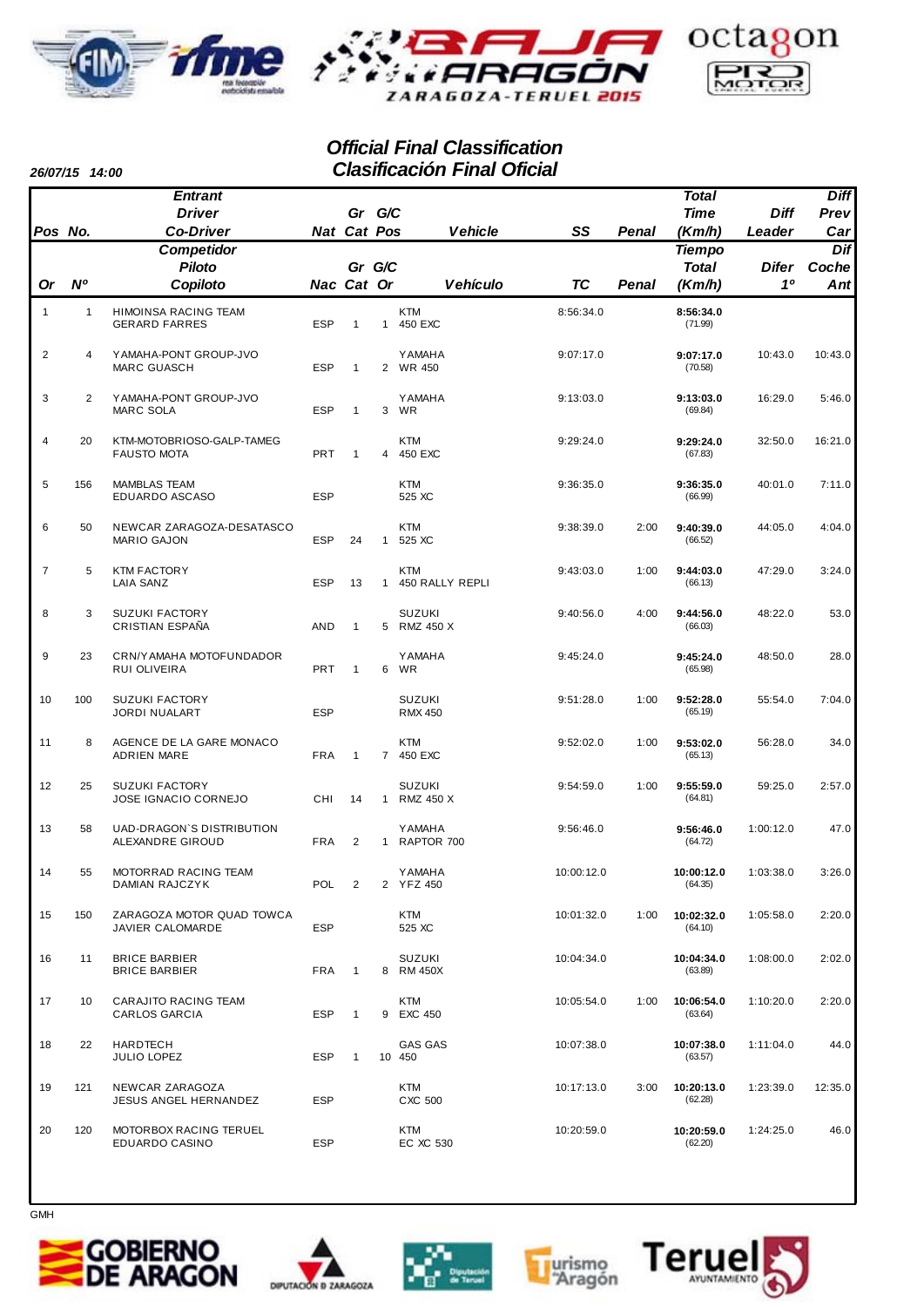



## *Official Final Classification Clasificación Final Oficial*

| 26/07/15 | 14:00 |
|----------|-------|
|          |       |

|           |                | <b>Entrant</b>                                      |             |                |   |                                   |            |       | Total                  |                    | <b>Diff</b>  |
|-----------|----------------|-----------------------------------------------------|-------------|----------------|---|-----------------------------------|------------|-------|------------------------|--------------------|--------------|
|           |                | <b>Driver</b>                                       |             | Gr G/C         |   |                                   |            |       | <b>Time</b>            | <b>Diff</b>        | Prev         |
| Pos No.   |                | <b>Co-Driver</b>                                    | Nat Cat Pos |                |   | <b>Vehicle</b>                    | SS         | Penal | (Km/h)                 | Leader             | Car          |
|           |                | <b>Competidor</b>                                   |             |                |   |                                   |            |       | <b>Tiempo</b>          |                    | Dif          |
| <b>Or</b> | N <sup>o</sup> | <b>Piloto</b><br>Copiloto                           | Nac Cat Or  | Gr G/C         |   | <b>Vehículo</b>                   | <b>TC</b>  | Penal | <b>Total</b><br>(Km/h) | <b>Difer</b><br>10 | Coche<br>Ant |
|           |                |                                                     |             |                |   |                                   |            |       |                        |                    |              |
| 21        | 24             | <b>SUZUKI FACTORY</b><br>SANTOSH CHUNCHUNGUPPE      | IND         | $\mathbf{1}$   |   | <b>SUZUKI</b><br>11 RMX 450       | 10:15:02.0 | 17:00 | 10:32:02.0<br>(61.11)  | 1:35:28.0          | 11:03.0      |
| 22        | 158            | <b>TEO MOTOS COMPETICION</b><br>JOSE RAMON MONTOYA  | <b>ESP</b>  |                |   | <b>POLARIS</b><br>SPORTSMAN 1000  | 10:34:07.0 | 11:00 | 10:45:07.0<br>(59.87)  | 1:48:33.0          | 13:05.0      |
| 23        | 155            | KNIGHT FRANK ESPAÑA<br>MIGUEL RUBIO                 | <b>ESP</b>  |                |   | <b>YAMAHA</b><br><b>YFM 700 R</b> | 10:46:27.0 |       | 10:46:27.0<br>(59.75)  | 1:49:53.0          | 1:20.0       |
| 24        | 60             | <b>TEAM FRAIL QUAD</b><br>PATRICK SANCHEZ           | <b>FRA</b>  | 2              | 3 | <b>YAMAHA</b><br>RAPTOR 700       | 10:48:44.0 |       | 10:48:44.0<br>(59.54)  | 1:52:10.0          | 2:17.0       |
| 25        | 152            | CALAMOCHA RACING TEAM<br><b>SERGIO MARCO</b>        | <b>ESP</b>  |                |   | <b>SUZUKI</b><br><b>LTR 450</b>   | 10:51:35.0 | 1:00  | 10:52:35.0<br>(59.19)  | 1:56:01.0          | 3:51.0       |
| 26        | 56             | <b>QUAD ACTION 38/POLARIS</b><br>DIDIER CROCHAT     | <b>FRA</b>  | 2              | 4 | <b>POLARIS</b><br>SCRAHLER 850    | 10:42:42.0 | 11:00 | 10:53:42.0<br>(59.09)  | 1:57:08.0          | 1:07.0       |
| 27        | 125            | H3 PROTOTIP<br>DANIEL ALBERO                        | <b>ESP</b>  |                |   | <b>KTM</b><br>530 EXC             | 10:53:35.0 | 1:00  | 10:54:35.0<br>(59.01)  | 1:58:01.0          | 53.0         |
| 28        | 61             | TEAM RB149/SPEEDFREAK/AGM<br>ROBERTO BORREGO        | <b>PRT</b>  | $\overline{2}$ | 5 | <b>YAMAHA</b><br><b>YFZ R 450</b> | 10:56:54.0 |       | 10:56:54.0<br>(58.80)  | 2:00:20.0          | 2:19.0       |
| 29        | 154            | CALAMOCHA RACING TEAM<br><b>JESUS PUERTOLAS</b>     | <b>ESP</b>  |                |   | <b>KTM</b><br>XC 510              | 10:47:38.0 | 13:00 | 11:00:38.0<br>(58.47)  | 2:04:04.0          | 3:44.0       |
| 30        | 102            | <b>FIORA BATH</b><br>SERGIO ANGUIANO                | <b>ESP</b>  |                |   | <b>YAMAHA</b><br>WR 450 F         | 11:05:58.0 |       | 11:05:58.0<br>(58.00)  | 2:09:24.0          | 5:20.0       |
| 31        | 59             | <b>QUAD BIKE EVASION</b><br><b>FABRICE ROUSSEAU</b> | <b>FRA</b>  |                |   | BRP CAN AM<br>RENEGADE 1010 C     | 11:11:37.0 |       | 11:11:37.0<br>(57.51)  | 2:15:03.0          | 5:39.0       |
| 32        | 12             | HIMOINSA RACING TEAM<br><b>ANTONIO GIMENO</b>       | <b>ESP</b>  | $\mathbf{1}$   |   | <b>KTM</b><br>12 450 EXC          | 11:20:58.0 |       | 11:20:58.0<br>(56.72)  | 2:24:24.0          | 9:21.0       |
| 33        | 18             | <b>XRAIDS TEAM</b><br>MARTIN RICKARD KLYVER         | <b>SWE</b>  | $\mathbf{1}$   |   | <b>YAMAHA</b><br>13 WR 450        | 11:10:10.0 | 11:00 | 11:21:10.0<br>(56.70)  | 2:24:36.0          | 12.0         |
| 34        | 15             | <b>SUZUKI FACTORY</b><br>OT MONSONIS                | AND         | 14             |   | <b>SUZUKI</b><br>2 RMZ 450 X      | 11:21:52.0 | 4:00  | 11:25:52.0<br>(56.32)  | 2:29:18.0          | 4:42.0       |
| 35        | 123            | <b>DUBON RACING</b><br>OCTAVIO BERTOLIN             | ESP         |                |   | KTM<br>KTM 530 EXC                | 11:39:00.0 |       | 11:39:00.0<br>(55.26)  | 2:42:26.0          | 13:08.0      |
| 36        | 122            | <b>DUBON RACING</b><br>JOSEP BALAGUER               | <b>ESP</b>  |                |   | KTM<br>690 ENDURO                 | 11:56:56.0 | 13:00 | 12:09:56.0<br>(52.92)  | 3:13:22.0          | 30:56.0      |
| 37        | 153            | CALAMOCHA RACING TEAM<br>ALEJANDRO GOMEZ            | ESP         |                |   | KTM<br>525XC                      | 12:10:40.0 |       | 12:10:40.0<br>(52.86)  | 3:14:06.0          | 44.0         |
| 38        | 53             | <b>BERNAT SPORT</b><br>ADRIAN BERNAT                | POL         | $\overline{2}$ |   | CAN-AM<br>6 DS 450                | 12:10:54.0 | 1:00  | 12:11:54.0<br>(52.77)  | 3:15:20.0          | 1:14.0       |
| 39        | 157            | MAGOGO RALLY RAID<br>MANUEL GARCIA                  | <b>ESP</b>  |                |   | CAN-AM<br>RENEGADE 1010 C         | 12:22:35.0 | 1:00  | 12:23:35.0<br>(51.94)  | 3:27:01.0          | 11:41.0      |
| 40        | 159            | CLUB AVENTURA TOUAREG/CS/<br>DAVID SERRANO          | ESP         |                |   | <b>HONDA</b><br>TRX 450 R         | 12:24:00.0 | 8:00  | 12:32:00.0<br>(51.36)  | 3:35:26.0          | 8:25.0       |









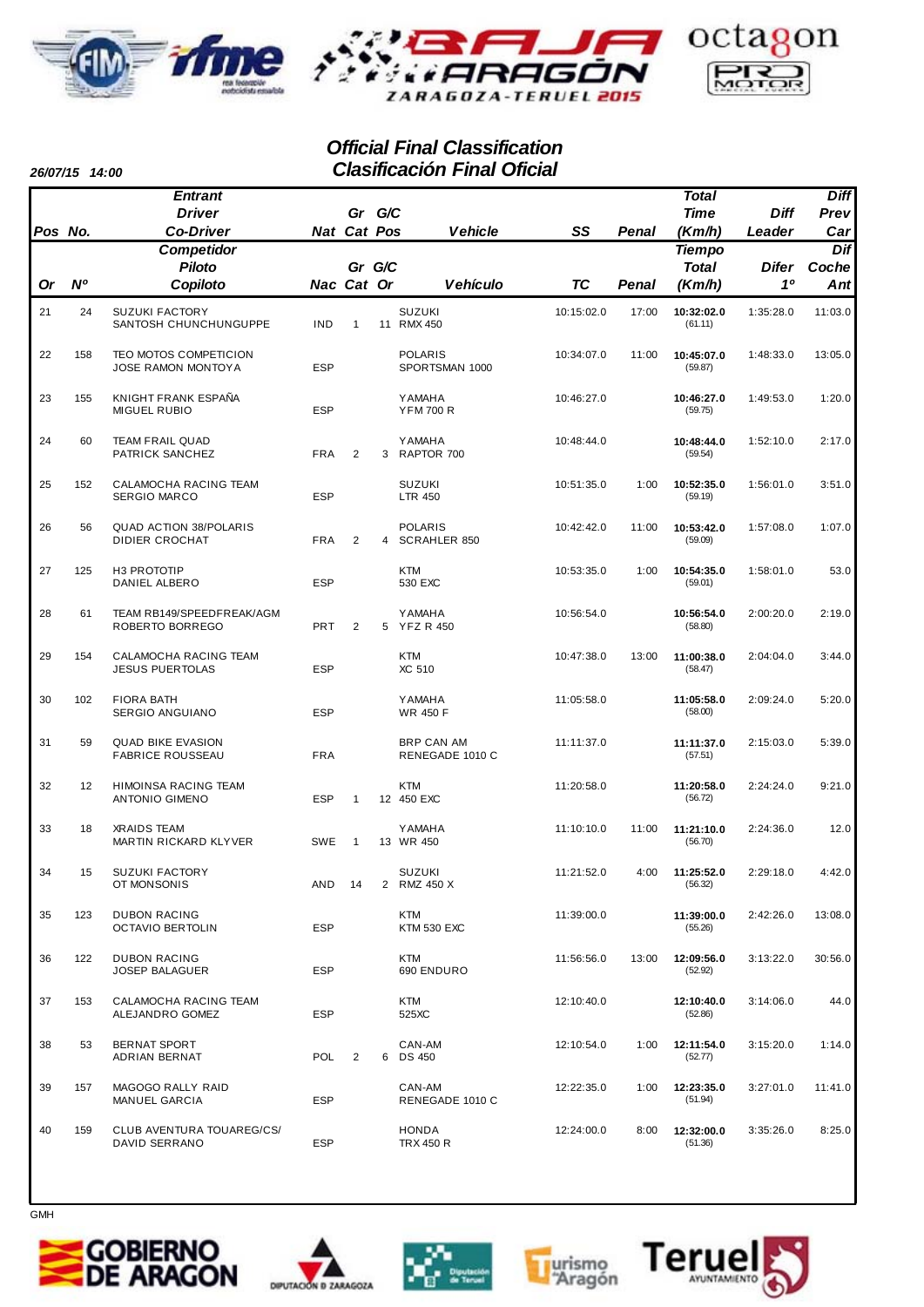



## *Official Final Classification Clasificación Final Oficial*

*26/07/15 14:00*

|         |             | <b>Entrant</b>                                         |            |                    |                |                                  |            |              | <b>Total</b>          |              | <b>Diff</b> |
|---------|-------------|--------------------------------------------------------|------------|--------------------|----------------|----------------------------------|------------|--------------|-----------------------|--------------|-------------|
|         |             | <b>Driver</b>                                          |            | Gr G/C             |                |                                  |            |              | <b>Time</b>           | <b>Diff</b>  | Prev        |
| Pos No. |             | <b>Co-Driver</b>                                       |            | <b>Nat Cat Pos</b> |                | <b>Vehicle</b>                   | SS         | <b>Penal</b> | (Km/h)                | Leader       | Car         |
|         |             | <b>Competidor</b>                                      |            |                    |                |                                  |            |              | <b>Tiempo</b>         |              | Dif         |
|         |             | <b>Piloto</b>                                          |            | Gr G/C             |                |                                  |            |              | <b>Total</b>          | <b>Difer</b> | Coche       |
| Or      | $N^{\rm o}$ | Copiloto                                               | Nac Cat Or |                    |                | <b>Vehículo</b>                  | TC         | Penal        | (Km/h)                | 10           | Ant         |
| 41      | 13          | <b>KTM ITALY</b><br>NICOLA DUTTO                       | <b>ITA</b> | 1                  |                | <b>KTM</b><br>14 EXC 450         | 12:57:56.0 |              | 12:57:56.0<br>(49.65) | 4:01:22.0    | 25:56.0     |
| 42      | 14          | <b>DUBON RACING</b><br>JULIAN ANGEL VILLARRUBIA        | <b>ESP</b> | 1                  |                | <b>KTM</b><br>15 450 ECX         | 12:58:05.0 |              | 12:58:05.0<br>(49.64) | 4:01:31.0    | 9.0         |
| 43      | 65          | <b>JOSE LUIS ESPINOSA</b><br><b>JOSE LUIS ESPINOSA</b> | <b>ESP</b> | $\overline{2}$     | $\overline{7}$ | CAN-AM<br>RENEGADE 810 CC        | 13:10:30.0 | 3:00         | 13:13:30.0<br>(48.68) | 4:16:56.0    | 15:25.0     |
| 44      | 21          | <b>FREERACING</b><br><b>LUCA TAVERNARI</b>             | <b>ITA</b> | 14                 | 3              | <b>KTM</b><br>450EXC             | 14:01:15.0 |              | 14:01:15.0<br>(45.91) | 5:04:41.0    | 47:45.0     |
| 45      | 64          | NORBERT GLANDUT<br>NORBERT GLANDUT                     | <b>FRA</b> | $\overline{2}$     | 8              | <b>POLARIS</b><br>OUTLAW 700     | 13:54:35.0 | 11:00        | 14:05:35.0<br>(45.68) | 5:09:01.0    | 4:20.0      |
| 46      | 19          | RAPOSEIRA BUBBLES RACING<br><b>RITA VIEIRA</b>         | <b>PRT</b> | 134                |                | <b>HONDA</b><br>2 CRF 250R       | 15:06:02.0 | 10:00        | 15:16:02.0<br>(42.17) | 6:19:28.0    | 1:10:27.0   |
| 47      | 17          | OTT-EULBERG<br>MICHAEL OTT-EULBERG                     | <b>ALE</b> | 1                  |                | SPEEDBRAIN<br>16 RALLY 450       | 15:13:53.0 | 13:00        | 15:26:53.0<br>(41.67) | 6:30:19.0    | 10:51.0     |
| 48      | 16          | <b>CRISTOPHER CORK</b><br><b>CHRISTOPHER CORK</b>      | <b>GBR</b> | 1                  |                | <b>KTM</b><br>17 450 RALLY REPLI | 15:19:23.0 | 11:00        | 15:30:23.0<br>(41.52) | 6:33:49.0    | 3:30.0      |

A las 14:00 horas del dia 26 de Julio de 2015 El Director de Carerra / The Clerk of the Course Jordi Mas 2192









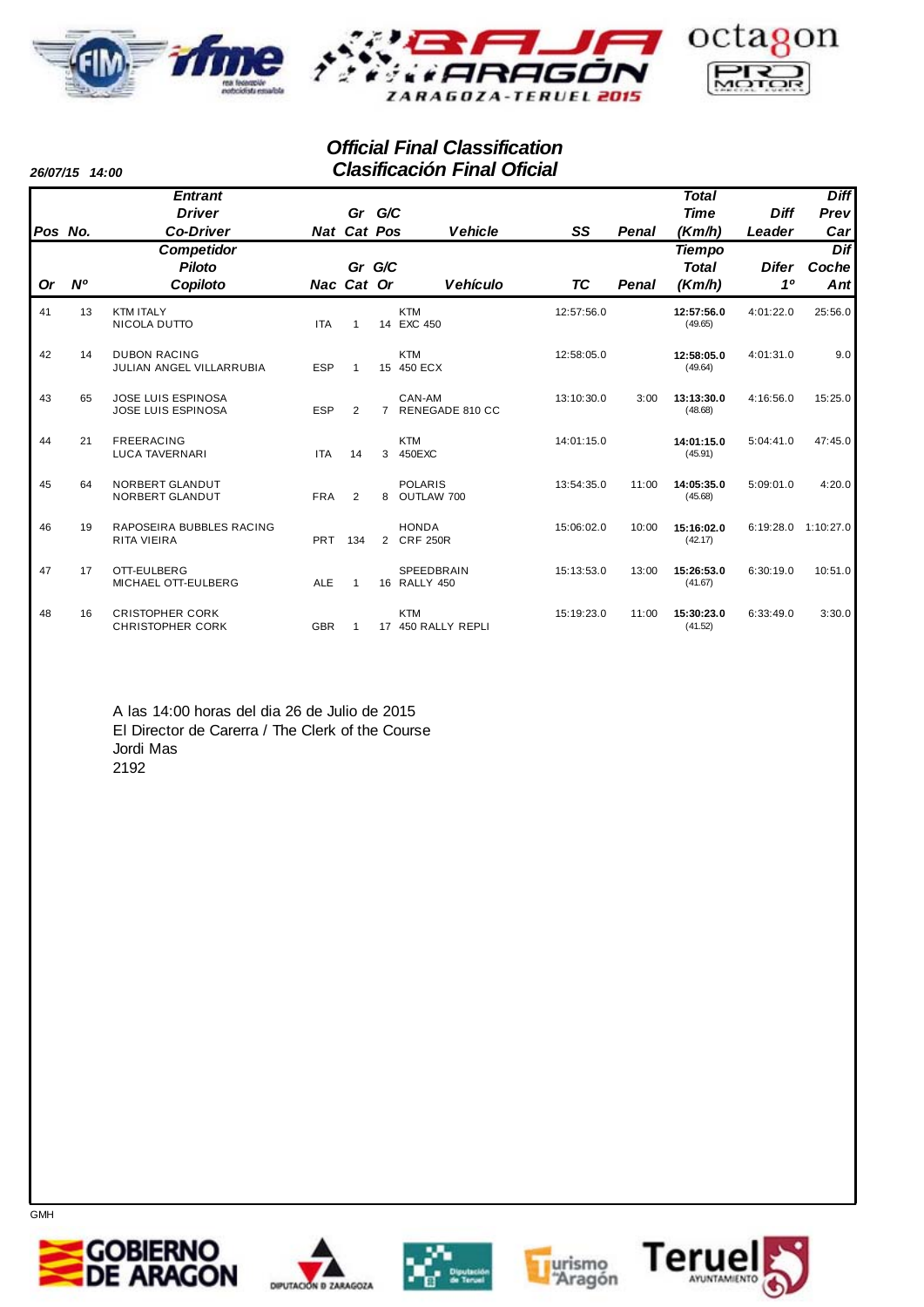





## *Penalties 26/07/2015 14:52 Penalizaciones*

|     | <b>Driver</b>                 |            | <b>Vehicle</b>                                            | Gr                   |                                              |               | Leg                                |              |
|-----|-------------------------------|------------|-----------------------------------------------------------|----------------------|----------------------------------------------|---------------|------------------------------------|--------------|
| No. | <b>Co-Driver</b>              | Nat        | <b>Entrant</b>                                            | Cat                  | <b>Remarks/TC</b>                            |               | <b>Penal Total</b>                 | Total        |
| N°  | <b>Piloto</b><br>Copiloto     | Nac        | <b>Vehículo</b><br><b>Competidor</b>                      | Gr<br>Cat            | Motivo/CH                                    |               | <b>Total</b><br><b>Penal Etapa</b> | Total        |
| 3   | CRISTIAN ESPAÑA               |            | AND SUZUKI RMZ 450 X<br><b>SUZUKI FACTORY</b>             | $\mathbf{1}$         | 4 MIN RETRASO TC-8                           | 4:00          | 4:00                               | 4:00         |
| 5   | <b>LAIA SANZ</b>              |            | ESP KTM 450 RALLY REPLI<br><b>KTM FACTORY</b>             | 13                   | 1 MIN RETRASO TC-16                          | 1:00          | 1:00                               | 1:00         |
| 8   | <b>ADRIEN MARE</b>            |            | FRA KTM 450 EXC<br>AGENCE DE LA GARE MONACO               | $\mathbf{1}$         | 1 MIN ADELANTO TC-27                         | 1:00          | 1:00                               | 1:00         |
| 10  | <b>CARLOS GARCIA</b>          |            | ESP KTM EXC 450<br>CARAJITO RACING TEAM                   | $\mathbf{1}$         | 1 MIN RETRASO TC-13                          | 1:00          | 1:00                               | 1:00         |
| 15  | OT MONSONIS                   |            | AND SUZUKI RMZ 450 X<br><b>SUZUKI FACTORY</b>             | 14                   | 4 MIN RETRASO TC-8                           | 4:00          | 4:00                               | 4:00         |
| 16  | <b>CHRISTOPHER CORK</b>       |            | GBR KTM 450 RALLY REPLI                                   |                      |                                              |               |                                    |              |
|     |                               |            | <b>CRISTOPHER CORK</b>                                    | $\mathbf{1}$         | 1 MIN ADELANTO TC-8<br>10 MIN ADELANTO TC-13 | 1:00<br>10:00 | 11:00                              | 11:00        |
| 17  | MICHAEL OTT-EULBERG           |            | ALE SPEEDBRAIN RALLY 450<br>OTT-EULBERG                   | $\mathbf{1}$         | 13 MIN ADELANTO TC-13                        | 13:00         | 13:00                              | 13:00        |
| 18  | MARTIN RICKARD KLYVER         |            | SWE YAMAHA WR 450<br><b>XRAIDS TEAM</b>                   | $\mathbf{1}$         | 11 MIN RETRASO TC-16                         | 11:00         | 11:00                              | 11:00        |
| 19  | RITA VIEIRA                   |            | PRT HONDA CRF 250R<br>RAPOSEIRA BUBBLES RACING            |                      | 134 10 MIN ADELANTO TC-8                     | 10:00         | 10:00                              | 10:00        |
| 24  | SANTOSH CHUNCHUNGUPPE         | <b>IND</b> | SUZUKI RMX 450<br><b>SUZUKI FACTORY</b>                   | $\mathbf{1}$         | 4 MIN RETRASO TC-8                           | 4:00          | 4:00                               |              |
|     |                               |            |                                                           |                      | 13 MON RETRASO CH-27                         | 13:00         | 13:00                              | 17:00        |
| 25  | <b>JOSE IGNACIO CORNEJO</b>   |            | CHI SUZUKI RMZ 450 X<br><b>SUZUKI FACTORY</b>             | 14                   | 1 MIN RETRASO TC-8                           | 1:00          | 1:00                               | 1:00         |
| 50  | <b>MARIO GAJON</b>            |            | ESP KTM 525 XC<br>NEWCAR ZARAGOZA-DESATASCO               |                      | 24 2 MIN Art. 82.19                          | 2:00          | 2:00                               | 2:00         |
| 51  | IGNACIO NICOLAS CASALE        |            | CHI YAMAHA YFM 700 R<br><b>XRAIDS TEAM</b>                | $\overline{2}$       | 1 MIN RETRASO TC-8                           | 1:00          |                                    |              |
| 53  | ADRIAN BERNAT                 |            | POL CAN-AM DS 450<br><b>BERNAT SPORT</b>                  | $\overline{2}$       | 1 MIN RETRASO TC-7<br>1 MIN RETRASO TC-12    | 1:00<br>1:00  | 2:00<br>1:00                       | 2:00<br>1:00 |
| 56  | <b>DIDIER CROCHAT</b>         |            | FRA POLARIS SCRAHLER 850<br><b>QUAD ACTION 38/POLARIS</b> | $\overline{2}$       | 11 MIN RETRASO TC-16                         | 11:00         | 11:00                              | 11:00        |
| 63  | MIGUEL ANTONIO ESTEBAN        |            | ESP YAMAHA YFZ 450<br>VIRGEN DEL ROSARIO                  | 24                   | 2 MIN RETRASO TC-16                          | 2:00          |                                    |              |
|     |                               |            |                                                           |                      | 2 MIN RETRASO TC-13                          | 2:00          |                                    |              |
| 64  | NORBERT GLANDUT               |            | FRA POLARIS OUTLAW 700                                    |                      | 10 MIN Art, 82.18                            | 10:00         | 14:00                              | 14:00        |
|     |                               |            | NORBERT GLANDUT                                           | 2                    | 2 MIN RETRASO TC-8                           | 2:00          |                                    |              |
| 65  | JOSE LUIS ESPINOSA            |            | ESP CAN-AM RENEGADE 810 CC                                |                      | 9 MIN RETRASO TC-16                          | 9:00          | 11:00                              | 11:00        |
|     |                               |            | <b>JOSE LUIS ESPINOSA</b><br>ESP SUZUKI RMX 450           | $\mathbf{2}^{\circ}$ | 3 MIN RETRASO TC-16                          | 3:00          | 3:00                               | 3:00         |
| 100 | <b>JORDI NUALART</b>          |            | <b>SUZUKI FACTORY</b>                                     |                      | 1 MIN RETRASO TC-16                          | 1:00          | 1:00                               | 1:00         |
| 121 | <b>JESUS ANGEL HERNANDEZ</b>  |            | ESP KTM CXC 500<br>NEWCAR ZARAGOZA                        |                      | 3 MIN RETRASO TC-11                          | 3:00          | 3:00                               | 3:00         |
| 122 | JOSEP BALAGUER                |            | ESP KTM 690 ENDURO<br><b>DUBON RACING</b>                 |                      | 13 MIN RETRASO TC-28                         | 13:00         | 13:00                              | 13:00        |
| 124 | <b>FRANCISCO RAMON FERRIZ</b> |            | ESP KTM 530 EXC<br>H3 PROTOTIP                            |                      | 1 MIN ADELANTO TC-12                         | 1:00          | 1:00                               | 1:00         |
| 125 | DANIEL ALBERO                 |            | ESP KTM 530 EXC<br>H3 PROTOTIP                            |                      | 1 MIN RETRASO TC-8                           | 1:00          | 1:00                               | 1:00         |
| 150 | JAVIER CALOMARDE              |            | ESP KTM 525 XC<br>ZARAGOZA MOTOR QUAD TOWCA               |                      | 1 MIN RETRASO TC-8                           | 1:00          | 1:00                               | 1:00         |
| 152 | <b>SERGIO MARCO</b>           |            | ESP SUZUKI LTR 450<br>CALAMOCHA RACING TEAM               |                      | 1 MIN ADELANTO TC-8                          | 1:00          | 1:00                               | 1:00         |
| 154 | <b>JESUS PUERTOLAS</b>        |            | ESP KTM XC 510<br>CALAMOCHA RACING TEAM                   |                      | 5 MIN Art. 82.17                             | 5:00          |                                    |              |
|     |                               |            |                                                           |                      | 8 MIN RETRASO TC-16                          | 8:00          | 13:00                              | 13:00        |
| 157 | <b>MANUEL GARCIA</b>          |            | ESP CAN-AM RENEGADE 1010 C<br>MAGOGO RALLY RAID           |                      | 1 MIN RETRASO TC-28                          | 1:00          | 1:00                               | 1:00         |









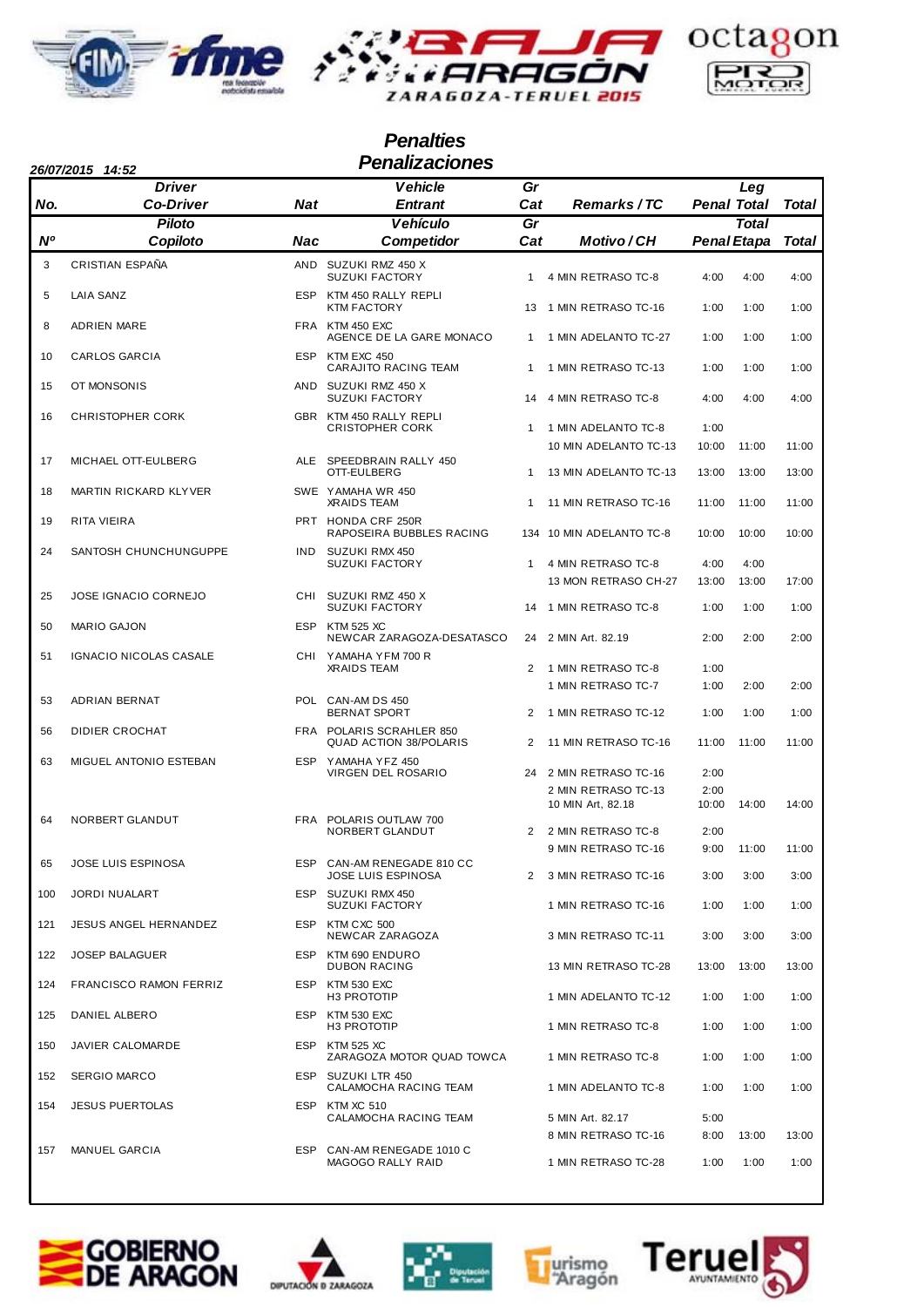

## *Penalties 26/07/2015 14:52 Penalizaciones*

|     | <b>Driver</b>             |            | <b>Vehicle</b>                                  | Gr  |                      |                    | Leg                |       |
|-----|---------------------------|------------|-------------------------------------------------|-----|----------------------|--------------------|--------------------|-------|
| No. | <b>Co-Driver</b>          | <b>Nat</b> | <b>Entrant</b>                                  | Cat | Remarks/TC           | <b>Penal Total</b> |                    | Total |
|     | <b>Piloto</b>             |            | <b>Vehículo</b>                                 | Gr  |                      |                    | <b>Total</b>       |       |
| Ν°  | Copiloto                  | Nac        | <b>Competidor</b>                               | Cat | Motivo/CH            |                    | <b>Penal Etapa</b> | Total |
| 158 | <b>JOSE RAMON MONTOYA</b> | ESP        | POLARIS SPORTSMAN 1000<br>TEO MOTOS COMPETICION |     | 11 MIN RETRASO TC-16 | 11:00              | 11:00              | 11:00 |
| 159 | DAVID SERRANO             | ESP        | HONDA TRX 450 R<br>CLUB AVENTURA TOUAREG/CS/    |     | 5 MIN RETRASO TC-16  | 5:00               | 5:00               |       |
|     |                           |            |                                                 |     | 3 MIN RETRASO TC-27  | 3:00               | 3:00               | 8:00  |
| 161 | <b>MIGUEL DONADO</b>      | ESP        | KAWASAKI KFX700<br>ZARAGOZA MOTOR QUAD TOWCA    |     | 8 MIN RETRASO TC-13  | 8:00               | 8:00               | 8:00  |
| 162 | <b>VICENTE CALVANO</b>    | ESP        | POLARIS OUTLAW525<br>ZARAGOZA MOTOR QUAD TOWCA  |     | 2 MIN ADELANTO TC-8  | 2:00               |                    |       |
|     |                           |            |                                                 |     | 3 MIN RETRASO TC-11  | 3:00               | 5:00               | 5:00  |









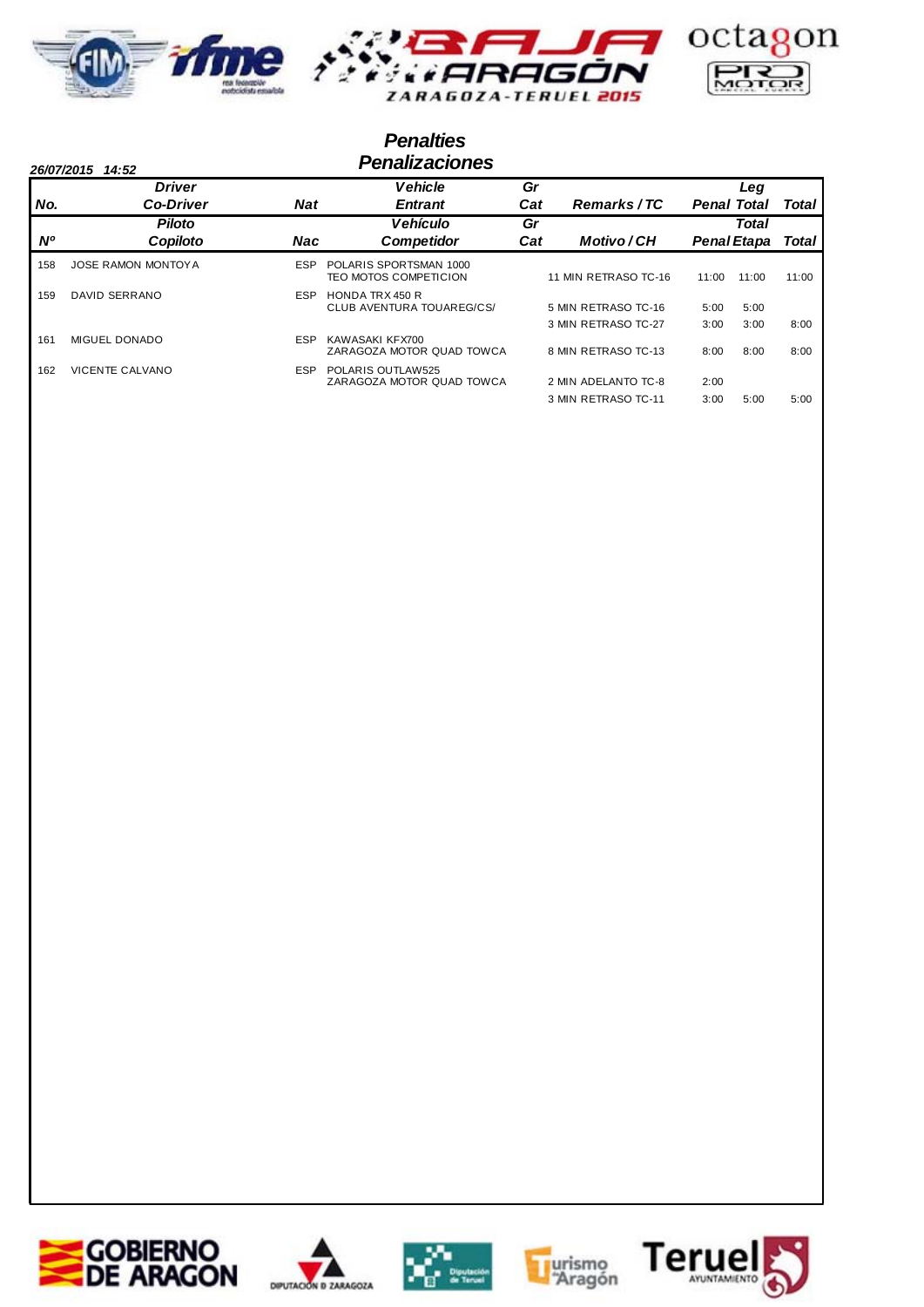





## *Retirements*

| 26/07/2015 14:00                 |                |                | <b>Retirados</b>                                          |           |                                 |
|----------------------------------|----------------|----------------|-----------------------------------------------------------|-----------|---------------------------------|
|                                  |                | Gr             | <b>Vehicle</b>                                            |           |                                 |
| <b>Driver / Co-Driver</b><br>No. | <b>Nat Cat</b> |                | <b>Entrant</b>                                            | SS        | <b>Remarks</b>                  |
| <b>N°</b><br>Piloto / Copiloto   | <b>Nac Cat</b> | Gr             | <b>Vehículo</b><br><b>Competidor</b>                      | <b>TC</b> | <b>Motivo</b>                   |
| Leg <sub>2</sub><br>- Etapa 2    |                |                |                                                           |           |                                 |
| 52 JAROSLAW KALINOWSKI           | POL            | $\overline{2}$ | <b>KTM 525 XC</b><br><b>BERNAT SPORT</b>                  |           | 1 SALIDA CTRA.<br>OFF THE TRACK |
| Leg 3 - Etapa 3                  |                |                |                                                           |           |                                 |
| 9 DANI OLIVERAS                  | <b>ESP</b>     | $\mathbf{1}$   | <b>BETA RR 4T 430</b><br>BETA TRUEBA 2TEMPS ULLAST        |           | 4 ABANDONO<br>WITHDRAWN         |
| 51 IGNACIO NICOLAS CASALE        | <b>CHI</b>     |                | YAMAHA YFM 700 R<br>2 XRAIDS TEAM                         |           | 4 ABANDONO<br><b>WITHDRAWN</b>  |
| 54 DANI VILÁ                     | <b>ESP</b>     |                | <b>SUZUKI LTR 450</b><br>24 VILA RACING TEAM & RDI DE     |           | 4 ABANDONO<br><b>WITHDRAWN</b>  |
| 62 ARKADIUSZ BERNAT              | <b>POL</b>     |                | CAN-AM DS 450<br>2 BERNAT SPORT                           |           | 4 ABANDONO<br><b>WITHDRAWN</b>  |
| 63 MIGUEL ANTONIO ESTEBAN        | <b>ESP</b>     |                | YAMAHA YFZ 450<br>24 VIRGEN DEL ROSARIO                   |           | 4 ABANDONO<br><b>WITHDRAWN</b>  |
| 101 FABRIZIO FASOLINI            | <b>ITA</b>     |                | <b>HUSQVARNA TE449</b><br><b>TEAM BIANCHI PRATA-HONDA</b> |           | 4 ABANDONO<br><b>WITHDRAWN</b>  |
| 103 IGNACIO CHIVITE              | <b>ESP</b>     |                | <b>BULTACO PURSANG</b><br>SERVIMOTO RACING                |           | 4 ABANDONO<br>WITHDRAWN         |
| 124 FRANCISCO RAMON FERRIZ       | <b>ESP</b>     |                | <b>KTM 530 EXC</b><br>H3 PROTOTIP                         |           | 4 ABANDONO<br>WITHDRAWN         |
| 151 JUAN MANUEL FLETA            | <b>ESP</b>     |                | <b>KTM 525XC</b><br>ZARAGOZA MOTOR QUAD TOWC/             | 4         | ABANDONO<br>WITHDRAWN           |
| 160 ALBERTO ARANDA               | <b>ESP</b>     |                | KAWASAKI KFR 450R<br><b>RASSTEAM</b>                      |           | 4 ABANDONO<br>WITHDRAWN         |
| 161 MIGUEL DONADO                | <b>ESP</b>     |                | KAWASAKI KFX700<br>ZARAGOZA MOTOR QUAD TOWC/              | 4         | ABANDONO<br><b>WITHDRAWN</b>    |
| <b>162 VICENTE CALVANO</b>       | <b>ESP</b>     |                | POLARIS OUTLAW525<br>ZARAGOZA MOTOR QUAD TOWC/            |           | 4 ABANDONO<br>WITHDRAWN         |
| 163 JULIO POLO                   | <b>ESP</b>     |                | BOMBARDIER DS50 BAJA<br>TEAM POLO ASCENSORES              | 4         | ABANDONO<br>WITHDRAWN           |









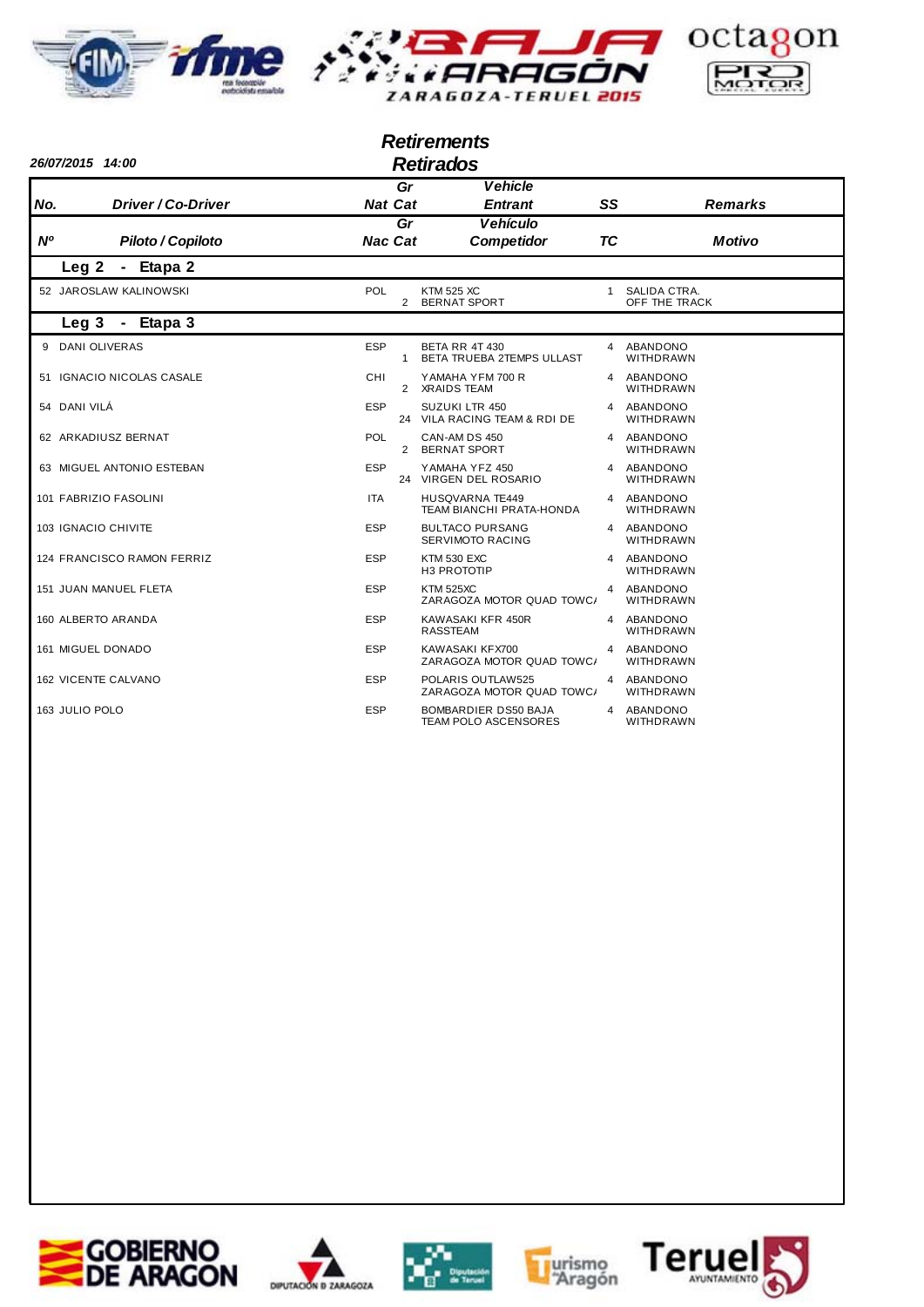





|                | 26/07/15 14:00 |                                                                          |            |                       |                | <b>Clasificación Final Oficial</b> |            |              |                                                        | FIM Copa del Mundo Baja |                                   |
|----------------|----------------|--------------------------------------------------------------------------|------------|-----------------------|----------------|------------------------------------|------------|--------------|--------------------------------------------------------|-------------------------|-----------------------------------|
| Pos No.        |                | <b>Entrant</b><br><b>Driver</b><br><b>Co-Driver</b><br><b>Competidor</b> |            | Gr G/C<br>Nat Cat Pos |                | <b>Vehicle</b>                     | SS         | <b>Penal</b> | <b>Total</b><br><b>Time</b><br>(Km/h)<br><b>Tiempo</b> | <b>Diff</b><br>Leader   | <b>Diff</b><br>Prev<br>Car<br>Dif |
| <b>Or</b>      | N <sup>o</sup> | <b>Piloto</b><br>Copiloto                                                |            | Gr G/C<br>Nac Cat Or  |                | Vehículo                           | <b>TC</b>  | Penal        | <b>Total</b><br>(Km/h)                                 | Difer<br>10             | Coche<br>Ant                      |
| 1              | $\mathbf{1}$   | HIMOINSA RACING TEAM<br><b>GERARD FARRES</b>                             | <b>ESP</b> | $\mathbf{1}$          | $\mathbf{1}$   | <b>KTM</b><br>450 EXC              | 8:56:34.0  |              | 8:56:34.0<br>(71.99)                                   |                         |                                   |
| $\overline{c}$ | 4              | YAMAHA-PONT GROUP-JVO<br><b>MARC GUASCH</b>                              | <b>ESP</b> | $\mathbf{1}$          | $\overline{2}$ | <b>YAMAHA</b><br>WR 450            | 9:07:17.0  |              | 9:07:17.0<br>(70.58)                                   | 10:43.0                 | 10:43.0                           |
| 3              | $\overline{2}$ | YAMAHA-PONT GROUP-JVO<br><b>MARC SOLA</b>                                | <b>ESP</b> | $\mathbf{1}$          | 3              | <b>YAMAHA</b><br>WR                | 9:13:03.0  |              | 9:13:03.0<br>(69.84)                                   | 16:29.0                 | 5:46.0                            |
| 4              | 20             | KTM-MOTOBRIOSO-GALP-TAMEG<br><b>FAUSTO MOTA</b>                          | <b>PRT</b> | $\mathbf{1}$          | 4              | <b>KTM</b><br>450 EXC              | 9:29:24.0  |              | 9:29:24.0<br>(67.83)                                   | 32:50.0                 | 16:21.0                           |
| 5              | 50             | NEWCAR ZARAGOZA-DESATASCO<br><b>MARIO GAJON</b>                          | <b>ESP</b> | 24                    | $\mathbf{1}$   | <b>KTM</b><br>525 XC               | 9:38:39.0  | 2:00         | 9:40:39.0<br>(66.52)                                   | 44:05.0                 | 11:15.0                           |
| 6              | 5              | <b>KTM FACTORY</b><br>LAIA SANZ                                          | <b>ESP</b> | 13                    | $\mathbf{1}$   | <b>KTM</b><br>450 RALLY REPLI      | 9:43:03.0  | 1:00         | 9:44:03.0<br>(66.13)                                   | 47:29.0                 | 3:24.0                            |
| $\overline{7}$ | 3              | <b>SUZUKI FACTORY</b><br>CRISTIAN ESPAÑA                                 | AND        | $\mathbf{1}$          |                | <b>SUZUKI</b><br>5 RMZ 450 X       | 9:40:56.0  | 4:00         | 9:44:56.0<br>(66.03)                                   | 48:22.0                 | 53.0                              |
| 8              | 23             | CRN/YAMAHA MOTOFUNDADOR<br>RUI OLIVEIRA                                  | <b>PRT</b> | $\mathbf{1}$          | 6              | <b>YAMAHA</b><br>WR                | 9:45:24.0  |              | 9:45:24.0<br>(65.98)                                   | 48:50.0                 | 28.0                              |
| 9              | 8              | AGENCE DE LA GARE MONACO<br><b>ADRIEN MARE</b>                           | <b>FRA</b> | $\mathbf{1}$          |                | <b>KTM</b><br>7 450 EXC            | 9:52:02.0  | 1:00         | 9:53:02.0<br>(65.13)                                   | 56:28.0                 | 7:38.0                            |
| 10             | 25             | <b>SUZUKI FACTORY</b><br>JOSE IGNACIO CORNEJO                            | CHI        | 14                    | $\mathbf{1}$   | <b>SUZUKI</b><br>RMZ 450 X         | 9:54:59.0  | 1:00         | 9:55:59.0<br>(64.81)                                   | 59:25.0                 | 2:57.0                            |
| 11             | 58             | UAD-DRAGON'S DISTRIBUTION<br>ALEXANDRE GIROUD                            | <b>FRA</b> | 2                     |                | <b>YAMAHA</b><br>1 RAPTOR 700      | 9:56:46.0  |              | 9:56:46.0<br>(64.72)                                   | 1:00:12.0               | 47.0                              |
| 12             | 55             | MOTORRAD RACING TEAM<br>DAMIAN RAJCZYK                                   | POL        | $\overline{2}$        |                | <b>YAMAHA</b><br>2 YFZ 450         | 10:00:12.0 |              | 10:00:12.0<br>(64.35)                                  | 1:03:38.0               | 3:26.0                            |
| 13             | 11             | <b>BRICE BARBIER</b><br><b>BRICE BARBIER</b>                             | <b>FRA</b> | $\mathbf{1}$          | 8              | <b>SUZUKI</b><br><b>RM 450X</b>    | 10:04:34.0 |              | 10:04:34.0<br>(63.89)                                  | 1:08:00.0               | 4:22.0                            |
| 14             | 10             | CARAJITO RACING TEAM<br><b>CARLOS GARCIA</b>                             | <b>ESP</b> | $\mathbf{1}$          | 9              | <b>KTM</b><br>EXC 450              | 10:05:54.0 | 1:00         | 10:06:54.0<br>(63.64)                                  | 1:10:20.0               | 2:20.0                            |
| 15             | 22             | <b>HARDTECH</b><br>JULIO LOPEZ                                           | <b>ESP</b> | 1                     |                | <b>GAS GAS</b><br>10 450           | 10:07:38.0 |              | 10:07:38.0<br>(63.57)                                  | 1:11:04.0               | 44.0                              |
| 16             | 24             | <b>SUZUKI FACTORY</b><br>SANTOSH CHUNCHUNGUPPE                           | <b>IND</b> | $\mathbf{1}$          |                | <b>SUZUKI</b><br>11 RMX 450        | 10:15:02.0 | 17:00        | 10:32:02.0<br>(61.11)                                  | 1:35:28.0               | 24:24.0                           |
| 17             | 60             | <b>TEAM FRAIL QUAD</b><br>PATRICK SANCHEZ                                | FRA        | $\overline{2}$        |                | YAMAHA<br>3 RAPTOR 700             | 10:48:44.0 |              | 10:48:44.0<br>(59.54)                                  | 1:52:10.0               | 16:42.0                           |
| 18             | 56             | <b>QUAD ACTION 38/POLARIS</b><br>DIDIER CROCHAT                          | <b>FRA</b> | 2                     |                | <b>POLARIS</b><br>4 SCRAHLER 850   | 10:42:42.0 | 11:00        | 10:53:42.0<br>(59.09)                                  | 1:57:08.0               | 4:58.0                            |
| 19             | 61             | TEAM RB149/SPEEDFREAK/AGM<br>ROBERTO BORREGO                             | <b>PRT</b> | 2                     |                | <b>Y AMAHA</b><br>5 YFZ R 450      | 10:56:54.0 |              | 10:56:54.0<br>(58.80)                                  | 2:00:20.0               | 3:12.0                            |
| 20             | 12             | HIMOINSA RACING TEAM<br><b>ANTONIO GIMENO</b>                            | ESP        | $\mathbf{1}$          |                | <b>KTM</b><br>12 450 EXC           | 11:20:58.0 |              | 11:20:58.0<br>(56.72)                                  | 2:24:24.0               | 24:04.0                           |











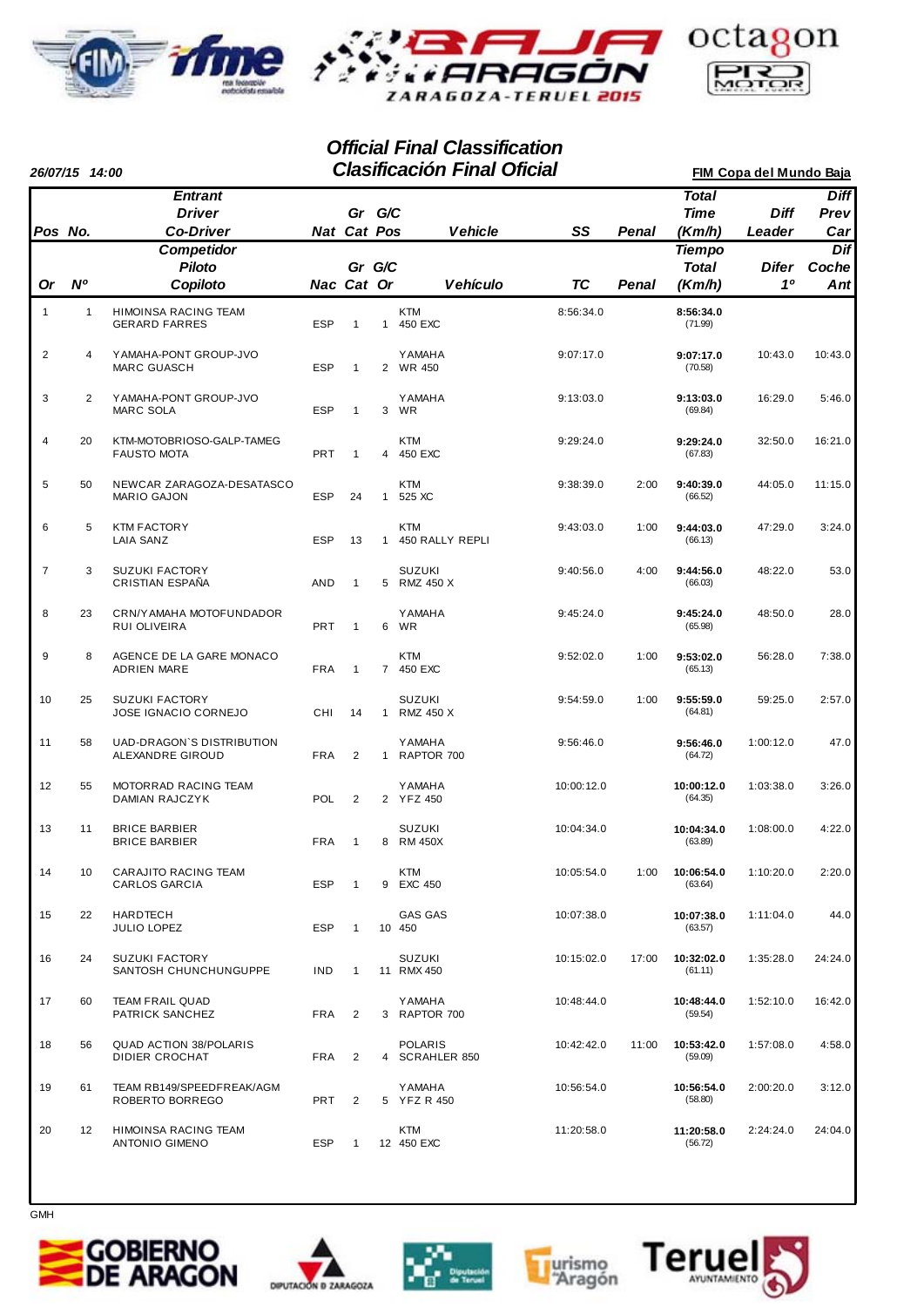





|           | 26/07/15 14:00 |                                                     |            |                    |                | <b>Clasificación Final Oficial</b> | FIM Copa del Mundo Baja |              |                                         |                       |                            |
|-----------|----------------|-----------------------------------------------------|------------|--------------------|----------------|------------------------------------|-------------------------|--------------|-----------------------------------------|-----------------------|----------------------------|
| Pos No.   |                | <b>Entrant</b><br><b>Driver</b><br><b>Co-Driver</b> |            | <b>Nat Cat Pos</b> | Gr G/C         | <b>Vehicle</b>                     | SS                      | <b>Penal</b> | <b>Total</b><br><b>Time</b><br>(Km/h)   | <b>Diff</b><br>Leader | <b>Diff</b><br>Prev<br>Car |
| <b>Or</b> | N <sup>o</sup> | <b>Competidor</b><br>Piloto<br>Copiloto             |            | Nac Cat Or         | Gr G/C         | <b>Vehículo</b>                    | <b>TC</b>               | <b>Penal</b> | <b>Tiempo</b><br><b>Total</b><br>(Km/h) | <b>Difer</b><br>10    | Dif<br>Coche<br>Ant        |
| 21        | 18             | <b>XRAIDS TEAM</b><br>MARTIN RICKARD KLYVER         | SWE        | $\mathbf{1}$       |                | <b>YAMAHA</b><br>13 WR 450         | 11:10:10.0              | 11:00        | 11:21:10.0<br>(56.70)                   | 2:24:36.0             | 12.0                       |
| 22        | 15             | <b>SUZUKI FACTORY</b><br>OT MONSONIS                | <b>AND</b> | 14                 |                | <b>SUZUKI</b><br>2 RMZ 450 X       | 11:21:52.0              | 4:00         | 11:25:52.0<br>(56.32)                   | 2:29:18.0             | 4:42.0                     |
| 23        | 53             | <b>BERNAT SPORT</b><br>ADRIAN BERNAT                | <b>POL</b> | 2                  | 6              | CAN-AM<br><b>DS 450</b>            | 12:10:54.0              | 1:00         | 12:11:54.0<br>(52.77)                   | 3:15:20.0             | 46:02.0                    |
| 24        | 13             | <b>KTM ITALY</b><br>NICOLA DUTTO                    | <b>ITA</b> | $\overline{1}$     |                | <b>KTM</b><br>14 EXC 450           | 12:57:56.0              |              | 12:57:56.0<br>(49.65)                   | 4:01:22.0             | 46:02.0                    |
| 25        | 14             | <b>DUBON RACING</b><br>JULIAN ANGEL VILLARRUBIA     | <b>ESP</b> | -1                 |                | <b>KTM</b><br>15 450 ECX           | 12:58:05.0              |              | 12:58:05.0<br>(49.64)                   | 4:01:31.0             | 9.0                        |
| 26        | 65             | JOSE LUIS ESPINOSA<br>JOSE LUIS ESPINOSA            | <b>ESP</b> | $\overline{2}$     | $\overline{7}$ | CAN-AM<br>RENEGADE 810 CC          | 13:10:30.0              | 3:00         | 13:13:30.0<br>(48.68)                   | 4:16:56.0             | 15:25.0                    |
| 27        | 21             | <b>FREERACING</b><br><b>LUCA TAVERNARI</b>          | <b>ITA</b> | 14                 | 3              | <b>KTM</b><br>450EXC               | 14:01:15.0              |              | 14:01:15.0<br>(45.91)                   | 5:04:41.0             | 47:45.0                    |
| 28        | 64             | NORBERT GLANDUT<br>NORBERT GLANDUT                  | <b>FRA</b> | $\overline{2}$     |                | <b>POLARIS</b><br>8 OUTLAW 700     | 13:54:35.0              | 11:00        | 14:05:35.0<br>(45.68)                   | 5:09:01.0             | 4:20.0                     |
| 29        | 19             | RAPOSEIRA BUBBLES RACING<br><b>RITA VIEIRA</b>      | <b>PRT</b> | 134                |                | <b>HONDA</b><br>2 CRF 250R         | 15:06:02.0              | 10:00        | 15:16:02.0<br>(42.17)                   | 6:19:28.0 1:10:27.0   |                            |
| 30        | 17             | OTT-EULBERG<br>MICHAEL OTT-EULBERG                  | <b>ALE</b> | $\mathbf{1}$       |                | <b>SPEEDBRAIN</b><br>16 RALLY 450  | 15:13:53.0              | 13:00        | 15:26:53.0<br>(41.67)                   | 6:30:19.0             | 10:51.0                    |
| 31        | 16             | <b>CRISTOPHER CORK</b><br><b>CHRISTOPHER CORK</b>   | <b>GBR</b> | $\mathbf{1}$       |                | <b>KTM</b><br>17 450 RALLY REPLI   | 15:19:23.0              | 11:00        | 15:30:23.0<br>(41.52)                   | 6:33:49.0             | 3:30.0                     |









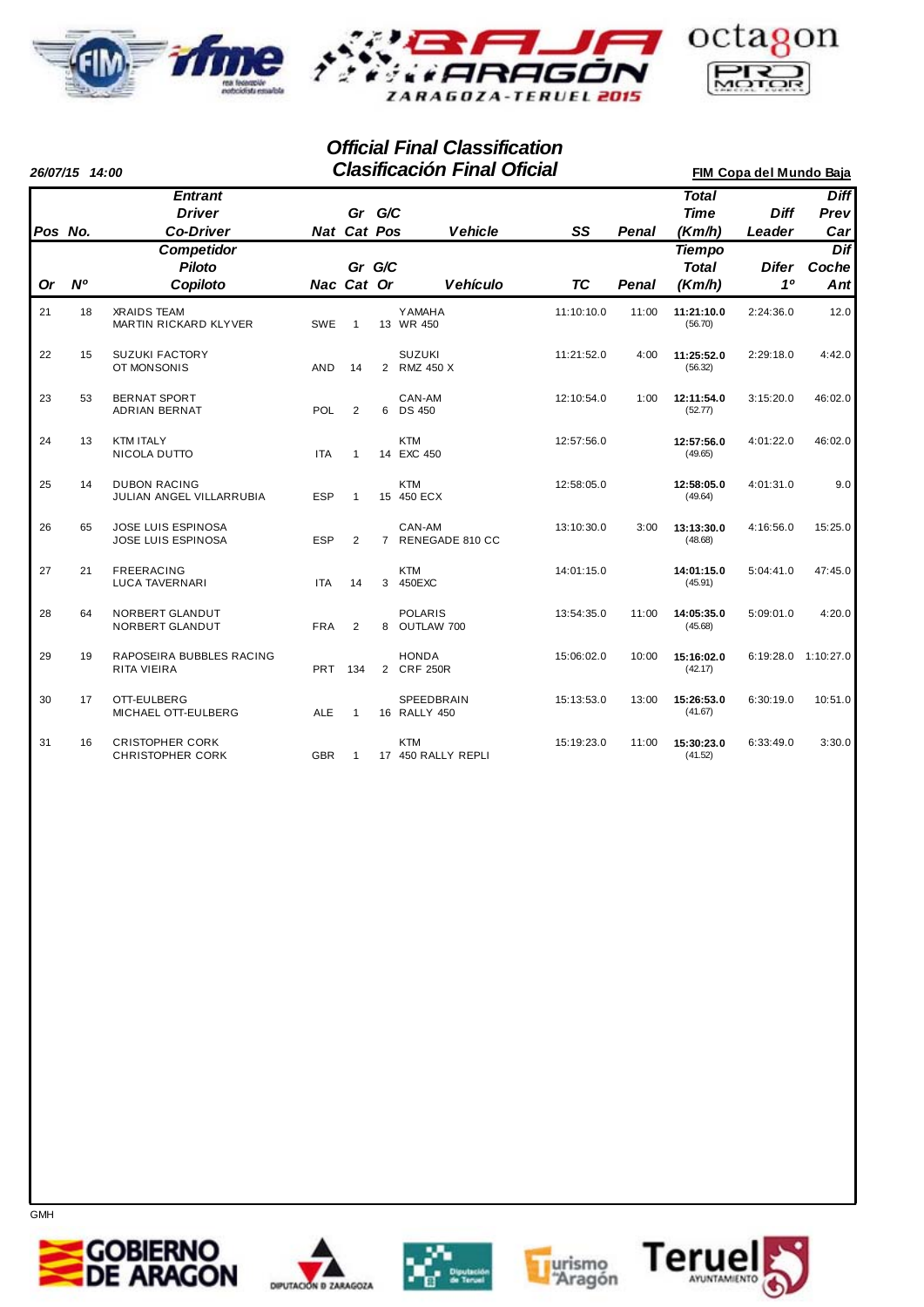



|                | 26/07/15 14:00 |                                                     |            |                       |                | <b>Clasificación Final Oficial</b> |            |              |                                         | <b>CT. 1 Motos &lt;450cc</b> |                            |
|----------------|----------------|-----------------------------------------------------|------------|-----------------------|----------------|------------------------------------|------------|--------------|-----------------------------------------|------------------------------|----------------------------|
| Pos No.        |                | <b>Entrant</b><br><b>Driver</b><br><b>Co-Driver</b> |            | Gr G/C<br>Nat Cat Pos |                | <b>Vehicle</b>                     | SS         | <b>Penal</b> | <b>Total</b><br><b>Time</b><br>(Km/h)   | <b>Diff</b><br>Leader        | <b>Diff</b><br>Prev<br>Car |
| 0r             | N <sup>o</sup> | <b>Competidor</b><br><b>Piloto</b><br>Copiloto      |            | Gr G/C<br>Nac Cat Or  |                | <b>Vehículo</b>                    | TC         | Penal        | <b>Tiempo</b><br><b>Total</b><br>(Km/h) | Difer<br>1 <sup>0</sup>      | Dif<br>Coche<br>Ant        |
| 1              | $\mathbf{1}$   | <b>HIMOINSA RACING TEAM</b><br><b>GERARD FARRES</b> | <b>ESP</b> | $\mathbf{1}$          | $\mathbf{1}$   | <b>KTM</b><br>450 EXC              | 8:56:34.0  |              | 8:56:34.0<br>(71.99)                    |                              |                            |
| 2              | 4              | YAMAHA-PONT GROUP-JVO<br><b>MARC GUASCH</b>         | <b>ESP</b> | 1                     |                | <b>YAMAHA</b><br>2 WR 450          | 9:07:17.0  |              | 9:07:17.0<br>(70.58)                    | 10:43.0                      | 10:43.0                    |
| 3              | 2              | YAMAHA-PONT GROUP-JVO<br><b>MARC SOLA</b>           | <b>ESP</b> | $\mathbf{1}$          | 3              | <b>Y AMAHA</b><br>WR               | 9:13:03.0  |              | 9:13:03.0<br>(69.84)                    | 16:29.0                      | 5:46.0                     |
| $\overline{4}$ | 20             | KTM-MOTOBRIOSO-GALP-TAMEG<br><b>FAUSTO MOTA</b>     | PRT        | $\mathbf{1}$          |                | <b>KTM</b><br>4 450 EXC            | 9:29:24.0  |              | 9:29:24.0<br>(67.83)                    | 32:50.0                      | 16:21.0                    |
| 5              | 5              | <b>KTM FACTORY</b><br>LAIA SANZ                     | <b>ESP</b> | 13                    | $\mathbf{1}$   | <b>KTM</b><br>450 RALLY REPLI      | 9:43:03.0  | 1:00         | 9:44:03.0<br>(66.13)                    | 47:29.0                      | 14:39.0                    |
| 6              | 3              | <b>SUZUKI FACTORY</b><br>CRISTIAN ESPAÑA            | AND        | $\mathbf{1}$          |                | <b>SUZUKI</b><br>5 RMZ 450 X       | 9:40:56.0  | 4:00         | 9:44:56.0<br>(66.03)                    | 48:22.0                      | 53.0                       |
| $\overline{7}$ | 23             | CRN/YAMAHA MOTOFUNDADOR<br>RUI OLIVEIRA             | PRT        | $\mathbf{1}$          | 6              | <b>Y AMAHA</b><br>WR               | 9:45:24.0  |              | 9:45:24.0<br>(65.98)                    | 48:50.0                      | 28.0                       |
| 8              | 8              | AGENCE DE LA GARE MONACO<br><b>ADRIEN MARE</b>      | <b>FRA</b> | $\mathbf{1}$          | $\overline{7}$ | <b>KTM</b><br>450 EXC              | 9:52:02.0  | 1:00         | 9:53:02.0<br>(65.13)                    | 56:28.0                      | 7:38.0                     |
| 9              | 25             | <b>SUZUKI FACTORY</b><br>JOSE IGNACIO CORNEJO       | CHI        | 14                    | $\mathbf{1}$   | SUZUKI<br>RMZ 450 X                | 9:54:59.0  | 1:00         | 9:55:59.0<br>(64.81)                    | 59:25.0                      | 2:57.0                     |
| 10             | 11             | <b>BRICE BARBIER</b><br><b>BRICE BARBIER</b>        | <b>FRA</b> | 1                     | 8              | <b>SUZUKI</b><br>RM 450X           | 10:04:34.0 |              | 10:04:34.0<br>(63.89)                   | 1:08:00.0                    | 8:35.0                     |
| 11             | 10             | CARAJITO RACING TEAM<br><b>CARLOS GARCIA</b>        | <b>ESP</b> | $\mathbf{1}$          | 9              | <b>KTM</b><br><b>EXC 450</b>       | 10:05:54.0 | 1:00         | 10:06:54.0<br>(63.64)                   | 1:10:20.0                    | 2:20.0                     |
| 12             | 22             | <b>HARDTECH</b><br>JULIO LOPEZ                      | <b>ESP</b> | 1                     |                | <b>GAS GAS</b><br>10 450           | 10:07:38.0 |              | 10:07:38.0<br>(63.57)                   | 1:11:04.0                    | 44.0                       |
| 13             | 24             | <b>SUZUKI FACTORY</b><br>SANTOSH CHUNCHUNGUPPE      | <b>IND</b> | $\mathbf{1}$          |                | SUZUKI<br>11 RMX 450               | 10:15:02.0 | 17:00        | 10:32:02.0<br>(61.11)                   | 1:35:28.0                    | 24:24.0                    |
| 14             | 12             | HIMOINSA RACING TEAM<br><b>ANTONIO GIMENO</b>       | <b>ESP</b> | -1                    |                | KTM<br>12 450 EXC                  | 11:20:58.0 |              | 11:20:58.0<br>(56.72)                   | 2:24:24.0                    | 48:56.0                    |
| 15             | 18             | <b>XRAIDS TEAM</b><br>MARTIN RICKARD KLYVER         | <b>SWE</b> | $\mathbf{1}$          |                | <b>Y AMAHA</b><br>13 WR 450        | 11:10:10.0 | 11:00        | 11:21:10.0<br>(56.70)                   | 2:24:36.0                    | 12.0                       |
| 16             | 15             | <b>SUZUKI FACTORY</b><br>OT MONSONIS                | AND        | 14                    |                | <b>SUZUKI</b><br>2 RMZ 450 X       | 11:21:52.0 | 4:00         | 11:25:52.0<br>(56.32)                   | 2:29:18.0                    | 4:42.0                     |
| 17             | 13             | KTM ITALY<br>NICOLA DUTTO                           | ITA        | $\mathbf{1}$          |                | <b>KTM</b><br>14 EXC 450           | 12:57:56.0 |              | 12:57:56.0<br>(49.65)                   |                              | 4:01:22.0 1:32:04.0        |
| 18             | 14             | <b>DUBON RACING</b><br>JULIAN ANGEL VILLARRUBIA     | ESP        | 1                     |                | <b>KTM</b><br>15 450 ECX           | 12:58:05.0 |              | 12:58:05.0<br>(49.64)                   | 4:01:31.0                    | 9.0                        |
| 19             | 21             | <b>FREERACING</b><br>LUCA TAVERNARI                 | <b>ITA</b> | 14                    |                | KTM<br>3 450EXC                    | 14:01:15.0 |              | 14:01:15.0<br>(45.91)                   |                              | 5:04:41.0 1:03:10.0        |
| 20             | 19             | RAPOSEIRA BUBBLES RACING<br>RITA VIEIRA             |            | PRT 134               |                | HONDA<br>2 CRF 250R                | 15:06:02.0 | 10:00        | 15:16:02.0<br>(42.17)                   |                              | $6:19:28.0$ 1:14:47.0      |









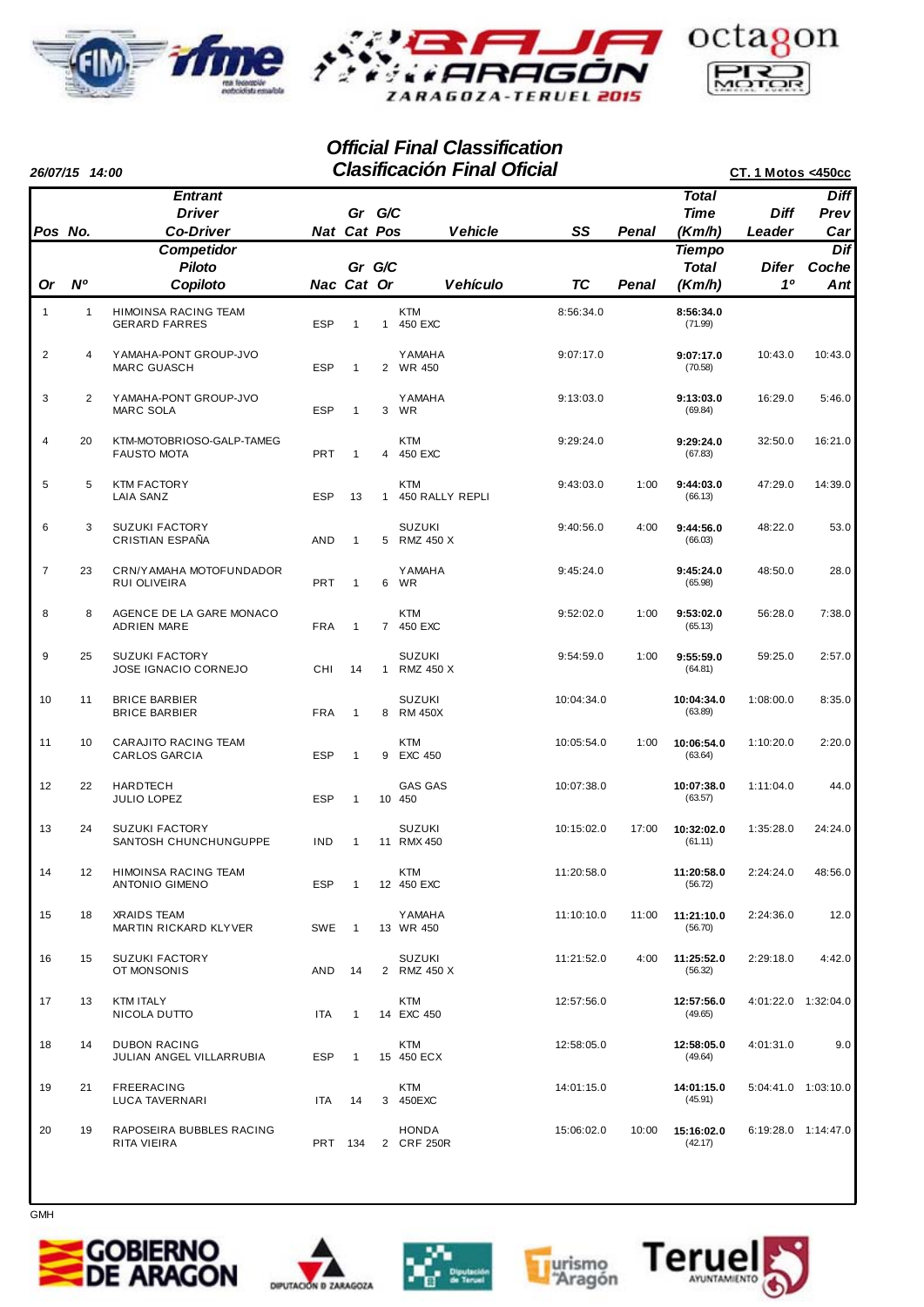



|          | 26/07/15 14:00 |                                                   | <b>Clasificación Final Oficial</b> |                    |        |                                   |            |       |                       |              |             |  |  |
|----------|----------------|---------------------------------------------------|------------------------------------|--------------------|--------|-----------------------------------|------------|-------|-----------------------|--------------|-------------|--|--|
|          |                | <b>Entrant</b>                                    |                                    |                    |        |                                   |            |       | <b>Total</b>          |              | <b>Diff</b> |  |  |
|          |                | <b>Driver</b>                                     |                                    | Gr                 | G/C    |                                   |            |       | <b>Time</b>           | Diff         | Prev        |  |  |
| IPos No. |                | <b>Co-Driver</b>                                  |                                    | <b>Nat Cat Pos</b> |        | <b>Vehicle</b>                    | SS         | Penal | (Km/h)                | Leader       | Car         |  |  |
|          |                | <b>Competidor</b>                                 |                                    |                    |        |                                   |            |       | <b>Tiempo</b>         |              | Dif         |  |  |
|          |                | <b>Piloto</b>                                     |                                    |                    | Gr G/C |                                   |            |       | <b>Total</b>          | <b>Difer</b> | Coche       |  |  |
| Or       | <b>N°</b>      | Copiloto                                          |                                    | Nac Cat Or         |        | <b>Vehículo</b>                   | ТC         | Penal | (Km/h)                | 10           | Antl        |  |  |
| 21       | 17             | OTT-EULBERG<br>MICHAEL OTT-EULBERG                | <b>ALE</b>                         |                    |        | <b>SPEEDBRAIN</b><br>16 RALLY 450 | 15:13:53.0 | 13:00 | 15:26:53.0<br>(41.67) | 6:30:19.0    | 10:51.0     |  |  |
| 22       | 16             | <b>CRISTOPHER CORK</b><br><b>CHRISTOPHER CORK</b> | <b>GBR</b>                         |                    | 17     | <b>KTM</b><br>450 RALLY REPLI     | 15:19:23.0 | 11:00 | 15:30:23.0<br>(41.52) | 6:33:49.0    | 3:30.0      |  |  |









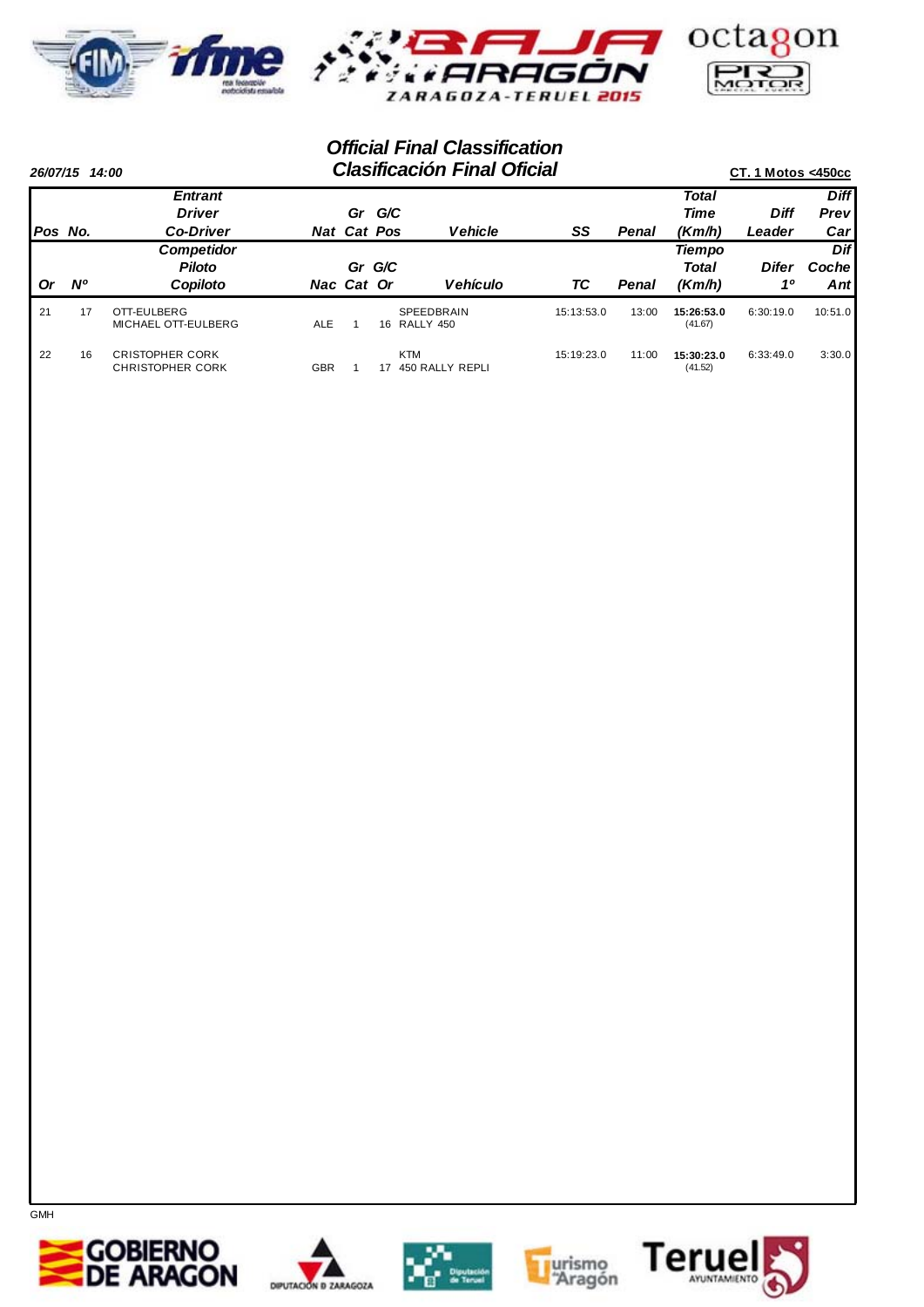



|                | 26/07/15 14:00 |                                                        |            |                       |                | <b>Clasificación Final Oficial</b>    | CT. 2 Quads |       |                                         |                       |                            |
|----------------|----------------|--------------------------------------------------------|------------|-----------------------|----------------|---------------------------------------|-------------|-------|-----------------------------------------|-----------------------|----------------------------|
| Pos No.        |                | <b>Entrant</b><br><b>Driver</b><br><b>Co-Driver</b>    |            | Gr G/C<br>Nat Cat Pos |                | <b>Vehicle</b>                        | SS          | Penal | <b>Total</b><br><b>Time</b><br>(Km/h)   | <b>Diff</b><br>Leader | <b>Diff</b><br>Prev<br>Car |
| <b>Or</b>      | <b>N°</b>      | <b>Competidor</b><br><b>Piloto</b><br>Copiloto         |            | Gr G/C<br>Nac Cat Or  |                | <b>Vehículo</b>                       | TC          | Penal | <b>Tiempo</b><br><b>Total</b><br>(Km/h) | Difer<br>10           | Dif<br>Coche<br>Ant        |
| $\mathbf{1}$   | 50             | NEWCAR ZARAGOZA-DESATASCO<br><b>MARIO GAJON</b>        | <b>ESP</b> | 24                    | $\mathbf{1}$   | <b>KTM</b><br>525 XC                  | 9:38:39.0   | 2:00  | 9:40:39.0<br>(66.52)                    |                       |                            |
| $\overline{2}$ | 58             | <b>UAD-DRAGON'S DISTRIBUTION</b><br>ALEXANDRE GIROUD   | <b>FRA</b> | $\overline{2}$        | $\overline{1}$ | <b>YAMAHA</b><br>RAPTOR 700           | 9:56:46.0   |       | 9:56:46.0<br>(64.72)                    | 16:07.0               | 16:07.0                    |
| 3              | 55             | MOTORRAD RACING TEAM<br><b>DAMIAN RAJCZYK</b>          | POL        | $\overline{2}$        |                | <b>YAMAHA</b><br>2 YFZ 450            | 10:00:12.0  |       | 10:00:12.0<br>(64.35)                   | 19:33.0               | 3:26.0                     |
| $\overline{4}$ | 60             | <b>TEAM FRAIL QUAD</b><br>PATRICK SANCHEZ              | <b>FRA</b> | $\overline{2}$        | 3              | <b>YAMAHA</b><br>RAPTOR 700           | 10:48:44.0  |       | 10:48:44.0<br>(59.54)                   | 1:08:05.0             | 48:32.0                    |
| 5              | 56             | <b>QUAD ACTION 38/POLARIS</b><br><b>DIDIER CROCHAT</b> | <b>FRA</b> | $\overline{2}$        | 4              | <b>POLARIS</b><br><b>SCRAHLER 850</b> | 10:42:42.0  | 11:00 | 10:53:42.0<br>(59.09)                   | 1:13:03.0             | 4:58.0                     |
| 6              | 61             | TEAM RB149/SPEEDFREAK/AGM<br>ROBERTO BORREGO           | PRT        | 2                     |                | <b>YAMAHA</b><br>5 YFZ R 450          | 10:56:54.0  |       | 10:56:54.0<br>(58.80)                   | 1:16:15.0             | 3:12.0                     |
| $\overline{7}$ | 53             | <b>BERNAT SPORT</b><br><b>ADRIAN BERNAT</b>            | POL        | $\overline{2}$        |                | CAN-AM<br>6 DS 450                    | 12:10:54.0  | 1:00  | 12:11:54.0<br>(52.77)                   | 2:31:15.0 1:15:00.0   |                            |
| 8              | 65             | <b>JOSE LUIS ESPINOSA</b><br><b>JOSE LUIS ESPINOSA</b> | <b>ESP</b> | $\overline{2}$        | $\overline{7}$ | CAN-AM<br>RENEGADE 810 CC             | 13:10:30.0  | 3:00  | 13:13:30.0<br>(48.68)                   | 3:32:51.0             | 1:01:36.0                  |
| 9              | 64             | NORBERT GLANDUT<br>NORBERT GLANDUT                     | <b>FRA</b> | $\overline{2}$        | 8              | <b>POLARIS</b><br>OUTLAW 700          | 13:54:35.0  | 11:00 | 14:05:35.0<br>(45.68)                   | 4:24:56.0             | 52:05.0                    |









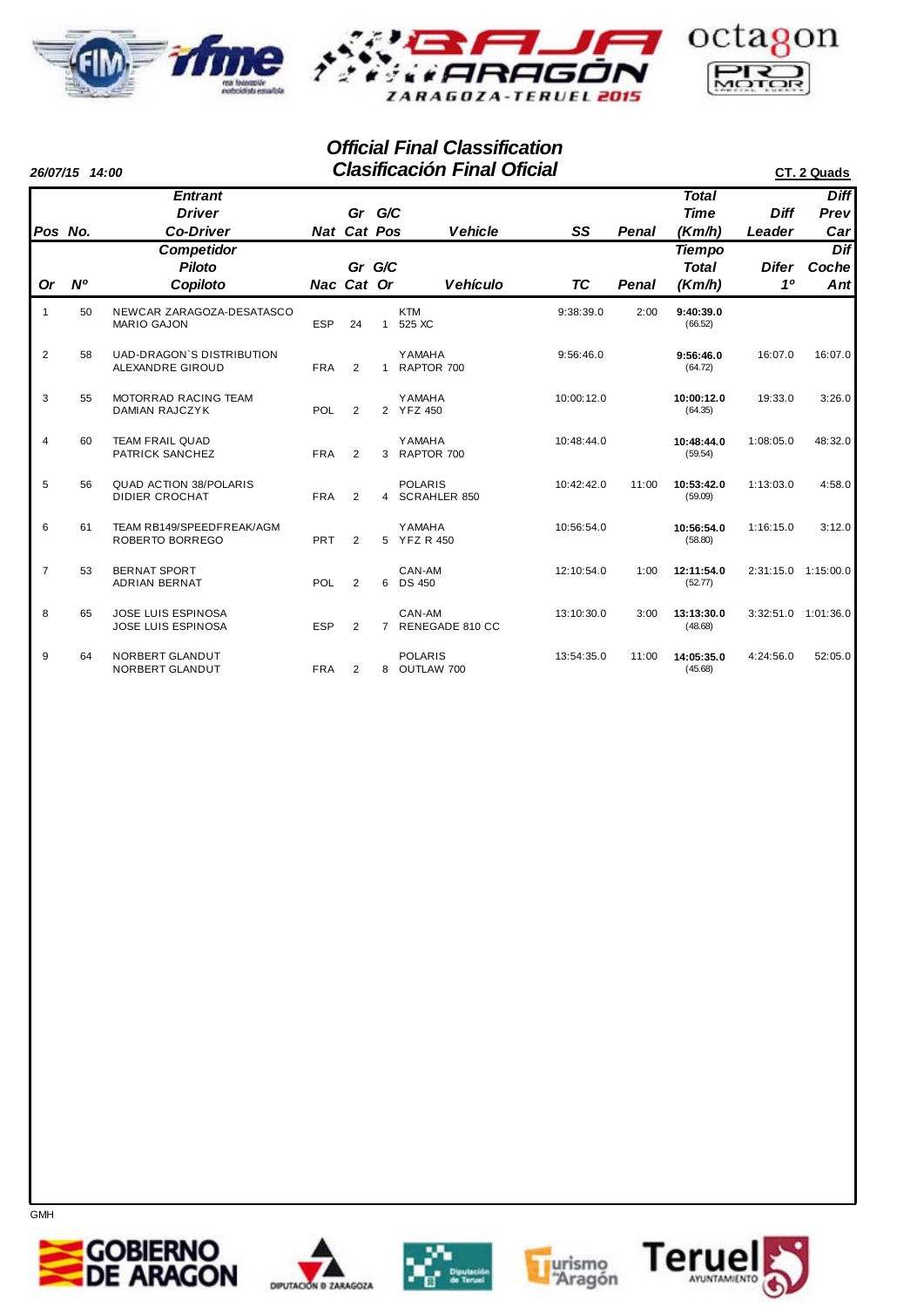



|                | 26/07/15 14:00 |                                         |            |                    |     | <b>Clasificación Final Oficial</b> |            |       |                       |              | CT. 3 Féminas |
|----------------|----------------|-----------------------------------------|------------|--------------------|-----|------------------------------------|------------|-------|-----------------------|--------------|---------------|
|                |                | <b>Entrant</b>                          |            |                    |     |                                    |            |       | <b>Total</b>          |              | <b>Diff</b>   |
|                |                | <b>Driver</b>                           |            | Gr                 | G/C |                                    |            |       | <b>Time</b>           | Diff         | Prev          |
| lPos No.       |                | <b>Co-Driver</b>                        |            | <b>Nat Cat Pos</b> |     | <b>Vehicle</b>                     | SS         | Penal | (Km/h)                | Leader       | Car           |
|                |                | Competidor                              |            |                    |     |                                    |            |       | <b>Tiempo</b>         |              | Dif           |
|                |                | <b>Piloto</b>                           |            | Gr G/C             |     |                                    |            |       | Total                 | <b>Difer</b> | Coche         |
| Or             | <b>N°</b>      | Copiloto                                |            | Nac Cat Or         |     | <b>Vehículo</b>                    | ТC         | Penal | (Km/h)                | 10           | Antl          |
|                | 5              | <b>KTM FACTORY</b><br><b>LAIA SANZ</b>  | <b>ESP</b> | 13                 |     | <b>KTM</b><br>450 RALLY REPLI      | 9:43:03.0  | 1:00  | 9:44:03.0<br>(66.13)  |              |               |
| $\overline{2}$ | 19             | RAPOSEIRA BUBBLES RACING<br>RITA VIEIRA | PRT        | 134                | 2   | <b>HONDA</b><br><b>CRF 250R</b>    | 15:06:02.0 | 10:00 | 15:16:02.0<br>(42.17) | 5:31:59.0    | 5:31:59.0     |









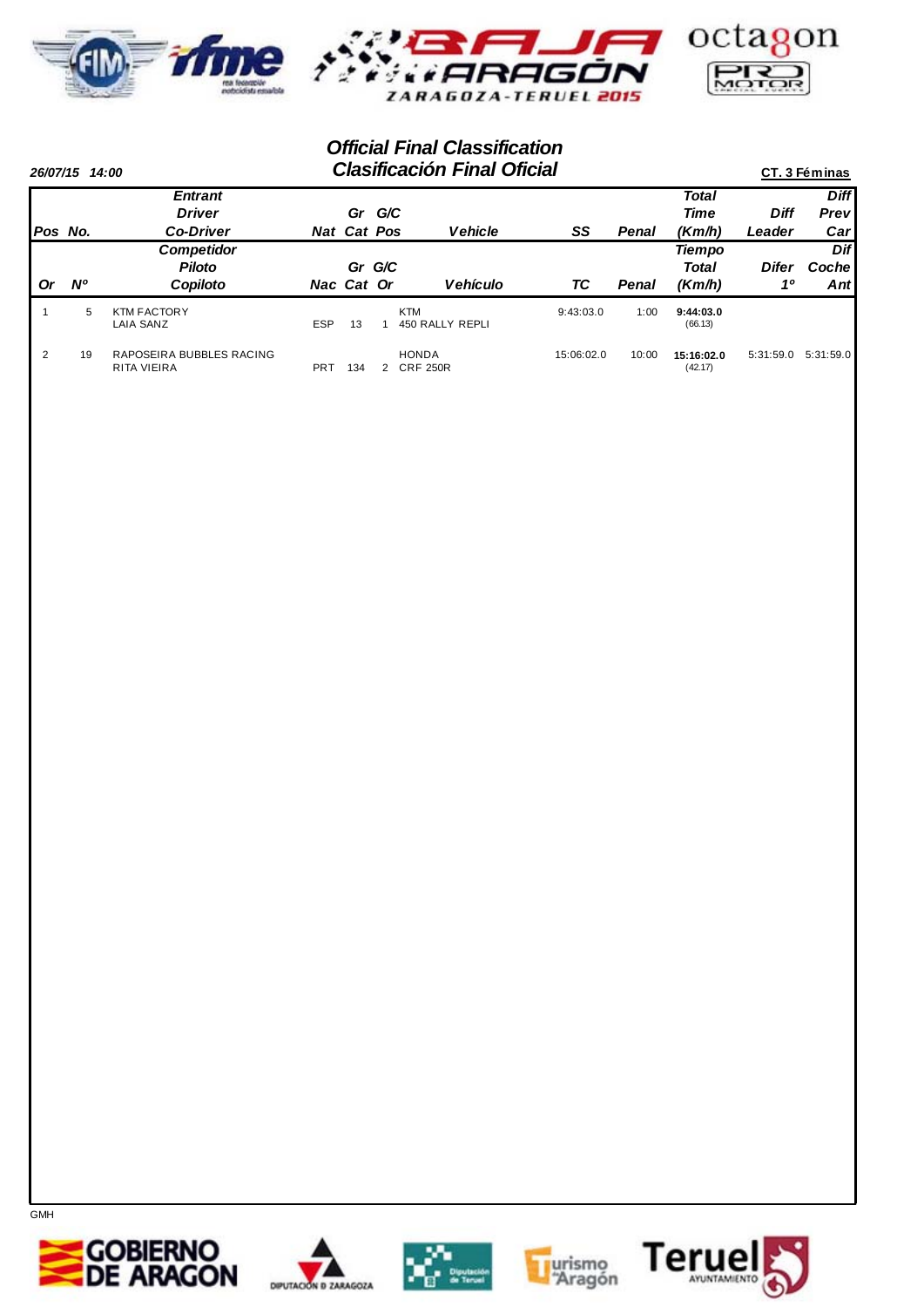



|                | 26/07/15 14:00 |                                                 |            |                      |                | <b>Clasificación Final Oficial</b> |            |       |                                  |             | CT. 4 Junior  |
|----------------|----------------|-------------------------------------------------|------------|----------------------|----------------|------------------------------------|------------|-------|----------------------------------|-------------|---------------|
|                |                | <b>Entrant</b>                                  |            |                      |                |                                    |            |       | <b>Total</b>                     |             | <b>Diff</b>   |
|                |                | <b>Driver</b>                                   |            | Gr                   | G/C            |                                    |            |       | <b>Time</b>                      | <b>Diff</b> | Prev          |
| Pos No.        |                | <b>Co-Driver</b>                                |            | <b>Nat Cat Pos</b>   |                | <b>Vehicle</b>                     | SS         | Penal | (Km/h)                           | Leader      | Carl<br>Dif   |
| <b>Or</b>      | N <sup>o</sup> | <b>Competidor</b><br><b>Piloto</b><br>Copiloto  |            | Gr G/C<br>Nac Cat Or |                | <b>Vehículo</b>                    | ТC         | Penal | <b>Tiempo</b><br>Total<br>(Km/h) | Difer<br>10 | Coche<br>Antl |
|                | 50             | NEWCAR ZARAGOZA-DESATASCO<br><b>MARIO GAJON</b> | <b>ESP</b> | 24                   | $\mathbf{1}$   | <b>KTM</b><br>525 XC               | 9:38:39.0  | 2:00  | 9:40:39.0<br>(66.52)             |             |               |
| $\overline{2}$ | 25             | <b>SUZUKI FACTORY</b><br>JOSE IGNACIO CORNEJO   | CHI        | 14                   | 1              | <b>SUZUKI</b><br><b>RMZ 450 X</b>  | 9:54:59.0  | 1:00  | 9:55:59.0<br>(64.81)             | 15:20.0     | 15:20.0       |
| 3              | 15             | <b>SUZUKI FACTORY</b><br>OT MONSONIS            | <b>AND</b> | 14                   | $\overline{2}$ | <b>SUZUKI</b><br><b>RMZ 450 X</b>  | 11:21:52.0 | 4:00  | 11:25:52.0<br>(56.32)            | 1:45:13.0   | 1:29:53.0     |
| $\overline{4}$ | 21             | <b>FREERACING</b><br><b>LUCA TAVERNARI</b>      | <b>ITA</b> | 14                   | 3              | <b>KTM</b><br>450EXC               | 14:01:15.0 |       | 14:01:15.0<br>(45.91)            | 4:20:36.0   | 2:35:23.0     |
| 5              | 19             | RAPOSEIRA BUBBLES RACING<br>RITA VIEIRA         | <b>PRT</b> | 134                  |                | <b>HONDA</b><br><b>CRF 250R</b>    | 15:06:02.0 | 10:00 | 15:16:02.0<br>(42.17)            | 5:35:23.0   | 1:14:47.0     |









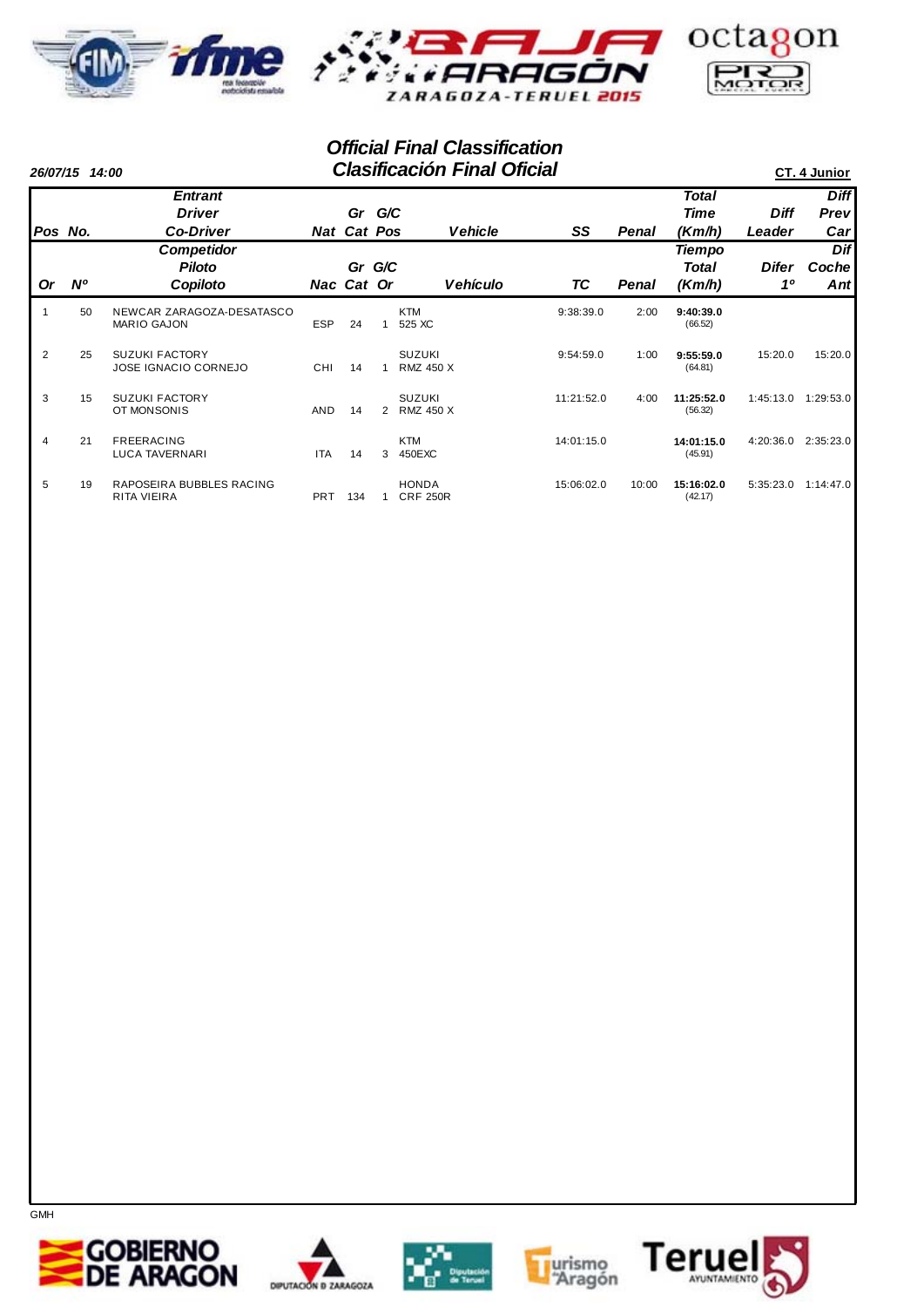



|                | 26/07/15 14:00 |                                               |                    |        |                                 | <b>Clasificación Final Oficial</b> |            |       |                       | Open Motos hasta 450cc |              |
|----------------|----------------|-----------------------------------------------|--------------------|--------|---------------------------------|------------------------------------|------------|-------|-----------------------|------------------------|--------------|
|                |                | <b>Entrant</b>                                |                    |        |                                 |                                    |            |       | <b>Total</b>          |                        | <b>Diff</b>  |
|                |                | <b>Driver</b>                                 |                    | Gr     | G/C                             |                                    |            |       | Time                  | <b>Diff</b>            | <b>Prevl</b> |
| <b>Pos No.</b> |                | <b>Co-Driver</b>                              | <b>Nat Cat Pos</b> |        |                                 | <b>Vehicle</b>                     | SS         | Penal | (Km/h)                | Leader                 | Car          |
|                |                | <b>Competidor</b>                             |                    |        |                                 |                                    |            |       | <b>Tiempo</b>         |                        | Dif          |
|                |                | <b>Piloto</b>                                 |                    | Gr G/C |                                 |                                    |            |       | Total                 | <b>Difer</b>           | Cochel       |
| <b>Or</b>      | <b>N°</b>      | Copiloto                                      | Nac Cat Or         |        |                                 | <b>Vehículo</b>                    | ТC         | Penal | (Km/h)                | 10                     | Antl         |
|                | 100            | <b>SUZUKI FACTORY</b><br><b>JORDI NUALART</b> | <b>ESP</b>         |        | <b>SUZUKI</b><br><b>RMX 450</b> |                                    | 9:51:28.0  | 1:00  | 9:52:28.0<br>(65.19)  |                        |              |
| 2              | 102            | <b>FIORA BATH</b><br><b>SERGIO ANGUIANO</b>   | <b>ESP</b>         |        | Y AMAHA<br><b>WR 450 F</b>      |                                    | 11:05:58.0 |       | 11:05:58.0<br>(58.00) | 1:13:30.0              | 1:13:30.0    |









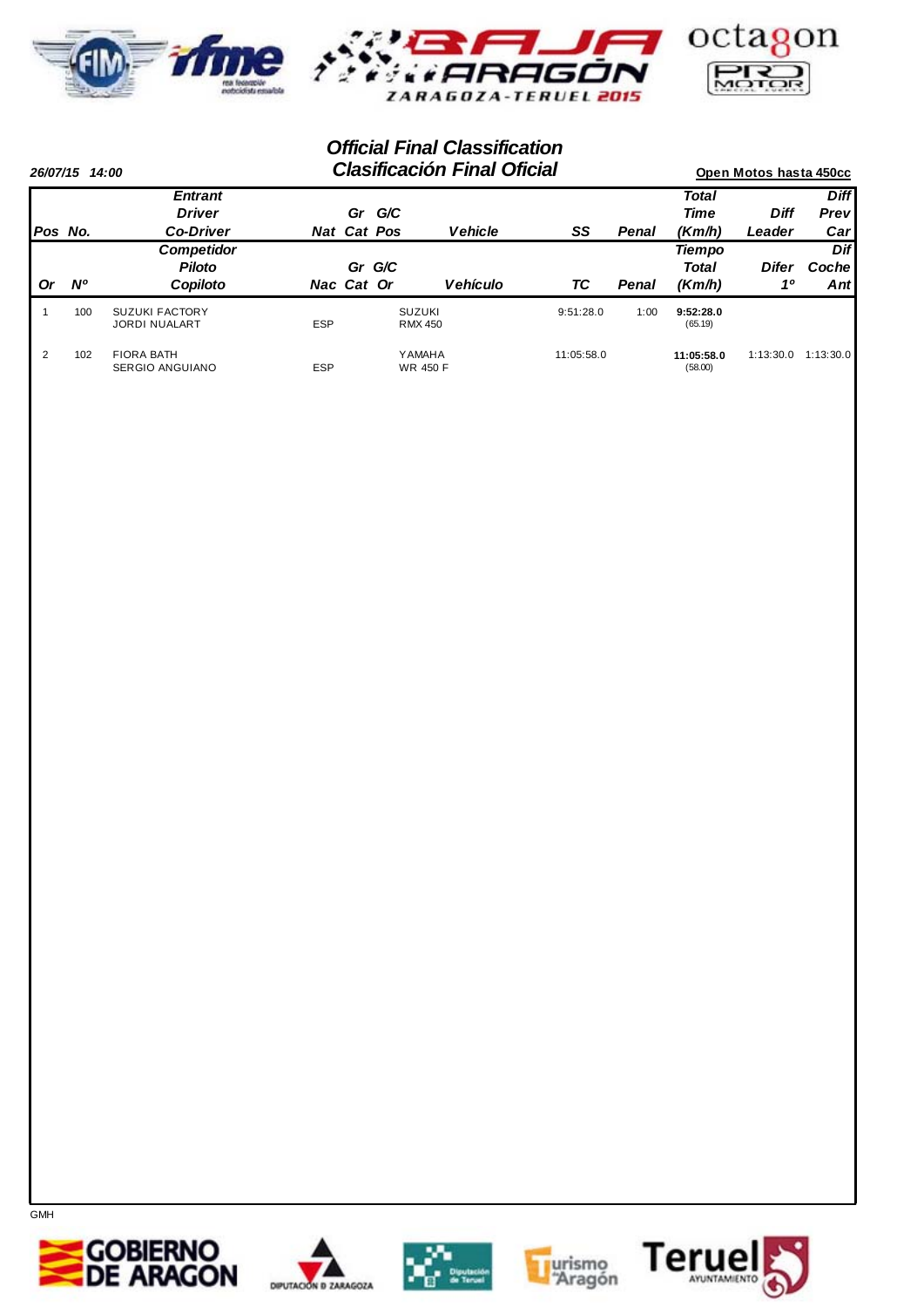



|                |             | <b>Clasificación Final Oficial</b><br>26/07/15 14:00   |            |                      |                       |                    |            |       |                                  | Open Motos más 450cc    |                      |
|----------------|-------------|--------------------------------------------------------|------------|----------------------|-----------------------|--------------------|------------|-------|----------------------------------|-------------------------|----------------------|
|                |             | <b>Entrant</b><br><b>Driver</b>                        |            | Gr                   | G/C                   |                    |            |       | Total<br><b>Time</b>             | <b>Diff</b>             | <b>Diff</b><br>Prev  |
| Pos No.        |             | <b>Co-Driver</b>                                       |            | <b>Nat Cat Pos</b>   |                       | <b>Vehicle</b>     | SS         | Penal | (Km/h)                           | Leader                  | Car                  |
| <b>Or</b>      | $N^{\rm o}$ | <b>Competidor</b><br><b>Piloto</b><br>Copiloto         |            | Gr G/C<br>Nac Cat Or |                       | <b>Vehículo</b>    | ТC         | Penal | <b>Tiempo</b><br>Total<br>(Km/h) | Difer<br>1 <sup>0</sup> | Dif<br>Coche<br>Antl |
|                | 121         | NEWCAR ZARAGOZA<br><b>JESUS ANGEL HERNANDEZ</b>        | <b>ESP</b> |                      | <b>KTM</b><br>CXC 500 |                    | 10:17:13.0 | 3:00  | 10:20:13.0<br>(62.28)            |                         |                      |
| $\overline{2}$ | 120         | <b>MOTORBOX RACING TERUEL</b><br><b>EDUARDO CASINO</b> | <b>ESP</b> |                      | <b>KTM</b>            | EC XC 530          | 10:20:59.0 |       | 10:20:59.0<br>(62.20)            | 46.0                    | 46.0                 |
| 3              | 125         | H3 PROTOTIP<br>DANIEL ALBERO                           | <b>ESP</b> |                      | <b>KTM</b><br>530 EXC |                    | 10:53:35.0 | 1:00  | 10:54:35.0<br>(59.01)            | 34:22.0                 | 33:36.0              |
| $\overline{4}$ | 123         | <b>DUBON RACING</b><br><b>OCTAVIO BERTOLIN</b>         | <b>ESP</b> |                      | <b>KTM</b>            | <b>KTM 530 EXC</b> | 11:39:00.0 |       | 11:39:00.0<br>(55.26)            | 1:18:47.0               | 44:25.0              |
| 5              | 122         | <b>DUBON RACING</b><br><b>JOSEP BALAGUER</b>           | <b>ESP</b> |                      | <b>KTM</b>            | 690 ENDURO         | 11:56:56.0 | 13:00 | 12:09:56.0<br>(52.92)            | 1:49:43.0               | 30:56.0              |







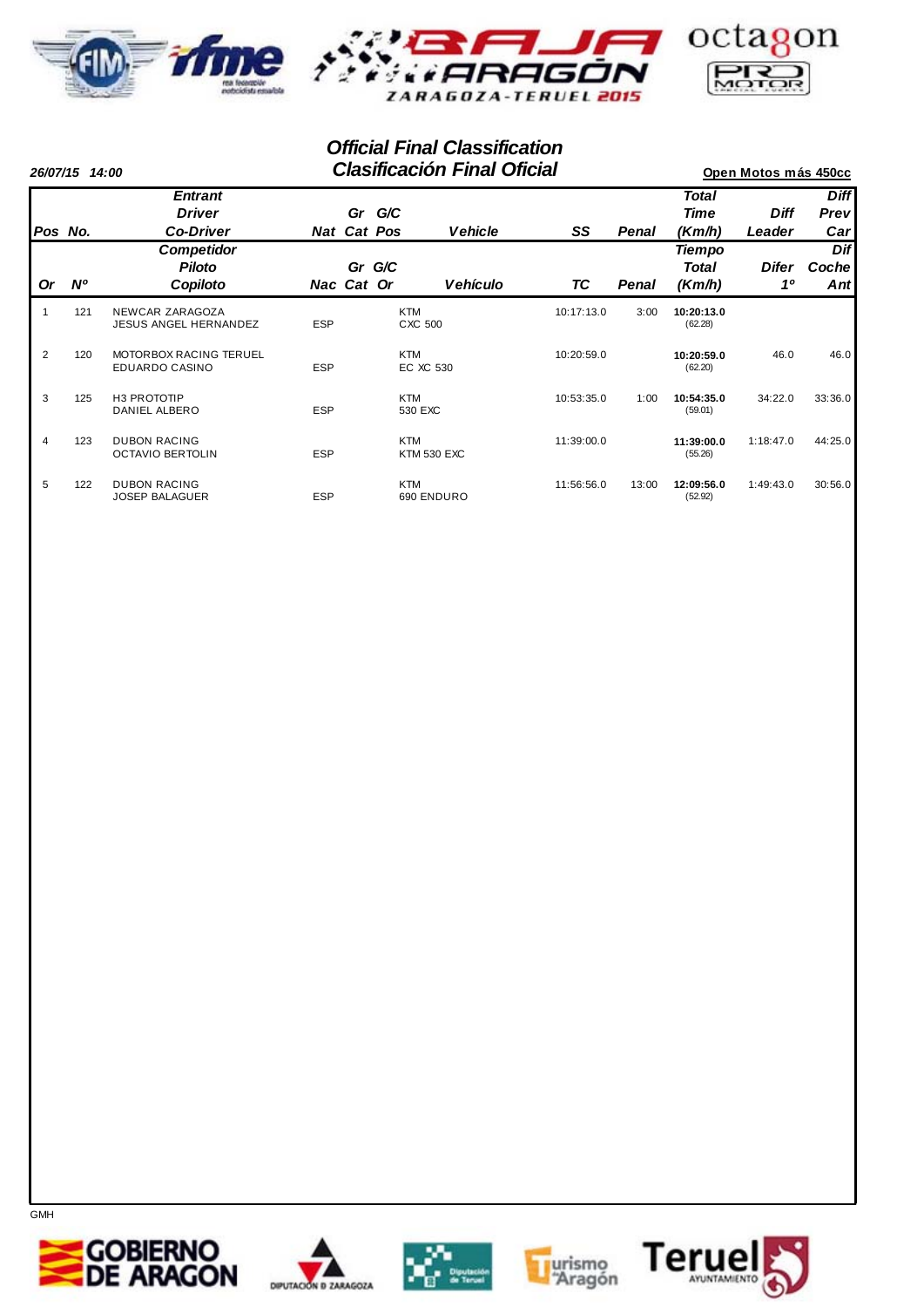



|                | 26/07/15 14:00 |                                                           |            |             |                                 | <b>Clasificación Final Oficial</b>   |            |              |                                         |                       | <b>Open Quads</b>          |
|----------------|----------------|-----------------------------------------------------------|------------|-------------|---------------------------------|--------------------------------------|------------|--------------|-----------------------------------------|-----------------------|----------------------------|
| Pos No.        |                | <b>Entrant</b><br><b>Driver</b><br><b>Co-Driver</b>       |            | Nat Cat Pos | Gr G/C                          | <b>Vehicle</b>                       | SS         | <b>Penal</b> | <b>Total</b><br><b>Time</b><br>(Km/h)   | <b>Diff</b><br>Leader | <b>Diff</b><br>Prev<br>Car |
| <b>Or</b>      | N <sup>o</sup> | <b>Competidor</b><br><b>Piloto</b><br>Copiloto            |            | Nac Cat Or  | Gr G/C                          | <b>Vehículo</b>                      | TC         | Penal        | <b>Tiempo</b><br><b>Total</b><br>(Km/h) | <b>Difer</b><br>10    | Dif<br>Coche<br>Ant        |
| 1              | 156            | <b>MAMBLAS TEAM</b><br>EDUARDO ASCASO                     | <b>ESP</b> |             | <b>KTM</b><br>525 XC            |                                      | 9:36:35.0  |              | 9:36:35.0<br>(66.99)                    |                       |                            |
| $\overline{2}$ | 150            | ZARAGOZA MOTOR QUAD TOWCA<br>JAVIER CALOMARDE             | <b>ESP</b> |             | <b>KTM</b><br>525 XC            |                                      | 10:01:32.0 | 1:00         | 10:02:32.0<br>(64.10)                   | 25:57.0               | 25:57.0                    |
| 3              | 158            | <b>TEO MOTOS COMPETICION</b><br><b>JOSE RAMON MONTOYA</b> | <b>ESP</b> |             |                                 | <b>POLARIS</b><br>SPORTSMAN 1000     | 10:34:07.0 | 11:00        | 10:45:07.0<br>(59.87)                   | 1:08:32.0             | 42:35.0                    |
| $\overline{4}$ | 155            | KNIGHT FRANK ESPAÑA<br><b>MIGUEL RUBIO</b>                | <b>ESP</b> |             | <b>YAMAHA</b>                   | <b>YFM 700 R</b>                     | 10:46:27.0 |              | 10:46:27.0<br>(59.75)                   | 1:09:52.0             | 1:20.0                     |
| 5              | 152            | CALAMOCHA RACING TEAM<br><b>SERGIO MARCO</b>              | <b>ESP</b> |             | <b>SUZUKI</b><br><b>LTR 450</b> |                                      | 10:51:35.0 | 1:00         | 10:52:35.0<br>(59.19)                   | 1:16:00.0             | 6:08.0                     |
| 6              | 154            | <b>CALAMOCHA RACING TEAM</b><br><b>JESUS PUERTOLAS</b>    | <b>ESP</b> |             | <b>KTM</b><br>XC 510            |                                      | 10:47:38.0 | 13:00        | 11:00:38.0<br>(58.47)                   | 1:24:03.0             | 8:03.0                     |
| $\overline{7}$ | 59             | <b>QUAD BIKE EVASION</b><br><b>FABRICE ROUSSEAU</b>       | <b>FRA</b> |             |                                 | <b>BRP CAN AM</b><br>RENEGADE 1010 C | 11:11:37.0 |              | 11:11:37.0<br>(57.51)                   | 1:35:02.0             | 10:59.0                    |
| 8              | 153            | <b>CALAMOCHA RACING TEAM</b><br>ALEJANDRO GOMEZ           | <b>ESP</b> |             | <b>KTM</b><br>525XC             |                                      | 12:10:40.0 |              | 12:10:40.0<br>(52.86)                   | 2:34:05.0             | 59:03.0                    |
| 9              | 157            | <b>MAGOGO RALLY RAID</b><br><b>MANUEL GARCIA</b>          | <b>ESP</b> |             | CAN-AM                          | RENEGADE 1010 C                      | 12:22:35.0 | 1:00         | 12:23:35.0<br>(51.94)                   | 2:47:00.0             | 12:55.0                    |
| 10             | 159            | CLUB AVENTURA TOUAREG/CS/<br><b>DAVID SERRANO</b>         | <b>ESP</b> |             | <b>HONDA</b>                    | <b>TRX 450 R</b>                     | 12:24:00.0 | 8:00         | 12:32:00.0<br>(51.36)                   | 2:55:25.0             | 8:25.0                     |









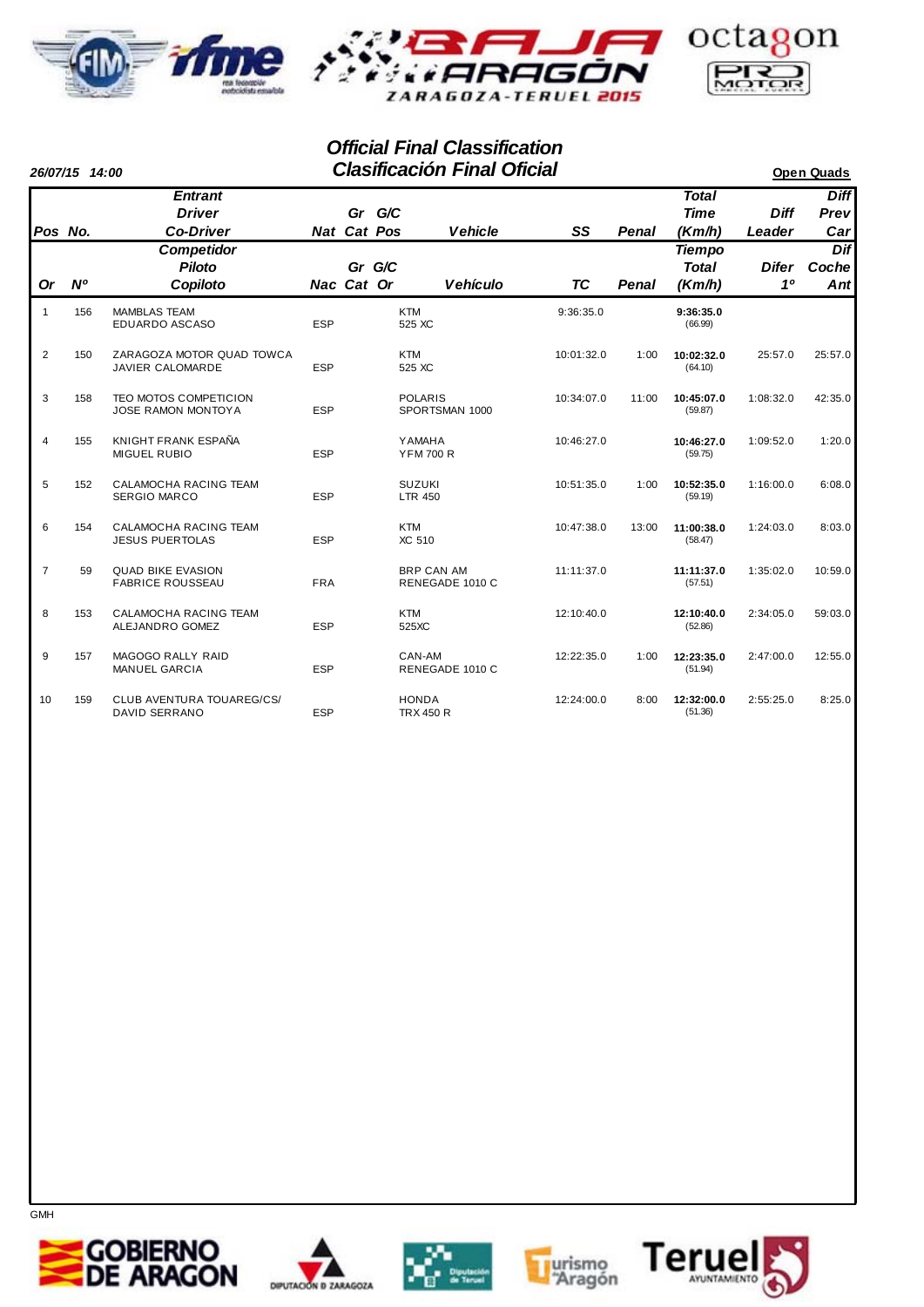



## *Orden de salida Etapa 1 Start List Leg 1*

*24/07/15 14:30*

|                |     |                          |            | <b>Driver</b>              |         |                                   |                | Gr RFEDA Start |             |
|----------------|-----|--------------------------|------------|----------------------------|---------|-----------------------------------|----------------|----------------|-------------|
| Ord            | No. | <b>Entrant</b>           | <b>Nat</b> | <b>Co-Driver</b>           | Nat     | <b>Vehicle</b>                    |                | Cat Seed       | <b>Time</b> |
|                |     |                          |            | <b>Piloto</b>              |         |                                   |                | Gr RFEDA       |             |
| <b>Or</b>      | N°  | <b>Competidor</b>        | Nac        | Copiloto                   | Nac     | <b>Vehículo</b>                   |                | Cat Prio       | Salida      |
| $\mathbf{1}$   | 163 | TEAM POLO ASCENSORES     |            | <b>JULIO POLO</b>          |         | ESP BOMBARDIER<br>DS50 BAJA       |                |                | 17:00:00    |
| 2              | 162 | ZARAGOZA MOTOR QUAD TOV  |            | VICENTE CALVANO            |         | ESP POLARIS<br>OUTLAW525          |                |                | 17:01:00    |
| 3              | 161 | ZARAGOZA MOTOR QUAD TOV  |            | MIGUEL DONADO              |         | ESP KAWASAKI<br><b>KFX700</b>     |                |                | 17:02:00    |
| 4              | 160 | RASSTEAM                 |            | ALBERTO ARANDA             |         | ESP KAWASAKI<br><b>KFR 450R</b>   |                |                | 17:03:00    |
| 5              | 159 | CLUB AVENTURA TOUAREG/C  |            | DAVID SERRANO              |         | ESP HONDA<br><b>TRX 450 R</b>     |                |                | 17:04:00    |
| 6              | 158 | TEO MOTOS COMPETICION    |            | <b>JOSE RAMON MONTOY A</b> |         | ESP POLARIS                       |                |                | 17:05:00    |
| $\overline{7}$ | 157 | MAGOGO RALLY RAID        |            | MANUEL GARCIA              |         | ESP CAN-AM<br>RENEGADE 1010 C     |                |                | 17:06:00    |
| 8              | 156 | <b>MAMBLAS TEAM</b>      |            | EDUARDO ASCASO             | ESP KTM | 525 XC                            |                |                | 17:07:00    |
| 9              | 155 | KNIGHT FRANK ESPAÑA      |            | <b>MIGUEL RUBIO</b>        |         | ESP YAMAHA<br><b>YFM 700 R</b>    |                |                | 17:08:00    |
| 10             | 154 | CALAMOCHA RACING TEAM    |            | <b>JESUS PUERTOLAS</b>     | ESP KTM | XC 510                            |                |                | 17:09:00    |
| 11             | 153 | CALAMOCHA RACING TEAM    |            | ALEJANDRO GOMEZ            | ESP KTM | 525XC                             |                |                | 17:10:00    |
| 12             | 152 | CALAMOCHA RACING TEAM    |            | <b>SERGIO MARCO</b>        |         | ESP SUZUKI<br><b>LTR 450</b>      |                |                | 17:11:00    |
| 13             | 151 | ZARAGOZA MOTOR QUAD TOV  |            | JUAN MANUEL FLETA          | ESP KTM | 525XC                             |                |                | 17:12:00    |
| 14             | 150 | ZARAGOZA MOTOR QUAD TOV  |            | JAVIER CALOMARDE           |         | ESP KTM<br>525 XC                 |                |                | 17:13:00    |
| 15             | 59  | <b>QUAD BIKE EVASION</b> |            | <b>FABRICE ROUSSEAU</b>    |         | FRA BRP CAN AM<br>RENEGADE 1010 C |                |                | 17:14:00    |
| 16             | 125 | H3 PROTOTIP              |            | DANIEL ALBERO              |         | ESP KTM<br>530 EXC                |                |                | 17:17:00    |
| 17             | 124 | H3 PROTOTIP              |            | FRANCISCO RAMON FERRIZ     | ESP KTM | 530 EXC                           |                |                | 17:18:00    |
| 18             | 123 | <b>DUBON RACING</b>      |            | <b>OCTAVIO BERTOLIN</b>    |         | ESP KTM<br><b>KTM 530 EXC</b>     |                |                | 17:19:00    |
| 19             | 122 | <b>DUBON RACING</b>      |            | <b>JOSEP BALAGUER</b>      |         | ESP KTM<br>690 ENDURO             |                |                | 17:20:00    |
| 20             | 121 | NEWCAR ZARAGOZA          |            | JESUS ANGEL HERNANDEZ      |         | ESP KTM<br>CXC 500                |                |                | 17:21:00    |
| 21             | 120 | MOTORBOX RACING TERUEL   |            | EDUARDO CASINO             | ESP KTM | EC XC 530                         |                |                | 17:22:00    |
| 22             | 103 | SERVIMOTO RACING         |            | <b>IGNACIO CHIVITE</b>     |         | ESP BULTACO<br><b>PURSANG</b>     |                |                | 17:23:00    |
| 23             | 102 | FIORA BATH               |            | SERGIO ANGUIANO            |         | ESP YAMAHA<br><b>WR 450 F</b>     |                |                | 17:24:00    |
| 24             | 101 | TEAM BIANCHI PRATA-HONDA |            | <b>FABRIZIO FASOLINI</b>   |         | ITA HUSQVARNA<br>TE449            |                |                | 17:25:00    |
| 25             | 100 | <b>SUZUKI FACTORY</b>    |            | JORDI NUALART              |         | ESP SUZUKI<br><b>RMX 450</b>      |                |                | 17:26:00    |
| 26             | 65  | JOSE LUIS ESPINOSA       |            | <b>JOSE LUIS ESPINOSA</b>  |         | ESP HONDA                         | 2              |                | 17:29:00    |
| 27             | 64  | NORBERT GLANDUT          |            | NORBERT GLANDUT            |         | FRA POLARIS<br>OUTLAW 700         | $\overline{2}$ |                | 17:30:00    |









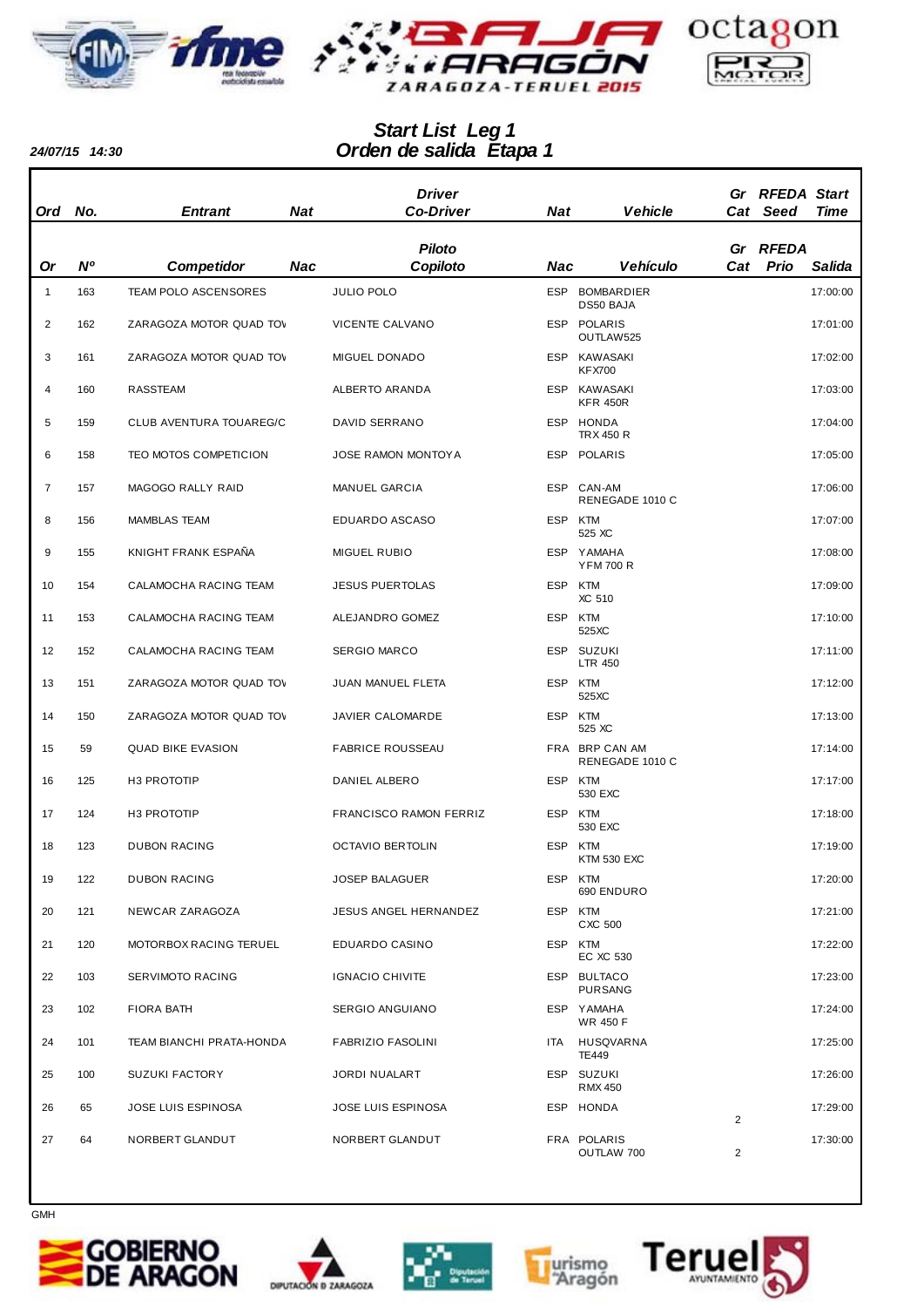



## *Orden de salida Etapa 1 Start List Leg 1*

*24/07/15 14:30*

| Ord | No.            | <b>Entrant</b>                | Nat | <b>Driver</b><br><b>Co-Driver</b> | Nat     | <b>Vehicle</b>                     |                | Gr RFEDA Start<br>Cat Seed | <b>Time</b> |
|-----|----------------|-------------------------------|-----|-----------------------------------|---------|------------------------------------|----------------|----------------------------|-------------|
|     |                |                               |     | <b>Piloto</b>                     |         |                                    |                | Gr RFEDA                   |             |
| Or  | N <sup>o</sup> | <b>Competidor</b>             | Nac | Copiloto                          | Nac     | <b>Vehículo</b>                    | Cat            | Prio                       | Salida      |
| 28  | 63             | VIRGEN DEL ROSARIO            |     | MIGUEL ANTONIO ESTEBAN            |         | ESP YAMAHA<br><b>YFZ 450</b>       | 24             |                            | 17:31:00    |
| 29  | 62             | <b>BERNAT SPORT</b>           |     | ARKADIUSZ BERNAT                  |         | POL CAN-AM<br><b>DS 450</b>        | $\overline{2}$ |                            | 17:32:00    |
| 30  | 61             | TEAM RB149/SPEEDFREAK/AG      |     | ROBERTO BORREGO                   |         | PRT YAMAHA<br><b>YFZ R 450</b>     | 2              |                            | 17:33:00    |
| 31  | 60             | <b>TEAM FRAIL QUAD</b>        |     | PATRICK SANCHEZ                   |         | FRA YAMAHA<br>RAPTOR 700           | $\overline{c}$ |                            | 17:34:00    |
| 32  | 58             | UAD-DRAGON'S DISTRIBUTIO      |     | ALEXANDRE GIROUD                  |         | FRA YAMAHA<br>RAPTOR 700           | 2              |                            | 17:35:00    |
| 33  | 56             | <b>QUAD ACTION 38/POLARIS</b> |     | <b>DIDIER CROCHAT</b>             |         | FRA POLARIS<br><b>SCRAHLER 850</b> | 2              |                            | 17:36:00    |
| 34  | 55             | MOTORRAD RACING TEAM          |     | <b>DAMIAN RAJCZYK</b>             |         | POL YAMAHA<br><b>YFZ 450</b>       | 2              |                            | 17:37:00    |
| 35  | 54             | VILA RACING TEAM & RDI DE     |     | DANI VILÁ                         |         | ESP SUZUKI<br><b>LTR 450</b>       | 24             |                            | 17:38:00    |
| 36  | 53             | <b>BERNAT SPORT</b>           |     | ADRIAN BERNAT                     |         | POL CAN-AM<br><b>DS 450</b>        | 2              |                            | 17:39:00    |
| 37  | 52             | <b>BERNAT SPORT</b>           |     | <b>JAROSLAW KALINOWSKI</b>        | POL KTM | 525 XC                             | 2              |                            | 17:40:00    |
| 38  | 51             | <b>XRAIDS TEAM</b>            |     | IGNACIO NICOLAS CASALE            |         | CHI YAMAHA                         | 2              |                            | 17:41:00    |
| 39  | 50             | NEWCAR ZARAGOZA-DESATA        |     | <b>MARIO GAJON</b>                | ESP KTM | 525 XC                             | 24             |                            | 17:42:00    |
| 40  | 25             | <b>SUZUKI FACTORY</b>         |     | <b>JOSE IGNACIO CORNEJO</b>       |         | CHI SUZUKI<br><b>RMZ 450 X</b>     | 14             |                            | 17:45:00    |
| 41  | 24             | <b>SUZUKI FACTORY</b>         |     | SANTOSH CHUNCHUNGUPPE             |         | IND SUZUKI<br><b>RMX 450</b>       | $\mathbf{1}$   |                            | 17:46:00    |
| 42  | 23             | CRN/YAMAHA MOTOFUNDAD(        |     | RUI OLIVEIRA                      |         | PRT YAMAHA<br><b>WR</b>            | $\mathbf{1}$   |                            | 17:47:00    |
| 43  | 22             | <b>HARDTECH</b>               |     | <b>JULIO LOPEZ</b>                |         | ESP GAS GAS<br>450                 | $\mathbf{1}$   |                            | 17:48:00    |
| 44  | 21             | FREERACING                    |     | <b>LUCA TAVERNARI</b>             | ITA     | <b>KTM</b><br>450EXC               | 14             |                            | 17:49:00    |
| 45  | 20             | KTM-MOTOBRIOSO-GALP-TAME      |     | <b>FAUSTO MOTA</b>                | PRT KTM | 450 EXC                            |                |                            | 17:50:00    |
| 46  | 19             | RAPOSEIRA BUBBLES RACINO      |     | RITA VIEIRA                       |         | PRT HONDA<br><b>CRF 250R</b>       | 134            |                            | 17:51:00    |
| 47  | 18             | <b>XRAIDS TEAM</b>            |     | MARTIN RICKARD KLYVER             |         | SWE YAMAHA<br>WR 450               | $\mathbf{1}$   |                            | 17:52:00    |
| 48  | 17             | OTT-EULBERG                   |     | MICHAEL OTT-EULBERG               |         | ALE SPEEDBRAIN<br>RALLY 450        | $\mathbf{1}$   |                            | 17:53:00    |
| 49  | 16             | <b>CRISTOPHER CORK</b>        |     | <b>CHRISTOPHER CORK</b>           | GBR KTM | 450 RALLY REPLI                    | $\mathbf{1}$   |                            | 17:54:00    |
| 50  | 15             | <b>SUZUKI FACTORY</b>         |     | OT MONSONIS BALCELLS              |         | AND SUZUKI<br>RMZ 450 X            | 14             |                            | 17:55:00    |
| 51  | 14             | <b>DUBON RACING</b>           |     | JULIAN ANGEL VILLARRUBIA          | ESP KTM | 450 ECX                            | $\mathbf{1}$   |                            | 17:56:00    |
| 52  | 13             | KTM ITALY                     |     | NICOLA DUTTO                      | ITA     | <b>KTM</b><br>EXC 450              | $\mathbf{1}$   |                            | 17:57:00    |
| 53  | 12             | HIMOINSA RACING TEAM          |     | ANTONIO GIMENO                    | ESP KTM | 450 EXC                            | $\mathbf{1}$   |                            | 17:58:00    |
| 54  | 11             | <b>BRICE BARBIER</b>          |     | <b>BRICE BARBIER</b>              |         | FRA SUZUKI<br><b>RM 450X</b>       | 1              |                            | 17:59:00    |









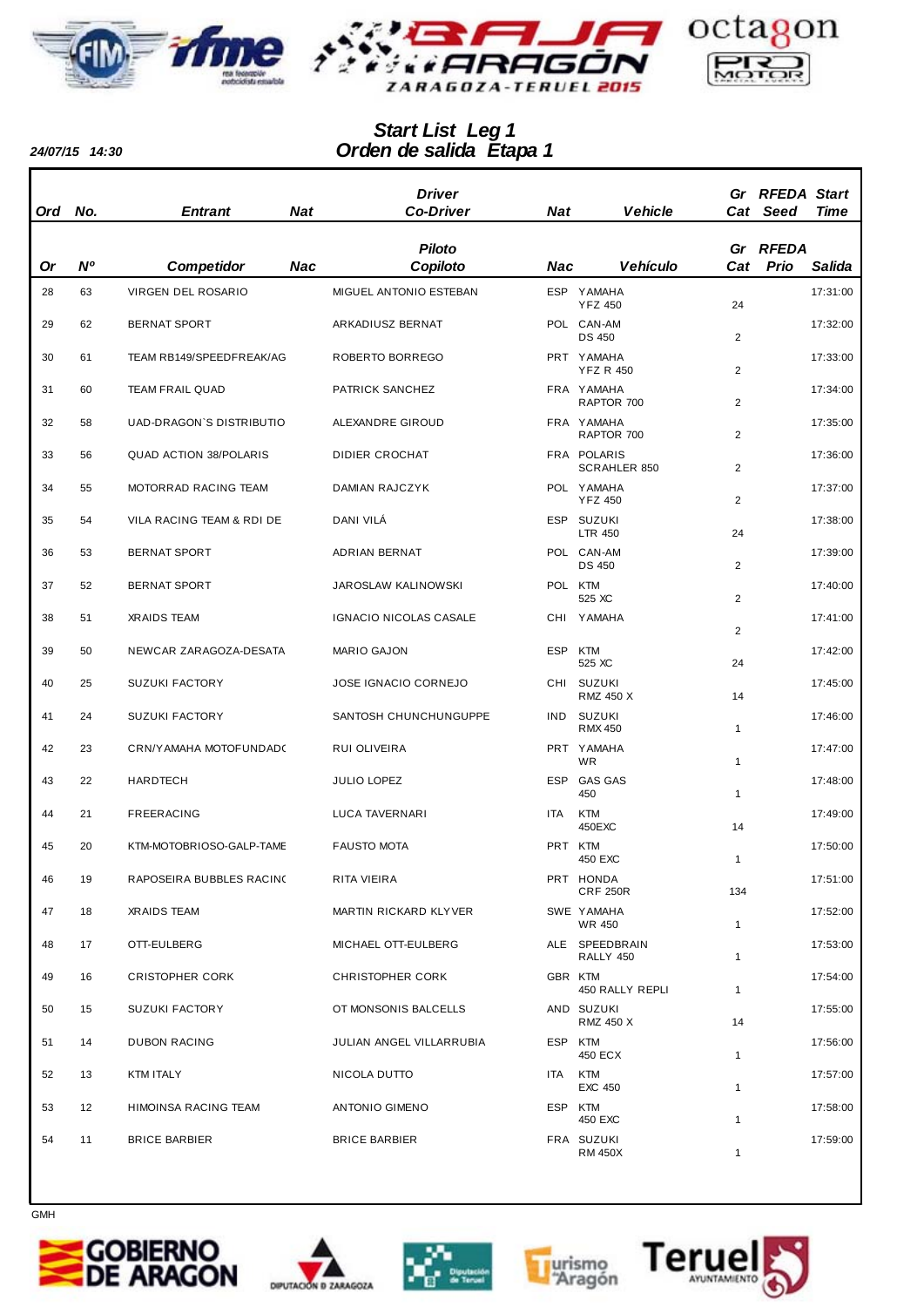



## *Orden de salida Etapa 1 Start List Leg 1*

*24/07/15 14:30*

| <b>Ord</b> | No.            | <b>Entrant</b>              | <b>Nat</b> | <b>Driver</b><br><b>Co-Driver</b> | Nat        | <b>Vehicle</b>                 | Cat | Gr RFEDA Start<br><b>Seed</b> | <b>Time</b> |
|------------|----------------|-----------------------------|------------|-----------------------------------|------------|--------------------------------|-----|-------------------------------|-------------|
|            |                |                             |            | <b>Piloto</b>                     |            |                                |     | Gr RFEDA                      |             |
| 0r         | $N^{\circ}$    | <b>Competidor</b>           | Nac        | Copiloto                          | Nac        | <b>Vehículo</b>                | Cat | Prio                          | Salida      |
| 55         | 10             | <b>CARAJITO RACING TEAM</b> |            | <b>CARLOR GARCIA</b>              | <b>ESP</b> | <b>KTM</b><br><b>EXC 450</b>   |     |                               | 18:00:00    |
| 56         | 9              | BETA TRUEBA 2TEMPS ULLAST   |            | <b>DANI OLIVERAS</b>              | <b>ESP</b> | <b>BETA</b><br>RR 4T 430       |     |                               | 18:01:00    |
| 57         | 8              | AGENCE DE LA GARE MONAC     |            | <b>ADRIEN MARE</b>                | <b>FRA</b> | KTM<br>450 EXC                 |     |                               | 18:02:00    |
| 58         | 5              | <b>KTM FACTORY</b>          |            | <b>LAIA SANZ</b>                  | <b>ESP</b> | <b>KTM</b><br>450 RALLY REPLI  | 13  |                               | 18:03:00    |
| 59         | 4              | YAMAHA-PONT GROUP-JVO       |            | <b>MARC GUASCH</b>                | <b>ESP</b> | YAMAHA                         | 1   |                               | 18:04:00    |
| 60         | 3              | <b>SUZUKI FACTORY</b>       |            | CRISTIAN ESPAÑA                   |            | AND SUZUKI<br><b>RMZ 450 X</b> |     |                               | 18:05:00    |
| 61         | $\overline{2}$ | YAMAHA-PONT GROUP-JVO       |            | <b>MARC SOLA</b>                  | <b>ESP</b> | <b>YAMAHA</b><br><b>WR</b>     |     |                               | 18:06:00    |
| 62         |                | <b>HIMOINSA RACING TEAM</b> |            | <b>GERARD FARRES</b>              | <b>ESP</b> | <b>KTM</b><br>450 EXC          |     |                               | 18:07:00    |

A las 14:30 horas del dia 24 de Julio de 2015 El Director de Carrera / The Clerk of the Course Jordi Mas 2192









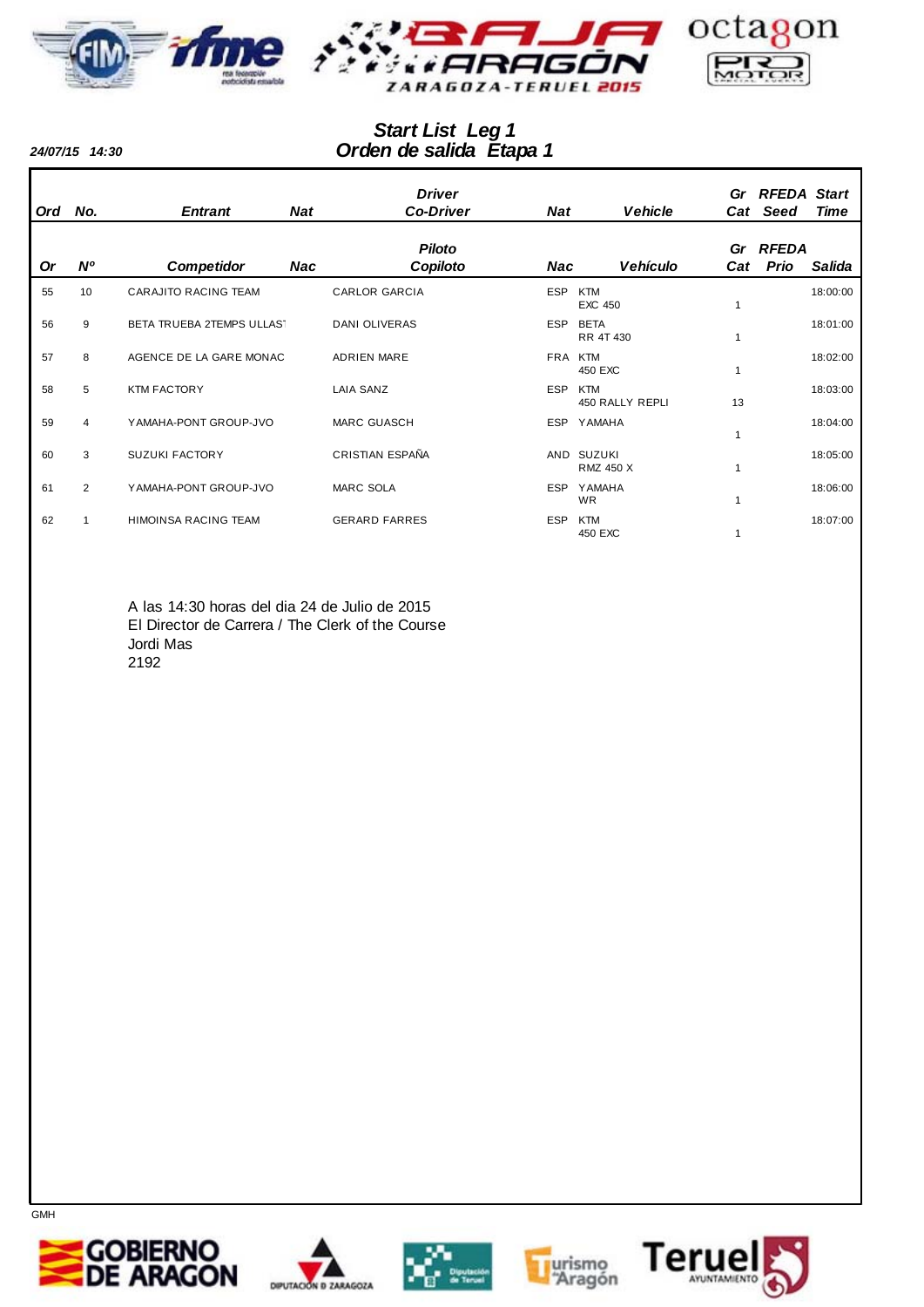





## **FIM Copa del Mundo Baja** *SSS 24/07/2015*

|                | Or. Nº Driver<br>Or. Nº Piloto | <b>Nat Codriver</b><br><b>Nac Copiloto</b> | <b>Nat Vehicle</b><br>Nac Vehiculo | Gr<br>Gr | <b>CI</b><br><b>CI</b> | Time<br><b>Penal Tiempo</b> |          | Diff. 1º Diff ant<br>Dif. 1º Dif. ant |
|----------------|--------------------------------|--------------------------------------------|------------------------------------|----------|------------------------|-----------------------------|----------|---------------------------------------|
| $\overline{1}$ | 1 GERARD FARRES                | <b>ESP</b>                                 | KTM 450 EXC                        |          | $\mathbf{1}$           | 4:07.200                    |          |                                       |
| 2              | 61 ROBERTO BORREGO             | <b>PRT</b>                                 | YAMAHA YFZ R 450                   |          | $\overline{2}$         | 4:10.800                    | 3.600    | 3.600                                 |
| 3              | 2 MARC SOLA                    | <b>ESP</b>                                 | YAMAHA WR                          |          | $\overline{1}$         | 4:13.500                    | 6.300    | 2.700                                 |
| $\overline{4}$ | 4 MARC GUASCH                  | <b>ESP</b>                                 | YAMAHA WR 450                      |          | $\overline{1}$         | 4:13.900                    | 6.700    | 0.400                                 |
| 5              | 9 DANI OLIVERAS                | <b>ESP</b>                                 | BETA RR 4T 430                     |          | $\mathbf{1}$           | 4:15.700                    | 8.500    | 1.800                                 |
| 6              | 54 DANI VILA                   | <b>ESP</b>                                 | SUZUKI LTR 450                     |          | 24                     | 4:16.900                    | 9.700    | 1.200                                 |
| 7              | 50 MARIO GAJON                 | <b>ESP</b>                                 | <b>KTM 525 XC</b>                  |          | 24                     | 4:19.700                    | 12.500   | 2.800                                 |
| 8              | 5 LAIA SANZ                    | ESP                                        | KTM 450 RALLY REPLI                |          | 13                     | 4:21.000                    | 13.800   | 1.300                                 |
| 9              | 23 RUI OLIVEIRA                | PRT                                        | YAMAHA WR                          |          | $\mathbf{1}$           | 4:21.500                    | 14.300   | 0.500                                 |
| 10             | 3 CRISTIAN ESPAÑA              | AND                                        | SUZUKI RMZ 450 X                   |          | $\overline{1}$         | 4:22.100                    | 14.900   | 0.600                                 |
| 11             | 15 OT MONSONIS BALCELLS        | AND                                        | SUZUKI RMZ 450 X                   |          | 14                     | 4:24.000                    | 16.800   | 1.900                                 |
| 12             | 20 FAUSTO MOTA                 | PRT                                        | KTM 450 EXC                        |          | $\mathbf{1}$           | 4:24.500                    | 17.300   | 0.500                                 |
| 13             | 51 IGNACIO NICOLAS CASALE      | CHI                                        | YAMAHA YFM 700 R                   |          | $\overline{2}$         | 4:25.100                    | 17.900   | 0.600                                 |
| 14             | 22 JULIO LOPEZ                 | <b>ESP</b>                                 | GAS GAS 450                        |          | $\mathbf{1}$           | 4:26.700                    | 19.500   | 1.600                                 |
| 15             | 55 DAMIAN RAJCZYK              | POL                                        | YAMAHA YFZ 450                     |          | $\overline{2}$         | 4:27.100                    | 19.900   | 0.400                                 |
| 16             | 8 ADRIEN MARE                  | FRA                                        | KTM 450 EXC                        |          | $\mathbf{1}$           | 4:29.400                    | 22.200   | 2.300                                 |
| 17             | 63 MIGUEL ANTONIO ESTEBAN      | ESP                                        | YAMAHA YFZ 450                     |          | 24                     | 4:30.100                    | 22.900   | 0.700                                 |
| 18             | 12 ANTONIO GIMENO              | <b>ESP</b>                                 | KTM 450 EXC                        |          | $\overline{1}$         | 4:33.000                    | 25.800   | 2.900                                 |
| 19             | 62 ARKADIUSZ BERNAT            | POL                                        | CAN-AM DS 450                      |          | $\overline{2}$         | 4:33.300                    | 26.100   | 0.300                                 |
| 20             | 11 BRICE BARBIER               | <b>FRA</b>                                 | SUZUKI RM 450X                     |          | $\overline{1}$         | 4:33.800                    | 26.600   | 0.500                                 |
| 21             | 58 ALEXANDRE GIROUD            | FRA                                        | YAMAHA RAPTOR 700                  |          | $\overline{2}$         | 4:35.300                    | 28.100   | 1.500                                 |
| 22             | 10 CARLOR GARCIA               | <b>ESP</b>                                 | KTM EXC 450                        |          | $\mathbf{1}$           | 4:36.300                    | 29.100   | 1.000                                 |
| 23             | 53 ADRIAN BERNAT               | POL                                        | CAN-AM DS 450                      |          | $\overline{2}$         | 4:39.700                    | 32.500   | 3.400                                 |
| 24             | 52 JAROSLAW KALINOWSKI         | POL                                        | <b>KTM 525 XC</b>                  |          | $\overline{2}$         | 4:46.600                    | 39.400   | 6.900                                 |
| 25             | 60 PATRICK SANCHEZ             | <b>FRA</b>                                 | YAMAHA RAPTOR 700                  |          | $\overline{2}$         | 4:49.100                    | 41.900   | 2.500                                 |
| 26             | 24 SANTOSH CHUNCHUNGUPPE       | <b>IND</b>                                 | SUZUKI RMX 450                     |          | $\overline{1}$         | 4:49.400                    | 42.200   | 0.300                                 |
| 27             | 25 JOSE IGNACIO CORNEJO        | CHI                                        | SUZUKI RMZ 450 X                   |          | 14                     | 4:50.300                    | 43.100   | 0.900                                 |
| 28             | 56 DIDIER CROCHAT              | FRA                                        | POLARIS SCRAHLER 850               |          | $\overline{2}$         | 4:56.200                    | 49.000   | 5.900                                 |
| 29             | 21 LUCA TAVERNARI              | <b>ITA</b>                                 | KTM 450EXC                         |          | 14                     | 5:01.400                    | 54.200   | 5.200                                 |
| 30             | 19 RITA VIEIRA                 | PRT                                        | HONDA CRF 250R                     |          | 134                    | 5:13.500                    | 1:06.300 | 12.100                                |
| 31             | 65 JOSE LUIS ESPINOSA          | <b>ESP</b>                                 | CAN-AM RENEGADE 810 CC             |          | $\overline{2}$         | 5:15.500                    | 1:08.300 | 2.000                                 |
| 32             | 13 NICOLA DUTTO                | <b>ITA</b>                                 | KTM EXC 450                        |          | $\overline{1}$         | 5:25.900                    | 1:18.700 | 10.400                                |
| 33             | 18 MARTIN RICKARD KLYVER       | <b>SWE</b>                                 | YAMAHA WR 450                      |          | 1                      | 5:26.900                    | 1:19.700 | 1.000                                 |
| 34             | 64 NORBERT GLANDUT             | <b>FRA</b>                                 | POLARIS OUTLAW 700                 |          | $\overline{2}$         | 5:39.700                    | 1:32.500 | 12.800                                |
| 35             | 16 CHRISTOPHER CORK            | <b>GBR</b>                                 | KTM 450 RALLY REPLI                |          | $\mathbf{1}$           | 6:07.400                    | 2:00.200 | 27.700                                |
| 36             | 17 MICHAEL OTT-EULBERG         | <b>ALE</b>                                 | SPEEDBRAIN RALLY 450               |          | 1                      | 6:15.600                    | 2:08.400 | 8.200                                 |
| 37             | 14 JULIAN ANGEL VILLARRUBIA    | ESP                                        | KTM 450 ECX                        |          | $\overline{1}$         | 6:30.300                    | 2:23.100 | 14.700                                |
|                |                                |                                            |                                    |          |                        |                             |          |                                       |









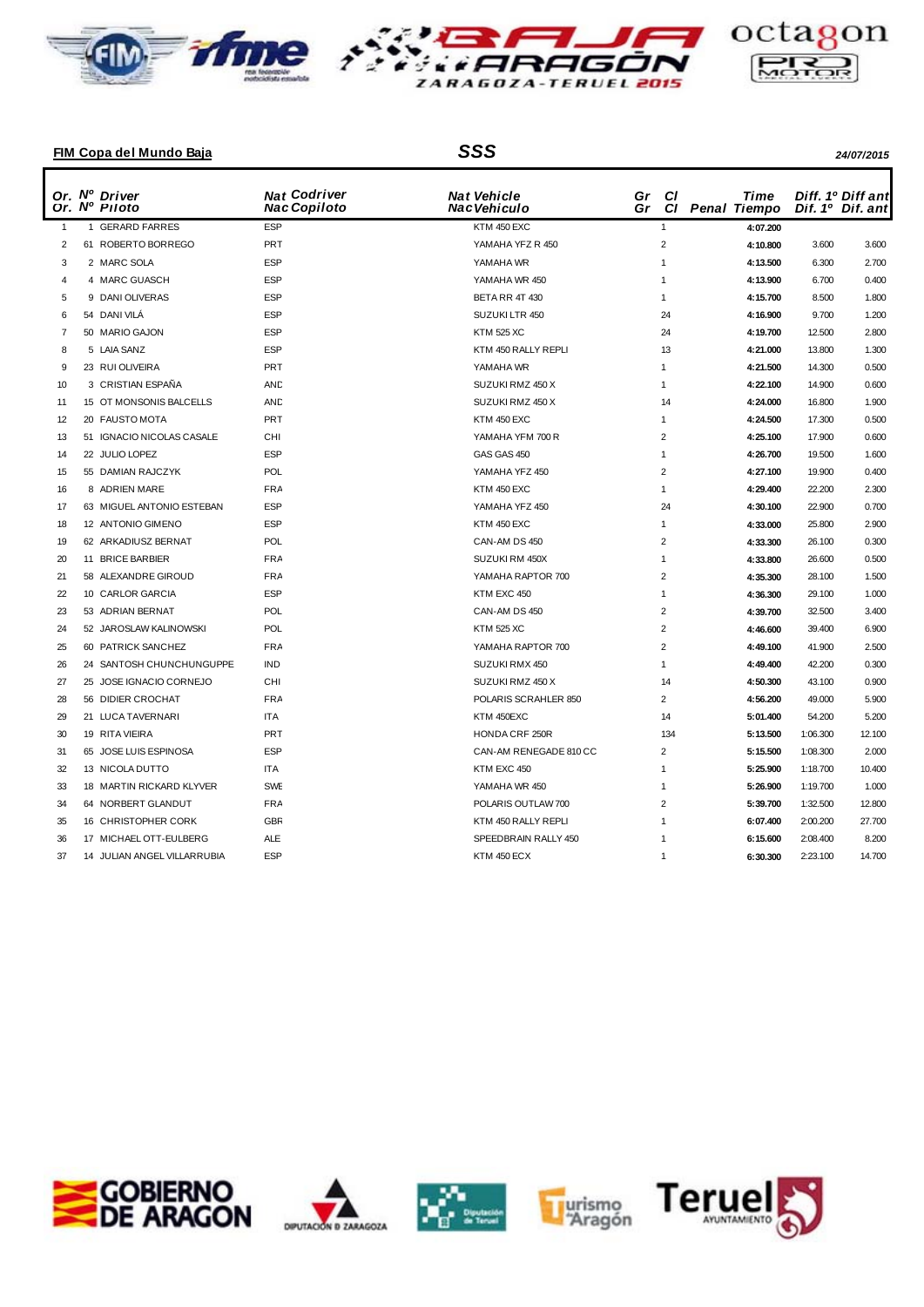





## **Clasificación Etapa 1** 24/07/2015

|              | Or. Nº Driver<br>Or. Nº Piloto | <b>Nat Codriver</b><br><b>Nac Copiloto</b> | <b>Nat Vehicle</b><br>Nac Vehiculo | Gr<br>Gr | <b>CI</b>      | Time<br>Cl Penal Tiempo |          | Diff. 1º Diff ant<br>Dif. 1º Dif. ant |
|--------------|--------------------------------|--------------------------------------------|------------------------------------|----------|----------------|-------------------------|----------|---------------------------------------|
| $\mathbf{1}$ | 1 GERARD FARRES                | <b>ESP</b>                                 | KTM 450 EXC                        |          | $\mathbf{1}$   | 4:07.200                |          |                                       |
| 2            | 61 ROBERTO BORREGO             | PRT                                        | YAMAHA YFZ R 450                   |          | $\overline{2}$ | 4:10.800                | 3.600    | 3.600                                 |
| 3            | 2 MARC SOLA                    | <b>ESP</b>                                 | YAMAHA WR                          |          | $\overline{1}$ | 4:13.500                | 6.300    | 2.700                                 |
| 4            | 4 MARC GUASCH                  | <b>ESP</b>                                 | YAMAHA WR 450                      |          | $\overline{1}$ | 4:13.900                | 6.700    | 0.400                                 |
| 5            | 9 DANI OLIVERAS                | <b>ESP</b>                                 | BETA RR 4T 430                     |          | $\mathbf{1}$   | 4:15.700                | 8.500    | 1.800                                 |
| 6            | 54 DANI VILA                   | <b>ESP</b>                                 | SUZUKI LTR 450                     |          | 24             | 4:16.900                | 9.700    | 1.200                                 |
| 7            | 50 MARIO GAJON                 | <b>ESP</b>                                 | <b>KTM 525 XC</b>                  |          | 24             | 4:19.700                | 12.500   | 2.800                                 |
| 8            | 5 LAIA SANZ                    | <b>ESP</b>                                 | KTM 450 RALLY REPLI                |          | 13             | 4:21.000                | 13.800   | 1.300                                 |
| 9            | 23 RUI OLIVEIRA                | <b>PRT</b>                                 | YAMAHA WR                          |          | $\mathbf{1}$   | 4:21.500                | 14.300   | 0.500                                 |
| 10           | 3 CRISTIAN ESPAÑA              | AND                                        | SUZUKI RMZ 450 X                   |          | $\mathbf{1}$   | 4:22.100                | 14.900   | 0.600                                 |
| 11           | 15 OT MONSONIS                 | AND                                        | SUZUKI RMZ 450 X                   |          | 14             | 4:24.000                | 16.800   | 1.900                                 |
| 12           | 20 FAUSTO MOTA                 | <b>PRT</b>                                 | KTM 450 EXC                        |          | $\mathbf{1}$   | 4:24.500                | 17.300   | 0.500                                 |
| 13           | 51 IGNACIO NICOLAS CASALE      | CHI                                        | YAMAHA YFM 700 R                   |          | $\overline{2}$ | 4:25.100                | 17.900   | 0.600                                 |
| 14           | 150 JAVIER CALOMARDE           | <b>ESP</b>                                 | <b>KTM 525 XC</b>                  |          |                | 4:25.300                | 18.100   | 0.200                                 |
| 15           | 22 JULIO LOPEZ                 | <b>ESP</b>                                 | GAS GAS 450                        |          | $\mathbf{1}$   | 4:26.700                | 19.500   | 1.400                                 |
| 16           | 55 DAMIAN RAJCZYK              | POL                                        | YAMAHA YFZ 450                     |          | $\overline{2}$ | 4:27.100                | 19.900   | 0.400                                 |
| 17           | 8 ADRIEN MARE                  | <b>FRA</b>                                 | KTM 450 EXC                        |          | $\mathbf{1}$   | 4:29.400                | 22.200   | 2.300                                 |
| 18           | 63 MIGUEL ANTONIO ESTEBAN      | <b>ESP</b>                                 | YAMAHA YFZ 450                     |          | 24             | 4:30.100                | 22.900   | 0.700                                 |
| 19           | 100 JORDI NUALART              | <b>ESP</b>                                 | SUZUKI RMX 450                     |          |                | 4:30.700                | 23.500   | 0.600                                 |
| 20           | 156 EDUARDO ASCASO             | <b>ESP</b>                                 | <b>KTM 525 XC</b>                  |          |                | 4:30.800                | 23.600   | 0.100                                 |
| 21           | 12 ANTONIO GIMENO              | <b>ESP</b>                                 | KTM 450 EXC                        |          | $\mathbf{1}$   | 4:33.000                | 25.800   | 2.200                                 |
| 22           | 62 ARKADIUSZ BERNAT            | POL                                        | CAN-AM DS 450                      |          | $\overline{2}$ | 4:33.300                | 26.100   | 0.300                                 |
| 23           | 11 BRICE BARBIER               | <b>FRA</b>                                 | SUZUKI RM 450X                     |          | $\mathbf{1}$   |                         |          | 0.500                                 |
|              |                                | <b>FRA</b>                                 | YAMAHA RAPTOR 700                  |          | $\overline{2}$ | 4:33.800                | 26.600   |                                       |
| 24           | 58 ALEXANDRE GIROUD            |                                            |                                    |          |                | 4:35.300                | 28.100   | 1.500                                 |
| 25           | 121 JESUS ANGEL HERNANDEZ      | <b>ESP</b>                                 | KTM CXC 500                        |          |                | 4:35.600                | 28.400   | 0.300                                 |
| 26           | 10 CARLOS GARCIA               | <b>ESP</b>                                 | KTM EXC 450                        |          | $\mathbf{1}$   | 4:36.300                | 29.100   | 0.700                                 |
| 27           | 159 DAVID SERRANO              | <b>ESP</b>                                 | HONDA TRX 450 R                    |          |                | 4:36.700                | 29.500   | 0.400                                 |
| 28           | 53 ADRIAN BERNAT               | POL                                        | CAN-AM DS 450                      |          | $\overline{2}$ | 4:39.700                | 32.500   | 3.000                                 |
| 29           | 153 ALEJANDRO GOMEZ            | <b>ESP</b>                                 | <b>KTM 525XC</b>                   |          |                | 4:39.800                | 32.600   | 0.100                                 |
| 30           | 59 FABRICE ROUSSEAU            | FRA                                        | BRP CAN AM RENEGADE 1010 C         |          |                | 4:40.200                | 33.000   | 0.400                                 |
| 31           | 120 EDUARDO CASINO             | <b>ESP</b>                                 | KTM EC XC 530                      |          |                | 4:45.300                | 38.100   | 5.100                                 |
| 32           | 52 JAROSLAW KALINOWSKI         | POL                                        | <b>KTM 525 XC</b>                  |          | $\overline{2}$ | 4:46.600                | 39.400   | 1.300                                 |
| 33           | 154 JESUS PUERTOLAS            | <b>ESP</b>                                 | <b>KTM XC 510</b>                  |          |                | 4:46.900                | 39.700   | 0.300                                 |
| 34           | 158 JOSE RAMON MONTOYA         | <b>ESP</b>                                 | POLARIS SPORTSMAN 1000             |          |                | 4:47.500                | 40.300   | 0.600                                 |
| 35           | 60 PATRICK SANCHEZ             | <b>FRA</b>                                 | YAMAHA RAPTOR 700                  |          | $\overline{2}$ | 4:49.100                | 41.900   | 1.600                                 |
| 36           | 24 SANTOSH CHUNCHUNGUPPE       | IND                                        | SUZUKI RMX 450                     |          | $\mathbf{1}$   | 4:49.400                | 42.200   | 0.300                                 |
| 37           | 162 VICENTE CALVANO            | <b>ESP</b>                                 | POLARIS OUTLAW525                  |          |                | 4:50.000                | 42.800   | 0.600                                 |
| 38           | 25 JOSE IGNACIO CORNEJO        | CHI                                        | SUZUKI RMZ 450 X                   |          | 14             | 4:50.300                | 43.100   | 0.300                                 |
| 39           | 151 JUAN MANUEL FLETA          | <b>ESP</b>                                 | <b>KTM 525XC</b>                   |          |                | 4:50.500                | 43.300   | 0.200                                 |
| 40           | 56 DIDIER CROCHAT              | <b>FRA</b>                                 | POLARIS SCRAHLER 850               |          | $\overline{2}$ | 4:56.200                | 49.000   | 5.700                                 |
| 41           | 160 ALBERTO ARANDA             | <b>ESP</b>                                 | KAWASAKI KFR 450R                  |          |                | 4:57.500                | 50.300   | 1.300                                 |
| 42           | 102 SERGIO ANGUIANO            | <b>ESP</b>                                 | YAMAHA WR 450 F                    |          |                | 4:57.900                | 50.700   | 0.400                                 |
| 43           | 155 MIGUEL RUBIO               | <b>ESP</b>                                 | YAMAHA YFM 700 R                   |          |                | 5:00.200                | 53.000   | 2.300                                 |
| 44           | 157 MANUEL GARCIA              | <b>ESP</b>                                 | CAN-AM RENEGADE 1010 C             |          |                | 5:00.300                | 53.100   | 0.100                                 |
| 45           | 161 MIGUEL DONADO              | <b>ESP</b>                                 | KAWASAKI KFX700                    |          |                | 5:01.200                | 54.000   | 0.900                                 |
| 46           | 152 SERGIO MARCO               | <b>ESP</b>                                 | SUZUKI LTR 450                     |          |                | 5:01.400                | 54.200   | 0.200                                 |
| 47           | 21 LUCA TAVERNARI              | ITA                                        | KTM 450EXC                         |          | 14             | 5:01.400                | 54.200   | 0.000                                 |
| 48           | 125 DANIEL ALBERO              | <b>ESP</b>                                 | KTM 530 EXC                        |          |                | 5:04.400                | 57.200   | 3.000                                 |
| 49           | 123 OCTAVIO BERTOLIN           | <b>ESP</b>                                 | KTM KTM 530 EXC                    |          |                | 5:07.400                | 1:00.200 | 3.000                                 |
| 50           | 122 JOSEP BALAGUER             | <b>ESP</b>                                 | KTM 690 ENDURO                     |          |                | 5:10.800                | 1:03.600 | 3.400                                 |
| 51           | 19 RITA VIEIRA                 | PRT                                        | HONDA CRF 250R                     |          | 134            | 5:13.500                | 1:06.300 | 2.700                                 |
| 52           | 103 IGNACIO CHIVITE            | <b>ESP</b>                                 | <b>BULTACO PURSANG</b>             |          |                | 5:13.600                | 1:06.400 | 0.100                                 |









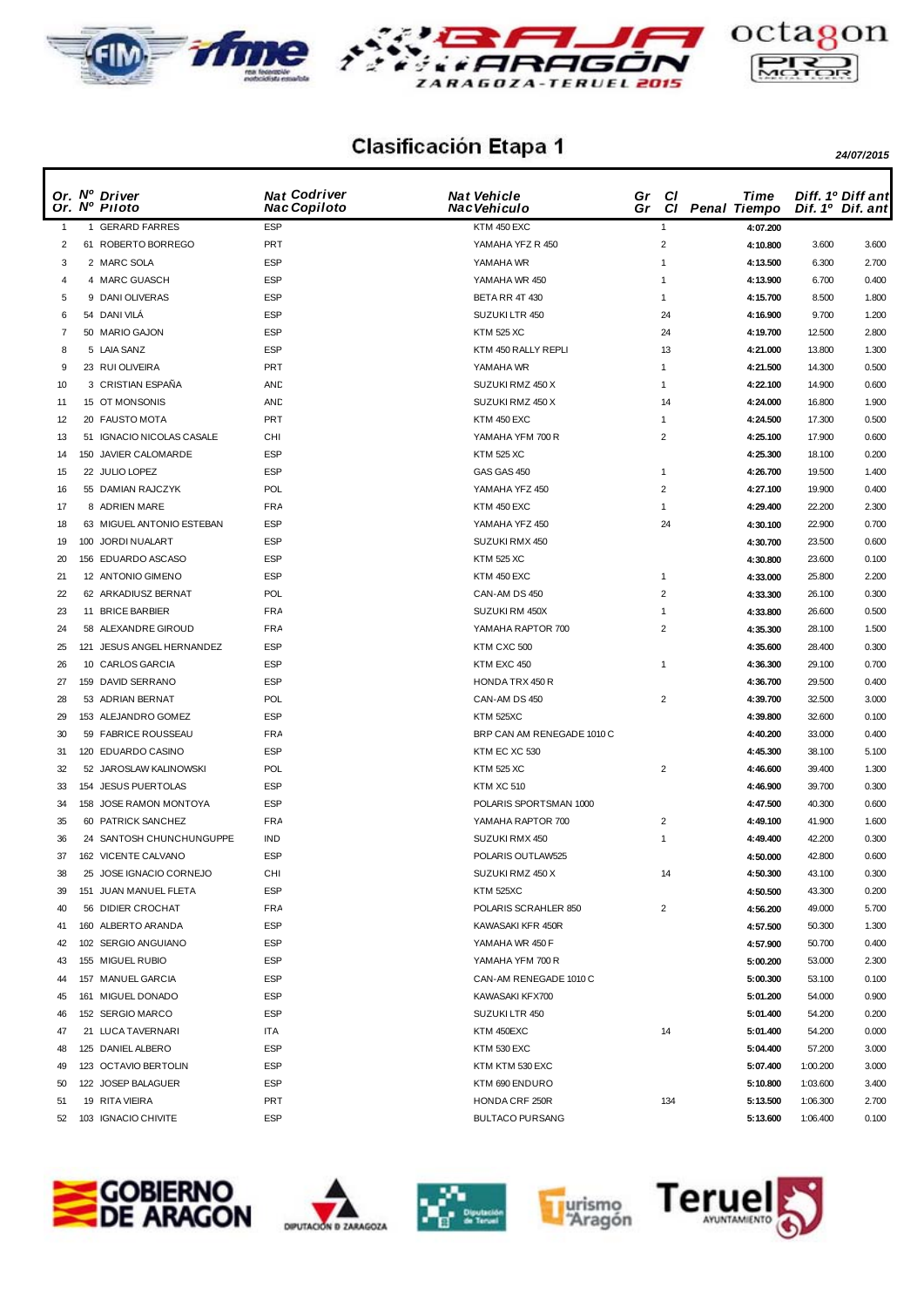





## **Clasificación Etapa 1** 24/07/2015

Or. Nº Driver Nat Codriver Nat Vehicle Gr Cl Time Diff. 1<sup>v</sup><br>Or. Nº Piloto Nac Copiloto Nac Vehiculo Gr Cl Penal Tiempo Dif. 1<sup>o</sup> *Nat* Vehicle **Report Constructs**<br> *Pac* Vehiculo **Paral** Gr *Nat Dif. ant* Diff. 1º Diff ant 53 124 FRANCISCO RAMON FERRIZ ESP KTM 530 EXC **5:14.500** 1:07.300 0.900 54 65 JOSE LUIS ESPINOSA ESP CAN-AM RENEGADE 810 CC 2 **5:15.500** 1:08.300 1.000 55 163 JULIO POLO ESP BOMBARDIER DS50 BAJA **5:20.000** 1:12.800 4.500 56 13 NICOLA DUTTO ITA KTM EXC 450 1 **5:25.900** 1:18.700 5.900 57 18 MARTIN RICKARD KLYVER SWE YAMAHA WR 450 1 **5:26.900** 1:19.700 1.000 58 64 NORBERT GLANDUT FRA POLARIS OUTLAW 700 2 **5:39.700** 1:32.500 12.800 59 16 CHRISTOPHER CORK GBR KTM 450 RALLY REPLI 1 **6:07.400** 2:00.200 27.700 60 17 MICHAEL OTT-EULBERG ALE SPEEDBRAIN RALLY 450 1 **6:15.600** 2:08.400 8.200 61 14 JULIAN ANGEL VILLARRUBIA ESP KTM 450 ECX 1 **6:30.300** 2:23.100 14.700 62 101 FABRIZIO FASOLINI ITA HUSQVARNA TE449 **6:33.000** 2:25.800 2.700

A las 21:30 horas del dia 24 de Julio de 2015 El Director de Carrera / The Clerk of the Course Jordi Mas 2192









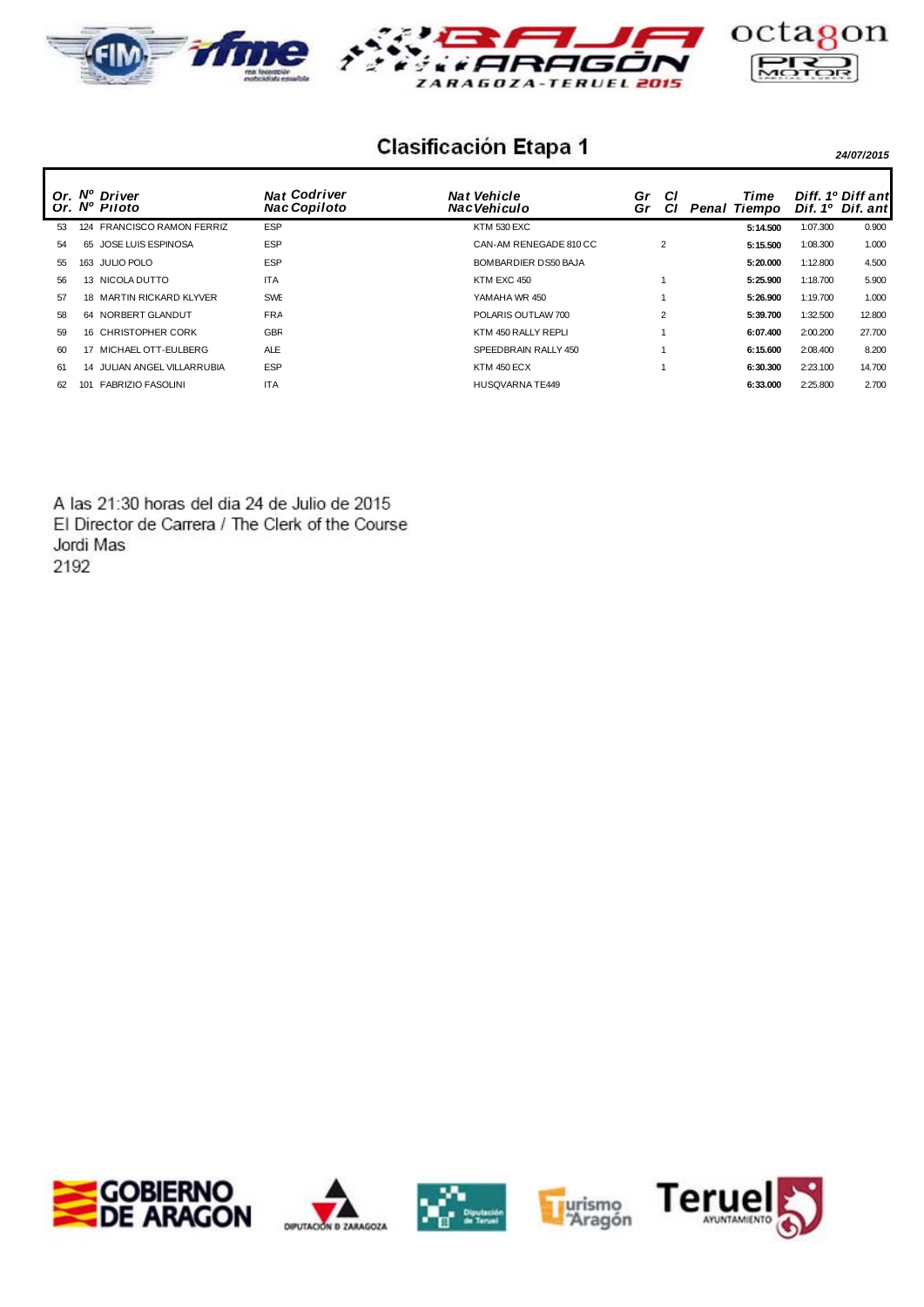



## *Orden de salida Etapa 2 Start List Leg 2*

*24/07/15 21:30*

|                |              |                           |            | <b>Driver</b>          |            |                                |                | Gr RFEDA Start |          |
|----------------|--------------|---------------------------|------------|------------------------|------------|--------------------------------|----------------|----------------|----------|
| <b>Ord</b>     | No.          | <b>Entrant</b>            | <b>Nat</b> | <b>Co-Driver</b>       | <b>Nat</b> | <b>Vehicle</b>                 |                | Cat Seed       | Time     |
|                |              |                           |            | <b>Piloto</b>          |            |                                |                | Gr RFEDA       |          |
| Or             | N°           | <b>Competidor</b>         | <b>Nac</b> | Copiloto               | Nac        | <b>Vehículo</b>                | Cat            | Prio           | Salida   |
| $\mathbf{1}$   | $\mathbf{1}$ | HIMOINSA RACING TEAM      |            | <b>GERARD FARRES</b>   | ESP KTM    | 450 EXC                        | 1              |                | 06:30:00 |
| $\overline{2}$ | 61           | TEAM RB149/SPEEDFREAK/AG  |            | ROBERTO BORREGO        |            | PRT YAMAHA<br><b>YFZ R 450</b> | 2              |                | 06:32:00 |
| 3              | 2            | YAMAHA-PONT GROUP-JVO     |            | MARC SOLA              |            | ESP YAMAHA<br>WR               | 1              |                | 06:34:00 |
| 4              | 4            | YAMAHA-PONT GROUP-JVO     |            | <b>MARC GUASCH</b>     |            | ESP YAMAHA<br>WR 450           | 1              |                | 06:36:00 |
| 5              | 9            | BETA TRUEBA 2TEMPS ULLAST |            | <b>DANI OLIVERAS</b>   | <b>ESP</b> | <b>BETA</b><br>RR 4T 430       | 1              |                | 06:38:00 |
| 6              | 54           | VILA RACING TEAM & RDI DE |            | DANI VILÁ              |            | ESP SUZUKI<br><b>LTR 450</b>   | 24             |                | 06:40:00 |
| $\overline{7}$ | 50           | NEWCAR ZARAGOZA-DESATA    |            | <b>MARIO GAJON</b>     | ESP KTM    | 525 XC                         | 24             |                | 06:42:00 |
| 8              | 5            | <b>KTM FACTORY</b>        |            | LAIA SANZ              | <b>ESP</b> | KTM<br>450 RALLY REPLI         | 13             |                | 06:44:00 |
| 9              | 23           | CRN/YAMAHA MOTOFUNDAD(    |            | RUI OLIVEIRA           |            | PRT YAMAHA<br>WR               | 1              |                | 06:46:00 |
| 10             | 3            | <b>SUZUKI FACTORY</b>     |            | CRISTIAN ESPAÑA        |            | AND SUZUKI<br><b>RMZ 450 X</b> | 1              |                | 06:48:00 |
| 11             | 15           | <b>SUZUKI FACTORY</b>     |            | OT MONSONIS            |            | AND SUZUKI<br><b>RMZ 450 X</b> | 14             |                | 06:49:00 |
| 12             | 20           | KTM-MOTOBRIOSO-GALP-TAME  |            | <b>FAUSTO MOTA</b>     | PRT KTM    | 450 EXC                        | 1              |                | 06:50:00 |
| 13             | 51           | <b>XRAIDS TEAM</b>        |            | IGNACIO NICOLAS CASALE |            | CHI YAMAHA<br><b>YFM 700 R</b> | 2              |                | 06:51:00 |
| 14             | 150          | ZARAGOZA MOTOR QUAD TOV   |            | JAVIER CALOMARDE       | ESP KTM    | 525 XC                         |                |                | 06:52:00 |
| 15             | 22           | HARDTECH                  |            | JULIO LOPEZ            |            | ESP GAS GAS<br>450             | 1              |                | 06:53:00 |
| 16             | 55           | MOTORRAD RACING TEAM      |            | DAMIAN RAJCZYK         |            | POL YAMAHA<br><b>YFZ 450</b>   | $\overline{2}$ |                | 06:54:00 |
| 17             | 8            | AGENCE DE LA GARE MONAC   |            | <b>ADRIEN MARE</b>     | FRA KTM    | 450 EXC                        | 1              |                | 06:55:00 |
| 18             | 63           | <b>VIRGEN DEL ROSARIO</b> |            | MIGUEL ANTONIO ESTEBAN |            | ESP YAMAHA<br>Y F Z 450        | 24             |                | 06:56:00 |
| 19             | 100          | <b>SUZUKI FACTORY</b>     |            | JORDI NUALART          |            | ESP SUZUKI<br><b>RMX 450</b>   |                |                | 06:57:00 |
| 20             | 156          | MAMBLAS TEAM              |            | EDUARDO ASCASO         | ESP KTM    | 525 XC                         |                |                | 06:58:00 |
| 21             | 12           | HIMOINSA RACING TEAM      |            | <b>ANTONIO GIMENO</b>  | ESP KTM    | 450 EXC                        | $\mathbf{1}$   |                | 06:59:00 |
| 22             | 62           | <b>BERNAT SPORT</b>       |            | ARKADIUSZ BERNAT       |            | POL CAN-AM<br><b>DS 450</b>    | $\overline{2}$ |                | 07:00:00 |
| 23             | 11           | <b>BRICE BARBIER</b>      |            | <b>BRICE BARBIER</b>   |            | FRA SUZUKI<br><b>RM 450X</b>   | $\mathbf{1}$   |                | 07:01:00 |
| 24             | 58           | UAD-DRAGON'S DISTRIBUTIO  |            | ALEXANDRE GIROUD       |            | FRA YAMAHA<br>RAPTOR 700       | $\overline{2}$ |                | 07:02:00 |
| 25             | 121          | NEWCAR ZARAGOZA           |            | JESUS ANGEL HERNANDEZ  | ESP KTM    | CXC 500                        |                |                | 07:03:00 |
| 26             | 10           | CARAJITO RACING TEAM      |            | CARLOS GARCIA          | ESP KTM    | <b>EXC 450</b>                 | 1              |                | 07:04:00 |
| 27             | 159          | CLUB AVENTURA TOUAREG/C   |            | DAVID SERRANO          |            | ESP HONDA<br>TRX 450 R         |                |                | 07:05:00 |











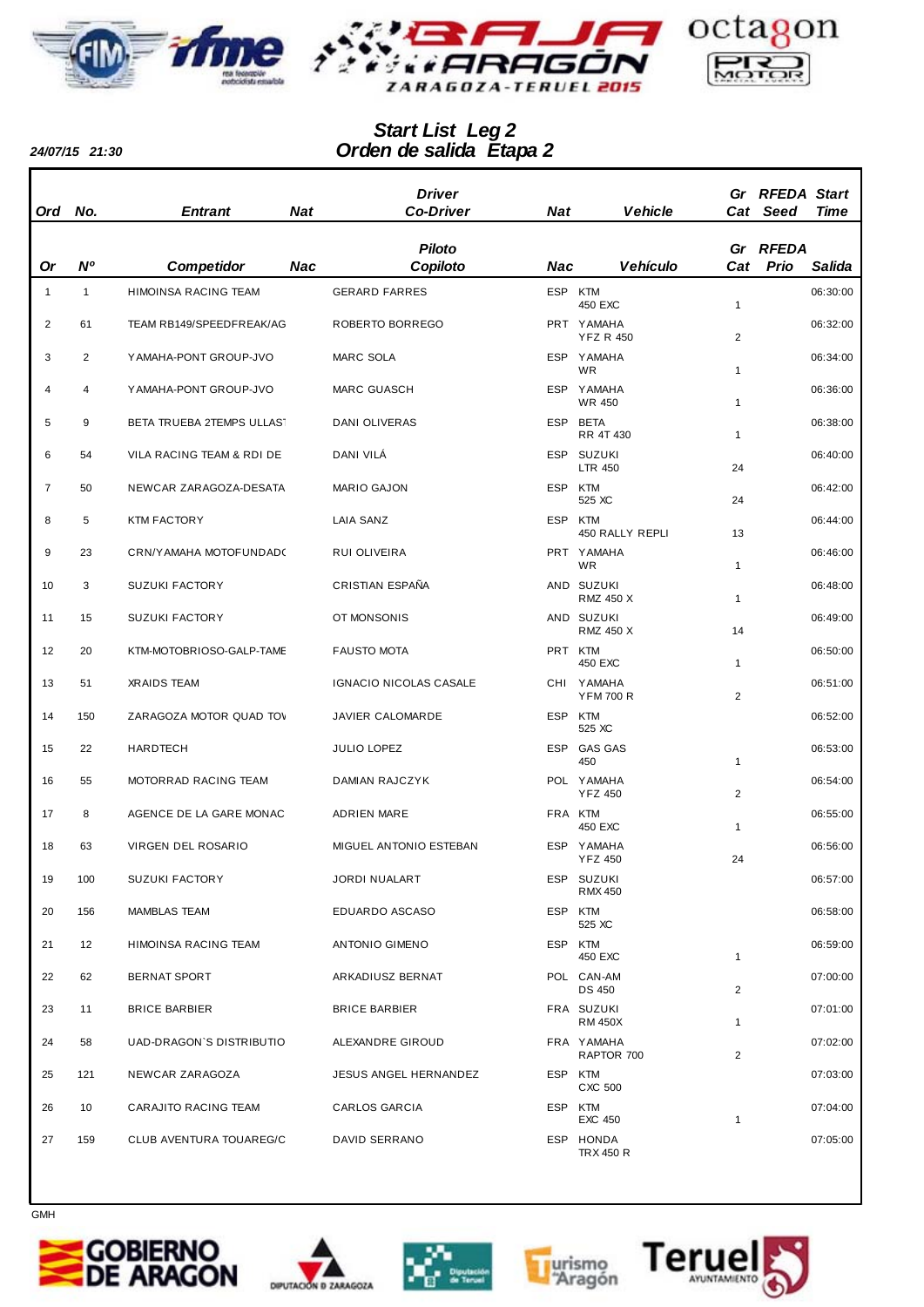



## *Orden de salida Etapa 2 Start List Leg 2*

*24/07/15 21:30*

| Ord | No.            | <b>Entrant</b>                | Nat        | <b>Driver</b><br><b>Co-Driver</b> | Nat     | <b>Vehicle</b>                     |                | Gr RFEDA Start<br>Cat Seed | Time     |
|-----|----------------|-------------------------------|------------|-----------------------------------|---------|------------------------------------|----------------|----------------------------|----------|
|     |                |                               |            | <b>Piloto</b>                     |         |                                    |                | Gr RFEDA                   |          |
| Or  | N <sup>o</sup> | <b>Competidor</b>             | <b>Nac</b> | Copiloto                          | Nac     | <b>Vehículo</b>                    | Cat            | Prio                       | Salida   |
| 28  | 53             | <b>BERNAT SPORT</b>           |            | ADRIAN BERNAT                     |         | POL CAN-AM<br><b>DS 450</b>        | 2              |                            | 07:06:00 |
| 29  | 153            | <b>CALAMOCHA RACING TEAM</b>  |            | ALEJANDRO GOMEZ                   | ESP KTM | 525XC                              |                |                            | 07:07:00 |
| 30  | 59             | <b>QUAD BIKE EVASION</b>      |            | <b>FABRICE ROUSSEAU</b>           |         | FRA BRP CAN AM<br>RENEGADE 1010 C  |                |                            | 07:08:00 |
| 31  | 120            | MOTORBOX RACING TERUEL        |            | EDUARDO CASINO                    | ESP KTM | EC XC 530                          |                |                            | 07:09:00 |
| 32  | 52             | <b>BERNAT SPORT</b>           |            | JAROSLAW KALINOWSKI               | POL KTM | 525 XC                             | 2              |                            | 07:10:00 |
| 33  | 154            | CALAMOCHA RACING TEAM         |            | <b>JESUS PUERTOLAS</b>            | ESP KTM | XC 510                             |                |                            | 07:11:00 |
| 34  | 158            | TEO MOTOS COMPETICION         |            | <b>JOSE RAMON MONTOY A</b>        |         | ESP POLARIS<br>SPORTSMAN 1000      |                |                            | 07:12:00 |
| 35  | 60             | <b>TEAM FRAIL QUAD</b>        |            | PATRICK SANCHEZ                   |         | FRA YAMAHA<br>RAPTOR 700           | 2              |                            | 07:13:00 |
| 36  | 24             | <b>SUZUKI FACTORY</b>         |            | SANTOSH CHUNCHUNGUPPE             | IND.    | SUZUKI<br><b>RMX 450</b>           | 1              |                            | 07:14:00 |
| 37  | 162            | ZARAGOZA MOTOR QUAD TOV       |            | VICENTE CALVANO                   |         | ESP POLARIS<br>OUTLAW525           |                |                            | 07:15:00 |
| 38  | 25             | <b>SUZUKI FACTORY</b>         |            | <b>JOSE IGNACIO CORNEJO</b>       |         | CHI SUZUKI<br><b>RMZ 450 X</b>     | 14             |                            | 07:16:00 |
| 39  | 151            | ZARAGOZA MOTOR QUAD TOV       |            | JUAN MANUEL FLETA                 | ESP KTM | 525XC                              |                |                            | 07:17:00 |
| 40  | 56             | <b>QUAD ACTION 38/POLARIS</b> |            | <b>DIDIER CROCHAT</b>             |         | FRA POLARIS<br><b>SCRAHLER 850</b> | 2              |                            | 07:18:00 |
| 41  | 160            | RASSTEAM                      |            | ALBERTO ARANDA                    |         | ESP KAWASAKI<br><b>KFR 450R</b>    |                |                            | 07:19:00 |
| 42  | 102            | <b>FIORA BATH</b>             |            | SERGIO ANGUIANO                   |         | ESP YAMAHA<br><b>WR 450 F</b>      |                |                            | 07:20:00 |
| 43  | 155            | KNIGHT FRANK ESPAÑA           |            | <b>MIGUEL RUBIO</b>               |         | ESP YAMAHA<br><b>YFM 700 R</b>     |                |                            | 07:21:00 |
| 44  | 157            | MAGOGO RALLY RAID             |            | MANUEL GARCIA                     |         | ESP CAN-AM<br>RENEGADE 1010 C      |                |                            | 07:22:00 |
| 45  | 161            | ZARAGOZA MOTOR QUAD TOV       |            | MIGUEL DONADO                     |         | ESP KAWASAKI<br><b>KFX700</b>      |                |                            | 07:23:00 |
| 46  | 152            | CALAMOCHA RACING TEAM         |            | <b>SERGIO MARCO</b>               |         | ESP SUZUKI<br><b>LTR 450</b>       |                |                            | 07:24:00 |
| 47  | 21             | FREERACING                    |            | LUCA TAVERNARI                    | ITA     | KTM<br>450EXC                      | 14             |                            | 07:25:00 |
| 48  | 125            | H3 PROTOTIP                   |            | DANIEL ALBERO                     |         | ESP KTM<br>530 EXC                 |                |                            | 07:26:00 |
| 49  | 123            | <b>DUBON RACING</b>           |            | <b>OCTAVIO BERTOLIN</b>           |         | ESP KTM<br>KTM 530 EXC             |                |                            | 07:27:00 |
| 50  | 122            | <b>DUBON RACING</b>           |            | <b>JOSEP BALAGUER</b>             | ESP KTM | 690 ENDURO                         |                |                            | 07:28:00 |
| 51  | 19             | RAPOSEIRA BUBBLES RACINO      |            | RITA VIEIRA                       |         | PRT HONDA<br><b>CRF 250R</b>       | 134            |                            | 07:29:00 |
| 52  | 103            | SERVIMOTO RACING              |            | <b>IGNACIO CHIVITE</b>            |         | ESP BULTACO<br><b>PURSANG</b>      |                |                            | 07:30:00 |
| 53  | 124            | <b>H3 PROTOTIP</b>            |            | FRANCISCO RAMON FERRIZ            |         | ESP KTM<br>530 EXC                 |                |                            | 07:31:00 |
| 54  | 65             | JOSE LUIS ESPINOSA            |            | JOSE LUIS ESPINOSA                |         | ESP CAN-AM<br>RENEGADE 810 CC      | $\overline{2}$ |                            | 07:32:00 |









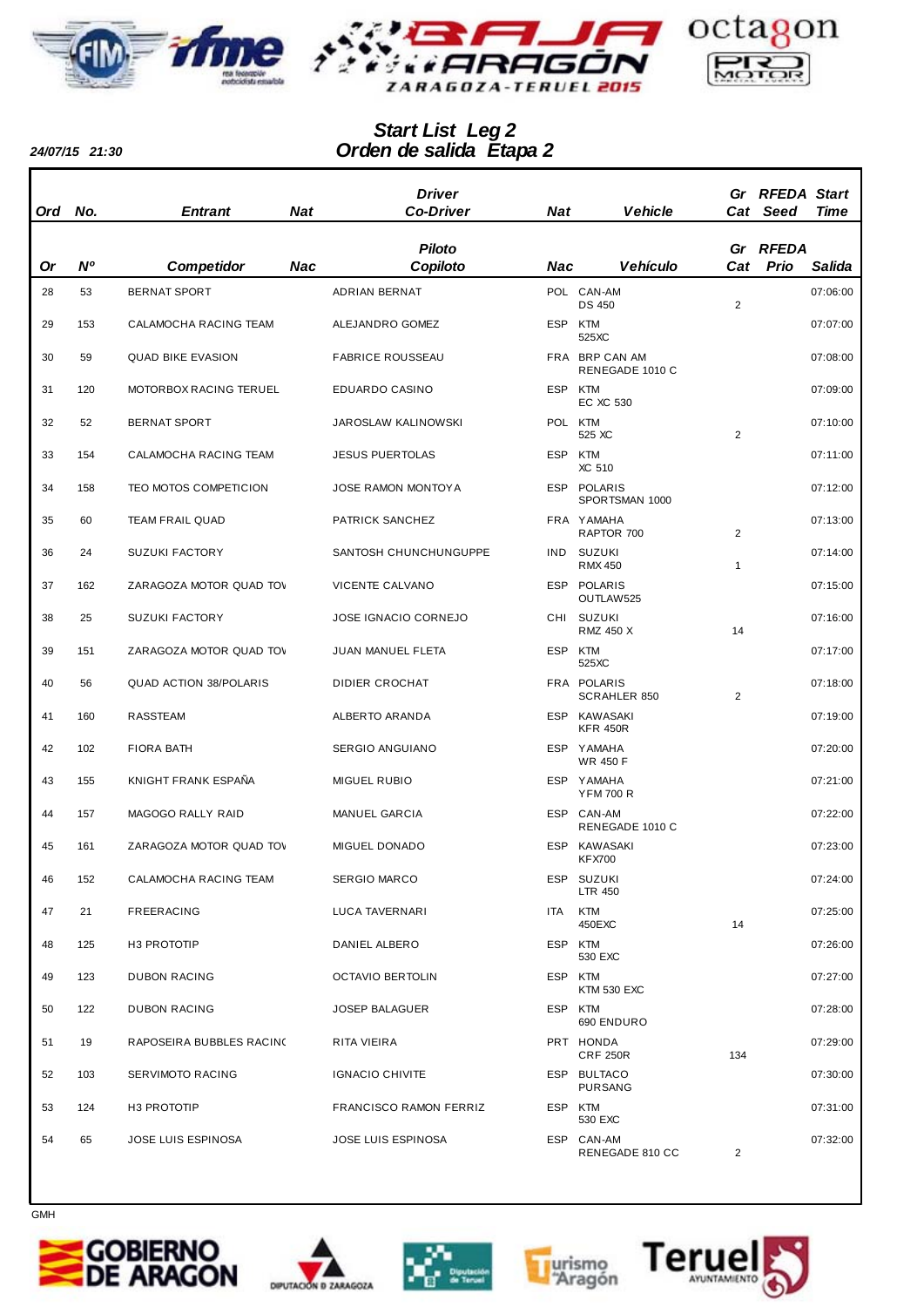



## *Orden de salida Etapa 2 Start List Leg 2*

*24/07/15 21:30*

| Ord       | No.         | <b>Entrant</b>                  | Nat | <b>Driver</b><br><b>Co-Driver</b> | <b>Nat</b> | <b>Vehicle</b>                   | Cat            | Gr RFEDA Start<br><b>Seed</b> | <b>Time</b> |
|-----------|-------------|---------------------------------|-----|-----------------------------------|------------|----------------------------------|----------------|-------------------------------|-------------|
|           |             |                                 |     | <b>Piloto</b>                     |            |                                  |                | Gr RFEDA                      |             |
| <b>Or</b> | $N^{\rm o}$ | <b>Competidor</b>               | Nac | Copiloto                          | Nac        | <b>Vehículo</b>                  | Cat            | Prio                          | Salida      |
| 55        | 163         | TEAM POLO ASCENSORES            |     | <b>JULIO POLO</b>                 | <b>ESP</b> | <b>BOMBARDIER</b><br>DS50 BAJA   |                |                               | 07:33:00    |
| 56        | 18          | <b>XRAIDS TEAM</b>              |     | MARTIN RICKARD KLYVER             |            | SWE YAMAHA<br><b>WR 450</b>      |                |                               | 07:34:00    |
| 57        | 64          | NORBERT GLANDUT                 |     | NORBERT GLANDUT                   |            | FRA POLARIS<br>OUTLAW 700        | $\overline{2}$ |                               | 07:35:00    |
| 58        | 16          | <b>CRISTOPHER CORK</b>          |     | <b>CHRISTOPHER CORK</b>           | GBR        | KTM<br>450 RALLY REPLI           |                |                               | 07:36:00    |
| 59        | 17          | OTT-EULBERG                     |     | MICHAEL OTT-EULBERG               | <b>ALE</b> | SPEEDBRAIN<br>RALLY 450          |                |                               | 07:37:00    |
| 60        | 14          | <b>DUBON RACING</b>             |     | JULIAN ANGEL VILLARRUBIA          | <b>ESP</b> | <b>KTM</b><br>450 ECX            |                |                               | 07:38:00    |
| 61        | 13          | <b>KTM ITALY</b>                |     | NICOLA DUTTO                      | <b>ITA</b> | <b>KTM</b><br><b>EXC 450</b>     |                |                               | 07:39:00    |
| 62        | 101         | <b>TEAM BIANCHI PRATA-HONDA</b> |     | <b>FABRIZIO FASOLINI</b>          | <b>ITA</b> | <b>HUSQVARNA</b><br><b>TE449</b> |                |                               | 07:40:00    |

A las 21:30 horas del dia 24 de Julio de 2015 El Director de Carrera / The Clerk of the Course Jordi Mas 2192









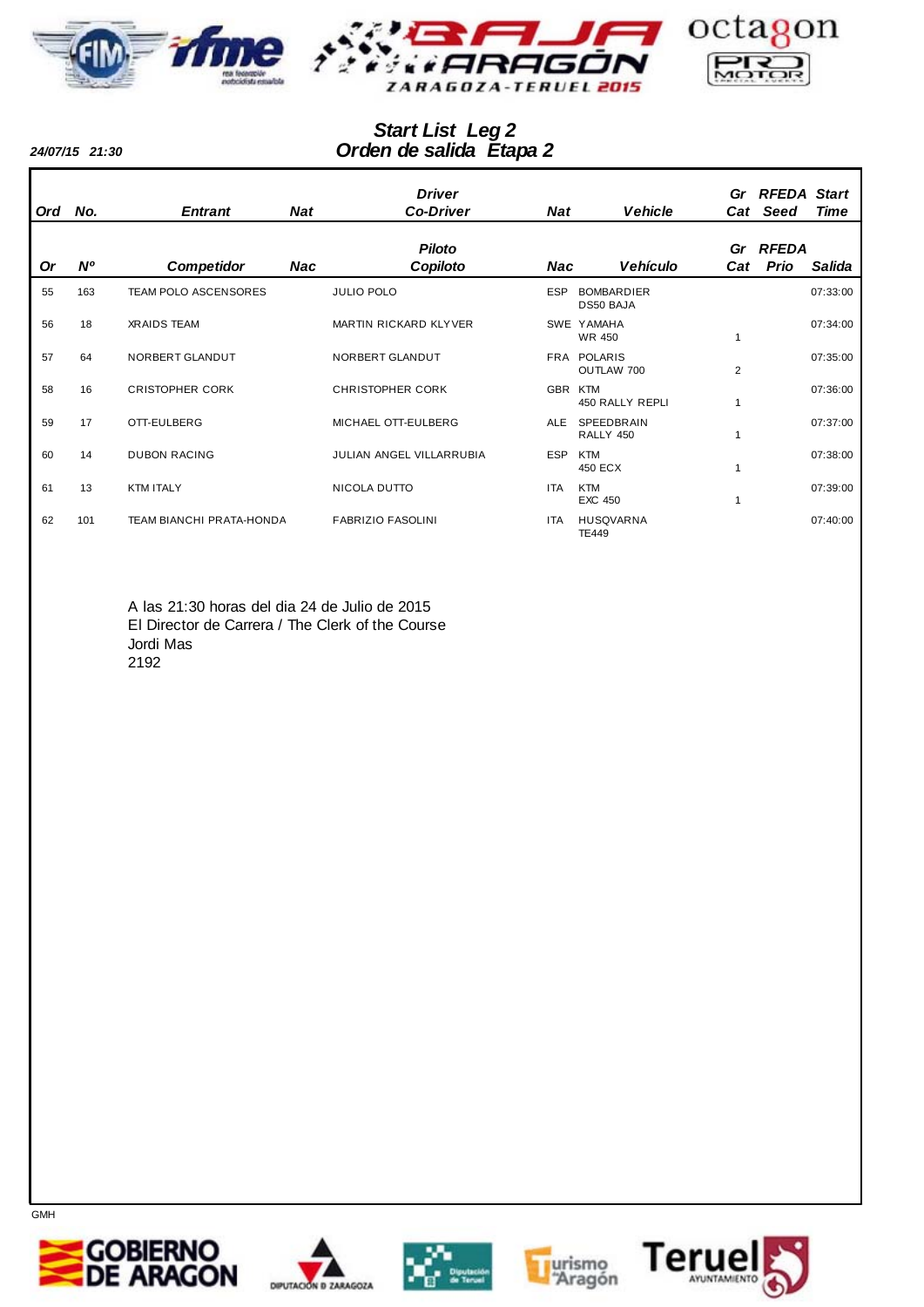

#### **SS/TC 1 SS-1 Calamocha - Teruel 181.11 Km**

|                | 25/07/15 13:08 |                           | SS Times / Tempos TC |                |                                                       |           |       |                 |              |
|----------------|----------------|---------------------------|----------------------|----------------|-------------------------------------------------------|-----------|-------|-----------------|--------------|
|                |                |                           |                      | Gr             | <b>Vehicle</b>                                        |           |       | <b>Diff</b>     | Prev         |
| Pos No.        |                | <b>Driver / Co-Driver</b> | <b>Nat</b>           | Cat<br>Gr      | <b>Vehicle</b><br><b>Entant</b>                       | SS        | Km/h  | Leader<br>Difer | Car<br>Coche |
| 0r             | <b>N°</b>      | Piloto / Copiloto         | Nac                  | Cat            | <b>Competidor</b>                                     | <b>TC</b> | Km/h  | 10              | Ant          |
| $\mathbf{1}$   | 61             | ROBERTO BORREGO           | <b>PRT</b>           | $\overline{2}$ | YAMAHA YFZ R 450<br>TEAM RB149/SPEEDFREAK/AGM         | 2:33:33.0 | 70,77 |                 |              |
| 2              | 1              | <b>GERARD FARRES</b>      | <b>ESP</b>           | $\mathbf{1}$   | <b>KTM 450 EXC</b><br>HIMOINSA RACING TEAM            | 2:34:40.0 | 70,26 | 1:07.0          | 1:07.0       |
| 3              | 4              | <b>MARC GUASCH</b>        | <b>ESP</b>           | $\mathbf{1}$   | YAMAHA WR 450<br>Y AMAHA-PONT GROUP-JVO               | 2:34:44.0 | 70,23 | 1:11.0          | 4.0          |
| 4              | $\overline{2}$ | <b>MARC SOLA</b>          | <b>ESP</b>           | 1              | Y AMAHA WR<br>Y AMAHA-PONT GROUP-JVO                  | 2:35:06.0 | 70,06 | 1:33.0          | 22.0         |
| 5              | 20             | <b>FAUSTO MOTA</b>        | <b>PRT</b>           | $\mathbf{1}$   | KTM 450 EXC<br>KTM-MOTOBRIOSO-GALP-TAMEG              | 2:40:17.0 | 67,80 | 6:44.0          | 5:11.0       |
| 6              | 5              | LAIA SANZ                 | <b>ESP</b>           | 13             | KTM 450 RALLY REPLI<br><b>KTM FACTORY</b>             | 2:40:44.0 | 67,61 | 7:11.0          | 27.0         |
| $\overline{7}$ | 58             | ALEXANDRE GIROUD          | <b>FRA</b>           | 2              | YAMAHA RAPTOR 700<br>UAD-DRAGON'S DISTRIBUTION        | 2:43:35.0 | 66,43 | 10:02.0         | 2:51.0       |
| 8              | 50             | <b>MARIO GAJON</b>        | <b>ESP</b>           | 24             | <b>KTM 525 XC</b><br>NEWCAR ZARAGOZA-DESATASCO        | 2:46:25.0 | 65,30 | 12:52.0         | 2:50.0       |
| 9              | 156            | EDUARDO ASCASO            | <b>ESP</b>           |                | <b>KTM 525 XC</b><br><b>MAMBLAS TEAM</b>              | 2:48:03.0 | 64,66 | 14:30.0         | 1:38.0       |
| 10             | 54             | DANI VILA                 | <b>ESP</b>           | 24             | <b>SUZUKI LTR 450</b><br>VILA RACING TEAM & RDI DE    | 2:48:09.0 | 64,62 | 14:36.0         | 6.0          |
| 11             | 23             | RUI OLIVEIRA              | <b>PRT</b>           | $\mathbf{1}$   | YAMAHA WR<br>CRN/Y AMAHA MOTOFUNDADOR                 | 2:48:12.0 | 64,61 | 14:39.0         | 3.0          |
| 12             | 100            | <b>JORDI NUALART</b>      | <b>ESP</b>           |                | SUZUKI RMX 450<br><b>SUZUKI FACTORY</b>               | 2:49:39.0 | 64,05 | 16:06.0         | 1:27.0       |
| 13             | 11             | <b>BRICE BARBIER</b>      | <b>FRA</b>           | 1              | SUZUKI RM 450X<br><b>BRICE BARBIER</b>                | 2:49:57.0 | 63,94 | 16:24.0         | 18.0         |
| 14             | 3              | CRISTIAN ESPAÑA           | AND                  | $\mathbf{1}$   | SUZUKI RMZ 450 X<br><b>SUZUKI FACTORY</b>             | 2:50:44.0 | 63,65 | 17:11.0         | 47.0         |
| 15             | 8              | <b>ADRIEN MARE</b>        | <b>FRA</b>           | $\mathbf{1}$   | <b>KTM 450 EXC</b><br>AGENCE DE LA GARE MONACO        | 2:51:28.0 | 63,37 | 17:55.0         | 44.0         |
| 16             | 25             | JOSE IGNACIO CORNEJO      | CHI                  | 14             | SUZUKI RMZ 450 X<br><b>SUZUKI FACTORY</b>             | 2:51:28.0 | 63,37 | 17:55.0         | 0.0          |
| 17             | 55             | <b>DAMIAN RAJCZYK</b>     | <b>POL</b>           | 2              | YAMAHA YFZ 450<br>MOTORRAD RACING TEAM                | 2:52:40.0 | 62,93 | 19:07.0         | 1:12.0       |
| 18             | 24             | SANTOSH CHUNCHUNGUPPE     | <b>IND</b>           | $\mathbf{1}$   | SUZUKI RMX 450<br><b>SUZUKI FACTORY</b>               | 2:54:24.0 | 62,31 | 20:51.0         | 1:44.0       |
| 19             | 150            | <b>JAVIER CALOMARDE</b>   | <b>ESP</b>           |                | <b>KTM 525 XC</b><br>ZARAGOZA MOTOR QUAD TOWC/        | 2:54:51.0 | 62,15 | 21:18.0         | 27.0         |
| 20             | 22             | <b>JULIO LOPEZ</b>        | <b>ESP</b>           | $\mathbf{1}$   | GAS GAS 450<br>HARDTECH                               | 2:55:08.0 | 62,05 | 21:35.0         | 17.0         |
| 21             | 125            | DANIEL ALBERO             | <b>ESP</b>           |                | <b>KTM 530 EXC</b><br>H3 PROTOTIP                     | 2:55:10.0 | 62,04 | 21:37.0         | 2.0          |
| 22             | 121            | JESUS ANGEL HERNANDEZ     | <b>ESP</b>           |                | KTM CXC 500<br>NEWCAR ZARAGOZA                        | 2:58:15.0 | 60,96 | 24:42.0         | 3:05.0       |
| 23             | 120            | EDUARDO CASINO            | <b>ESP</b>           |                | KTM EC XC 530<br>MOTORBOX RACING TERUEL               | 2:58:37.0 | 60,84 | 25:04.0         | 22.0         |
| 24             | 56             | <b>DIDIER CROCHAT</b>     | <b>FRA</b>           | 2              | POLARIS SCRAHLER 850<br><b>QUAD ACTION 38/POLARIS</b> | 2:59:12.0 | 60,64 | 25:39.0         | 35.0         |
| 25             | 122            | <b>JOSEP BALAGUER</b>     | <b>ESP</b>           |                | KTM 690 ENDURO<br><b>DUBON RACING</b>                 | 3:01:58.0 | 59,72 | 28:25.0         | 2:46.0       |
| 26             | 10             | CARLOS GARCIA             | <b>ESP</b>           | $\mathbf{1}$   | KTM EXC 450<br>CARAJITO RACING TEAM                   | 3:02:30.0 | 59,54 | 28:57.0         | 32.0         |
| 27             | 18             | MARTIN RICKARD KLYVER     | SWE                  | 1              | YAMAHA WR 450<br><b>XRAIDS TEAM</b>                   | 3:02:44.0 | 59,47 | 29:11.0         | 14.0         |
| 28             | 154            | <b>JESUS PUERTOLAS</b>    | <b>ESP</b>           |                | <b>KTM XC 510</b><br>CALAMOCHA RACING TEAM            | 3:03:25.0 | 59,25 | 29:52.0         | 41.0         |
| 29             | 62             | ARKADIUSZ BERNAT          | <b>POL</b>           | $\overline{2}$ | CAN-AM DS 450<br><b>BERNAT SPORT</b>                  | 3:05:15.0 | 58,66 | 31:42.0         | 1:50.0       |









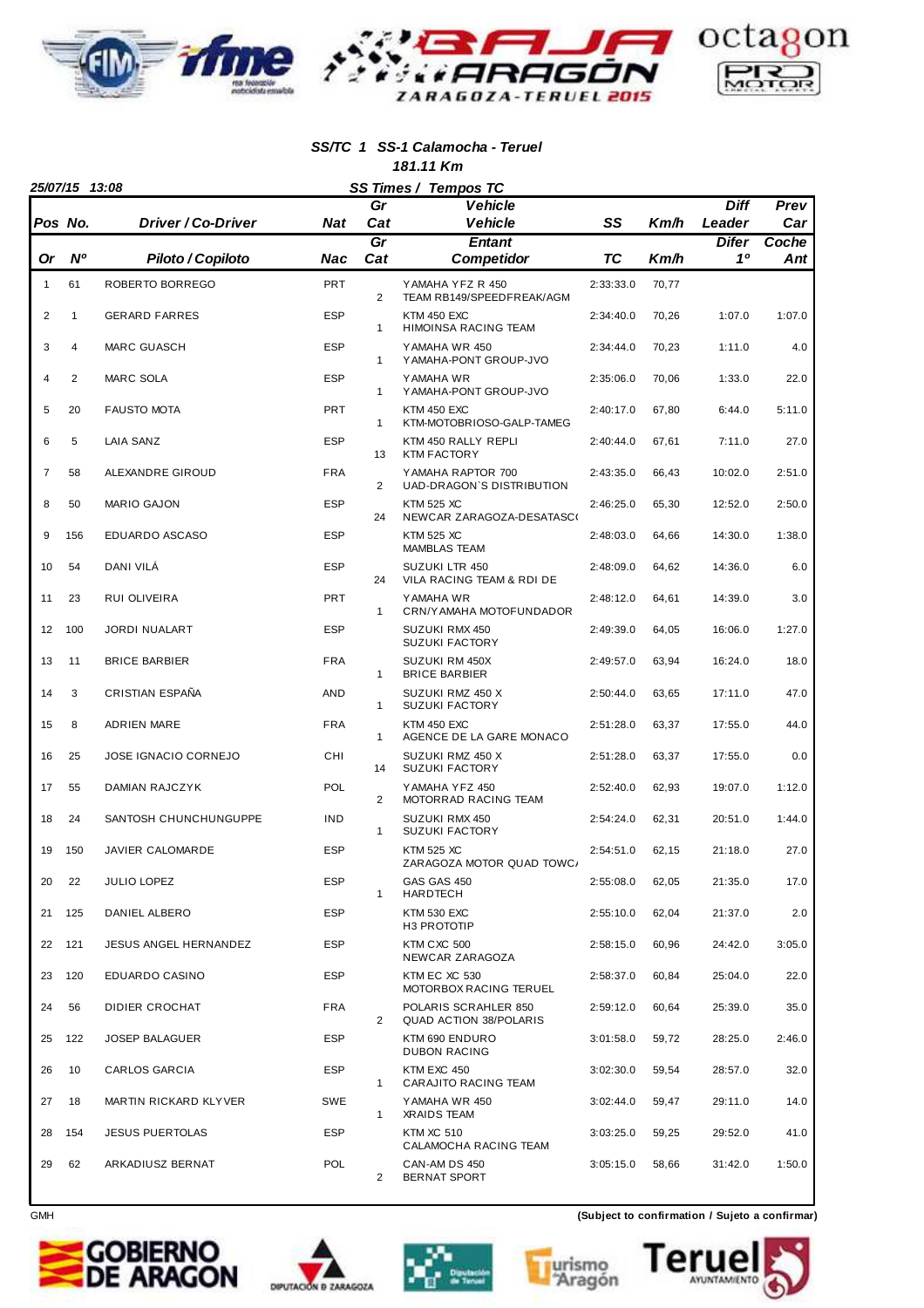

#### **SS/TC 1 SS-1 Calamocha - Teruel 181.11 Km**

|    | 25/07/15 13:08 |                               |            | SS Times / Tempos TC |                                                        |           |       |             |           |
|----|----------------|-------------------------------|------------|----------------------|--------------------------------------------------------|-----------|-------|-------------|-----------|
|    |                |                               |            | Gr                   | <b>Vehicle</b>                                         |           |       | <b>Diff</b> | Prev      |
|    | Pos No.        | Driver / Co-Driver            | <b>Nat</b> | Cat                  | <b>Vehicle</b>                                         | SS        | Km/h  | Leader      | Car       |
|    |                |                               |            | $\overline{Gr}$      | <b>Entant</b>                                          |           |       | Difer       | Coche     |
| Or | <b>N°</b>      | Piloto / Copiloto             | Nac        | Cat                  | Competidor                                             | ТC        | Km/h  | 10          | Ant       |
| 30 | 152            | <b>SERGIO MARCO</b>           | <b>ESP</b> |                      | SUZUKI LTR 450<br>CALAMOCHA RACING TEAM                | 3:06:37.0 | 58,23 | 33:04.0     | 1:22.0    |
| 31 | 59             | <b>FABRICE ROUSSEAU</b>       | <b>FRA</b> |                      | BRP CAN AM RENEGADE 1010 C<br><b>QUAD BIKE EVASION</b> | 3:07:40.0 | 57,90 | 34:07.0     | 1:03.0    |
| 32 | 158            | JOSE RAMON MONTOY A           | <b>ESP</b> |                      | POLARIS SPORTSMAN 1000<br>TEO MOTOS COMPETICION        | 3:09:08.0 | 57,45 | 35:35.0     | 1:28.0    |
| 33 | 155            | <b>MIGUEL RUBIO</b>           | <b>ESP</b> |                      | YAMAHA YFM 700 R<br>KNIGHT FRANK ESPAÑA                | 3:10:03.0 | 57,18 | 36:30.0     | 55.0      |
| 34 | 162            | VICENTE CALVANO               | <b>ESP</b> |                      | POLARIS OUTLAW525<br>ZARAGOZA MOTOR QUAD TOWC/         | 3:10:31.0 | 57,04 | 36:58.0     | 28.0      |
| 35 | 124            | <b>FRANCISCO RAMON FERRIZ</b> | <b>ESP</b> |                      | <b>KTM 530 EXC</b><br>H3 PROTOTIP                      | 3:11:53.0 | 56,63 | 38:20.0     | 1:22.0    |
| 36 | 51             | IGNACIO NICOLAS CASALE        | CHI        | 2                    | YAMAHA YFM 700 R<br><b>XRAIDS TEAM</b>                 | 3:12:42.0 | 56,39 | 39:09.0     | 49.0      |
| 37 | 103            | <b>IGNACIO CHIVITE</b>        | <b>ESP</b> |                      | <b>BULTACO PURSANG</b><br>SERVIMOTO RACING             | 3:12:57.0 | 56,32 | 39:24.0     | 15.0      |
| 38 | 60             | PATRICK SANCHEZ               | <b>FRA</b> | 2                    | YAMAHA RAPTOR 700<br><b>TEAM FRAIL QUAD</b>            | 3:13:47.0 | 56,08 | 40:14.0     | 50.0      |
| 39 | 123            | <b>OCTAVIO BERTOLIN</b>       | <b>ESP</b> |                      | KTM KTM 530 EXC<br><b>DUBON RACING</b>                 | 3:14:20.0 | 55,92 | 40:47.0     | 33.0      |
| 40 | 163            | <b>JULIO POLO</b>             | <b>ESP</b> |                      | BOMBARDIER DS50 BAJA<br>TEAM POLO ASCENSORES           | 3:17:33.0 | 55,01 | 44:00.0     | 3:13.0    |
| 41 | 102            | SERGIO ANGUIANO               | <b>ESP</b> |                      | YAMAHA WR 450 F<br><b>FIORA BATH</b>                   | 3:17:59.0 | 54,89 | 44:26.0     | 26.0      |
| 42 | 9              | DANI OLIVERAS                 | <b>ESP</b> | $\mathbf{1}$         | <b>BETA RR 4T 430</b><br>BETA TRUEBA 2TEMPS ULLAST     | 4:22:00.0 | 41,48 | 1:48:27.0   | 1:04:01.0 |
| 43 | 12             | <b>ANTONIO GIMENO</b>         | <b>ESP</b> | 1                    | KTM 450 EXC<br>HIMOINSA RACING TEAM                    | 4:22:00.0 | 41,48 | 1:48:27.0   | 0.0       |
| 44 | 13             | NICOLA DUTTO                  | <b>ITA</b> | $\mathbf{1}$         | KTM EXC 450<br><b>KTM ITALY</b>                        | 4:22:00.0 | 41,48 | 1:48:27.0   | 0.0       |
| 45 | 14             | JULIAN ANGEL VILLARRUBIA      | <b>ESP</b> | $\mathbf{1}$         | <b>KTM 450 ECX</b><br><b>DUBON RACING</b>              | 4:22:00.0 | 41,48 | 1:48:27.0   | 0.0       |
| 46 | 15             | OT MONSONIS                   | <b>AND</b> | 14                   | SUZUKI RMZ 450 X<br><b>SUZUKI FACTORY</b>              | 4:22:00.0 | 41,48 | 1:48:27.0   | 0.0       |
| 47 | 16             | <b>CHRISTOPHER CORK</b>       | <b>GBR</b> | $\mathbf{1}$         | KTM 450 RALLY REPLI<br><b>CRISTOPHER CORK</b>          | 4:22:00.0 | 41,48 | 1:48:27.0   | 0.0       |
| 48 | 17             | MICHAEL OTT-EULBERG           | <b>ALE</b> | $\mathbf{1}$         | SPEEDBRAIN RALLY 450<br>OTT-EULBERG                    | 4:22:00.0 | 41,48 | 1:48:27.0   | 0.0       |
| 49 | 19             | RITA VIEIRA                   | <b>PRT</b> | 134                  | HONDA CRF 250R<br>RAPOSEIRA BUBBLES RACING             | 4:22:00.0 | 41,48 | 1:48:27.0   | 0.0       |
| 50 | 21             | LUCA TAVERNARI                | ITA        | 14                   | KTM 450EXC<br>FREERACING                               | 4:22:00.0 | 41,48 | 1:48:27.0   | 0.0       |
| 51 | 53             | ADRIAN BERNAT                 | POL        | $\overline{2}$       | CAN-AM DS 450<br>BERNAT SPORT                          | 4:22:00.0 | 41,48 | 1:48:27.0   | 0.0       |
| 52 | 63             | MIGUEL ANTONIO ESTEBAN        | <b>ESP</b> | 24                   | YAMAHA YFZ 450<br>VIRGEN DEL ROSARIO                   | 4:22:00.0 | 41,48 | 1:48:27.0   | 0.0       |
| 53 | 64             | NORBERT GLANDUT               | <b>FRA</b> | 2                    | POLARIS OUTLAW 700<br>NORBERT GLANDUT                  | 4:22:00.0 | 41,48 | 1:48:27.0   | 0.0       |
| 54 | 65             | JOSE LUIS ESPINOSA            | <b>ESP</b> | $\overline{2}$       | CAN-AM RENEGADE 810 CC<br>JOSE LUIS ESPINOSA           | 4:22:00.0 | 41,48 | 1:48:27.0   | 0.0       |
| 55 | 101            | <b>FABRIZIO FASOLINI</b>      | <b>ITA</b> |                      | <b>HUSQVARNA TE449</b><br>TEAM BIANCHI PRATA-HONDA     | 4:22:00.0 | 41,48 | 1:48:27.0   | 0.0       |
| 56 | 151            | JUAN MANUEL FLETA             | <b>ESP</b> |                      | <b>KTM 525XC</b><br>ZARAGOZA MOTOR QUAD TOWC/          | 4:22:00.0 | 41,48 | 1:48:27.0   | 0.0       |
| 57 | 153            | ALEJANDRO GOMEZ               | <b>ESP</b> |                      | <b>KTM 525XC</b><br>CALAMOCHA RACING TEAM              | 4:22:00.0 | 41,48 | 1:48:27.0   | 0.0       |
| 58 | 157            | MANUEL GARCIA                 | <b>ESP</b> |                      | CAN-AM RENEGADE 1010 C<br>MAGOGO RALLY RAID            | 4:22:00.0 | 41,48 | 1:48:27.0   | 0.0       |









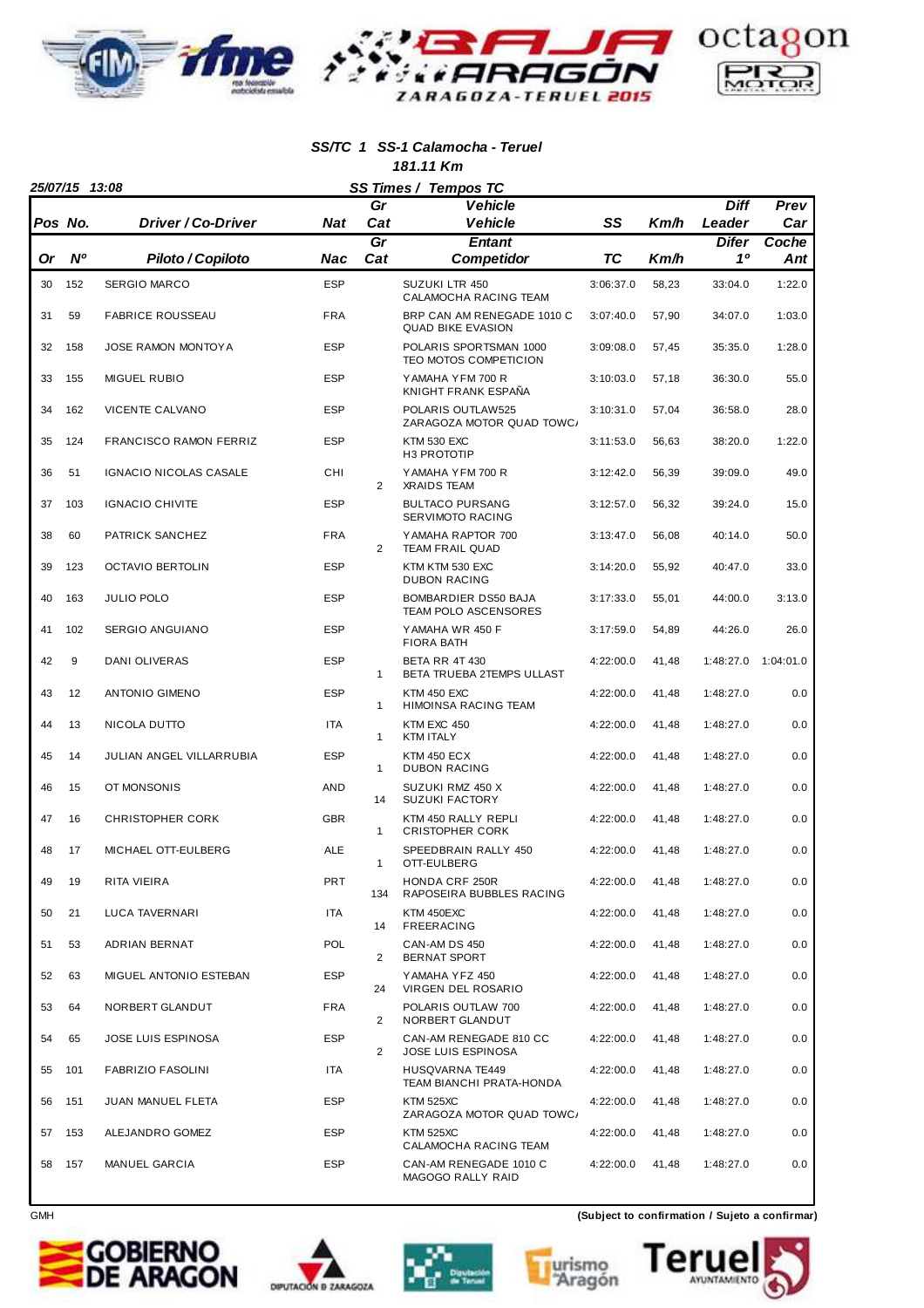

#### **SS/TC 1 SS-1 Calamocha - Teruel 181.11 Km**

|         | 25/07/15 13:08 |                              |            |           | SS Times / Tempos TC                                |              |       |                       |              |
|---------|----------------|------------------------------|------------|-----------|-----------------------------------------------------|--------------|-------|-----------------------|--------------|
| Pos No. |                | Driver / Co-Driver           | <b>Nat</b> | Gr<br>Cat | <b>Vehicle</b><br><b>Vehicle</b>                    | SS           | Km/h  | <b>Diff</b><br>Leader | Prev<br>Car  |
| Or      | <b>N°</b>      | <b>Piloto / Copiloto</b>     | Nac        | Gr<br>Cat | <b>Entant</b><br><b>Competidor</b>                  | ТC           | Km/h  | <b>Difer</b><br>10    | Coche<br>Ant |
| 59      | 159            | DAVID SERRANO                | <b>ESP</b> |           | <b>HONDA TRX 450 R</b><br>CLUB AVENTURA TOUAREG/CS/ | 4:22:00.0    | 41.48 | 1:48:27.0             | 0.0          |
| 60      | 160            | ALBERTO ARANDA               | <b>ESP</b> |           | KAWASAKI KFR 450R<br><b>RASSTEAM</b>                | 4:22:00.0    | 41,48 | 1:48:27.0             | 0.0          |
| 61      | 161            | <b>MIGUEL DONADO</b>         | <b>ESP</b> |           | KAWASAKI KFX700<br>ZARAGOZA MOTOR QUAD TOWC/        | 4:22:00.0    | 41.48 | 1:48:27.0             | 0.0          |
|         |                | <b>RETIREMENTS/RETIRADOS</b> |            |           |                                                     |              |       |                       |              |
|         | 52             | <b>JAROSLAW KALINOWSKI</b>   | <b>POL</b> | 2         | <b>KTM 525 XC</b><br><b>BERNAT SPORT</b>            | SALIDA CTRA. |       |                       |              |

**GOBIERNO<br>DE ARAGON** 







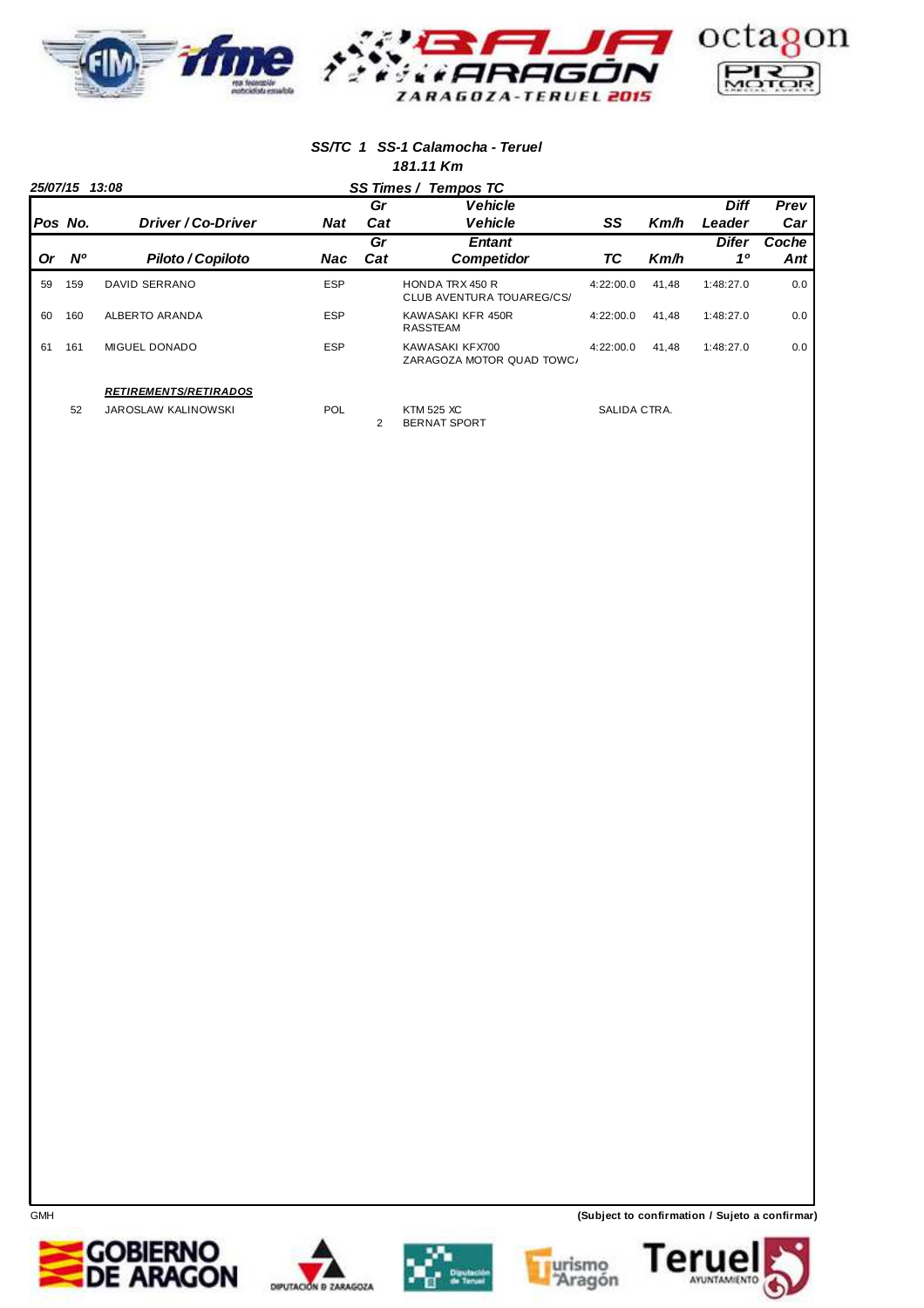

#### **SS/TC 2 SS-2 Calamocha - Calatayud 152.22 Km**

|                | 25/07/15 18:36 |                           |            | SS Times / Tempos TC |                                                                 |           |       |             |              |
|----------------|----------------|---------------------------|------------|----------------------|-----------------------------------------------------------------|-----------|-------|-------------|--------------|
|                |                |                           |            | Gr                   | <b>Vehicle</b>                                                  |           |       | <b>Diff</b> | Prev         |
|                | Pos No.        | <i>Driver / Co-Driver</i> | <b>Nat</b> | Cat                  | <b>Vehicle</b>                                                  | SS        | Km/h  | Leader      | Car          |
| Or             | <b>N°</b>      | Piloto / Copiloto         | Nac        | Gr<br>Cat            | <b>Entant</b><br><b>Competidor</b>                              | <b>TC</b> | Km/h  | Difer<br>10 | Coche<br>Ant |
| 1              | 1              | <b>GERARD FARRES</b>      | <b>ESP</b> |                      | <b>KTM 450 EXC</b>                                              | 2:06:42.0 | 72,09 |             |              |
| $\overline{2}$ | 4              | <b>MARC GUASCH</b>        | <b>ESP</b> | $\mathbf{1}$         | HIMOINSA RACING TEAM<br>YAMAHA WR 450<br>Y AMAHA-PONT GROUP-JVO | 2:13:15.0 | 68,54 | 6:33.0      | 6:33.0       |
| 3              | 22             | JULIO LOPEZ               | <b>ESP</b> | 1                    | GAS GAS 450                                                     | 2:15:23.0 | 67,46 | 8:41.0      | 2:08.0       |
| 4              | 156            | EDUARDO ASCASO            | <b>ESP</b> | $\mathbf{1}$         | <b>HARDTECH</b><br><b>KTM 525 XC</b><br><b>MAMBLAS TEAM</b>     | 2:15:59.0 | 67,16 | 9:17.0      | 36.0         |
| 5              | 2              | <b>MARC SOLA</b>          | <b>ESP</b> | 1                    | YAMAHA WR<br>Y AMAHA-PONT GROUP-JVO                             | 2:16:24.0 | 66,96 | 9:42.0      | 25.0         |
| 6              | 3              | <b>CRISTIAN ESPAÑA</b>    | <b>AND</b> | $\mathbf{1}$         | SUZUKI RMZ 450 X<br><b>SUZUKI FACTORY</b>                       | 2:17:39.0 | 66,35 | 10:57.0     | 1:15.0       |
| 7              | 8              | <b>ADRIEN MARE</b>        | <b>FRA</b> | 1                    | <b>KTM 450 EXC</b><br>AGENCE DE LA GARE MONACO                  | 2:17:46.0 | 66,29 | 11:04.0     | 7.0          |
| 8              | 12             | <b>ANTONIO GIMENO</b>     | <b>ESP</b> | $\mathbf{1}$         | KTM 450 EXC<br><b>HIMOINSA RACING TEAM</b>                      | 2:18:30.0 | 65,94 | 11:48.0     | 44.0         |
| 9              | 20             | <b>FAUSTO MOTA</b>        | <b>PRT</b> | $\mathbf{1}$         | KTM 450 EXC<br>KTM-MOTOBRIOSO-GALP-TAMEG                        | 2:18:30.0 | 65,94 | 11:48.0     | 0.0          |
| 10             | 100            | <b>JORDI NUALART</b>      | <b>ESP</b> |                      | SUZUKI RMX 450<br><b>SUZUKI FACTORY</b>                         | 2:18:51.0 | 65,78 | 12:09.0     | 21.0         |
| 11             | 23             | RUI OLIVEIRA              | <b>PRT</b> | $\mathbf{1}$         | YAMAHA WR<br>CRN/Y AMAHA MOTOFUNDADOR                           | 2:20:06.0 | 65,19 | 13:24.0     | 1:15.0       |
| 12             | 10             | CARLOS GARCIA             | <b>ESP</b> | $\mathbf{1}$         | KTM EXC 450<br>CARAJITO RACING TEAM                             | 2:20:25.0 | 65,04 | 13:43.0     | 19.0         |
| 13             | 25             | JOSE IGNACIO CORNEJO      | CHI        | 14                   | SUZUKI RMZ 450 X<br><b>SUZUKI FACTORY</b>                       | 2:21:04.0 | 64,74 | 14:22.0     | 39.0         |
| 14             | 150            | JAVIER CALOMARDE          | <b>ESP</b> |                      | <b>KTM 525 XC</b><br>ZARAGOZA MOTOR QUAD TOWC/                  | 2:21:16.0 | 64,65 | 14:34.0     | 12.0         |
| 15             | 15             | OT MONSONIS               | <b>AND</b> | 14                   | SUZUKI RMZ 450 X<br><b>SUZUKI FACTORY</b>                       | 2:22:15.0 | 64,21 | 15:33.0     | 59.0         |
| 16             | 50             | <b>MARIO GAJON</b>        | <b>ESP</b> | 24                   | <b>KTM 525 XC</b><br>NEWCAR ZARAGOZA-DESATASCO                  | 2:22:23.0 | 64,15 | 15:41.0     | 8.0          |
| 17             | 58             | ALEXANDRE GIROUD          | <b>FRA</b> | $\overline{2}$       | YAMAHA RAPTOR 700<br>UAD-DRAGON'S DISTRIBUTION                  | 2:22:33.0 | 64,07 | 15:51.0     | 10.0         |
| 18             | 121            | JESUS ANGEL HERNANDEZ     | <b>ESP</b> |                      | KTM CXC 500<br>NEWCAR ZARAGOZA                                  | 2:24:08.0 | 63,37 | 17:26.0     | 1:35.0       |
| 19             | 55             | <b>DAMIAN RAJCZYK</b>     | <b>POL</b> | 2                    | YAMAHA YFZ 450<br>MOTORRAD RACING TEAM                          | 2:24:49.0 | 63,07 | 18:07.0     | 41.0         |
| 20             | 5              | LAIA SANZ                 | ESP        | 13                   | KTM 450 RALLY REPLI<br><b>KTM FACTORY</b>                       | 2:25:04.0 | 62,96 | 18:22.0     | 15.0         |
| 21             | 59             | <b>FABRICE ROUSSEAU</b>   | <b>FRA</b> |                      | BRP CAN AM RENEGADE 1010 C<br><b>QUAD BIKE EVASION</b>          | 2:25:36.0 | 62,73 | 18:54.0     | 32.0         |
| 22             | 11             | <b>BRICE BARBIER</b>      | <b>FRA</b> | $\mathbf{1}$         | SUZUKI RM 450X<br><b>BRICE BARBIER</b>                          | 2:26:18.0 | 62,43 | 19:36.0     | 42.0         |
| 23             | 158            | JOSE RAMON MONTOYA        | <b>ESP</b> |                      | POLARIS SPORTSMAN 1000<br>TEO MOTOS COMPETICION                 | 2:26:40.0 | 62,27 | 19:58.0     | 22.0         |
| 24             | 24             | SANTOSH CHUNCHUNGUPPE     | <b>IND</b> | $\mathbf{1}$         | SUZUKI RMX 450<br><b>SUZUKI FACTORY</b>                         | 2:28:13.0 | 61,62 | 21:31.0     | 1:33.0       |
| 25             | 102            | SERGIO ANGUIANO           | <b>ESP</b> |                      | YAMAHA WR 450 F<br><b>FIORA BATH</b>                            | 2:29:14.0 | 61,20 | 22:32.0     | 1:01.0       |
| 26             | 120            | EDUARDO CASINO            | <b>ESP</b> |                      | KTM EC XC 530<br>MOTORBOX RACING TERUEL                         | 2:30:26.0 | 60,71 | 23:44.0     | 1:12.0       |
| 27             | 155            | <b>MIGUEL RUBIO</b>       | <b>ESP</b> |                      | YAMAHA YFM 700 R<br>KNIGHT FRANK ESPAÑA                         | 2:31:18.0 | 60,36 | 24:36.0     | 52.0         |
| 28             | 56             | DIDIER CROCHAT            | FRA        | $\overline{2}$       | POLARIS SCRAHLER 850<br><b>QUAD ACTION 38/POLARIS</b>           | 2:33:38.0 | 59,45 | 26:56.0     | 2:20.0       |
| 29             | 154            | <b>JESUS PUERTOLAS</b>    | <b>ESP</b> |                      | <b>KTM XC 510</b><br>CALAMOCHA RACING TEAM                      | 2:34:03.0 | 59,29 | 27:21.0     | 25.0         |









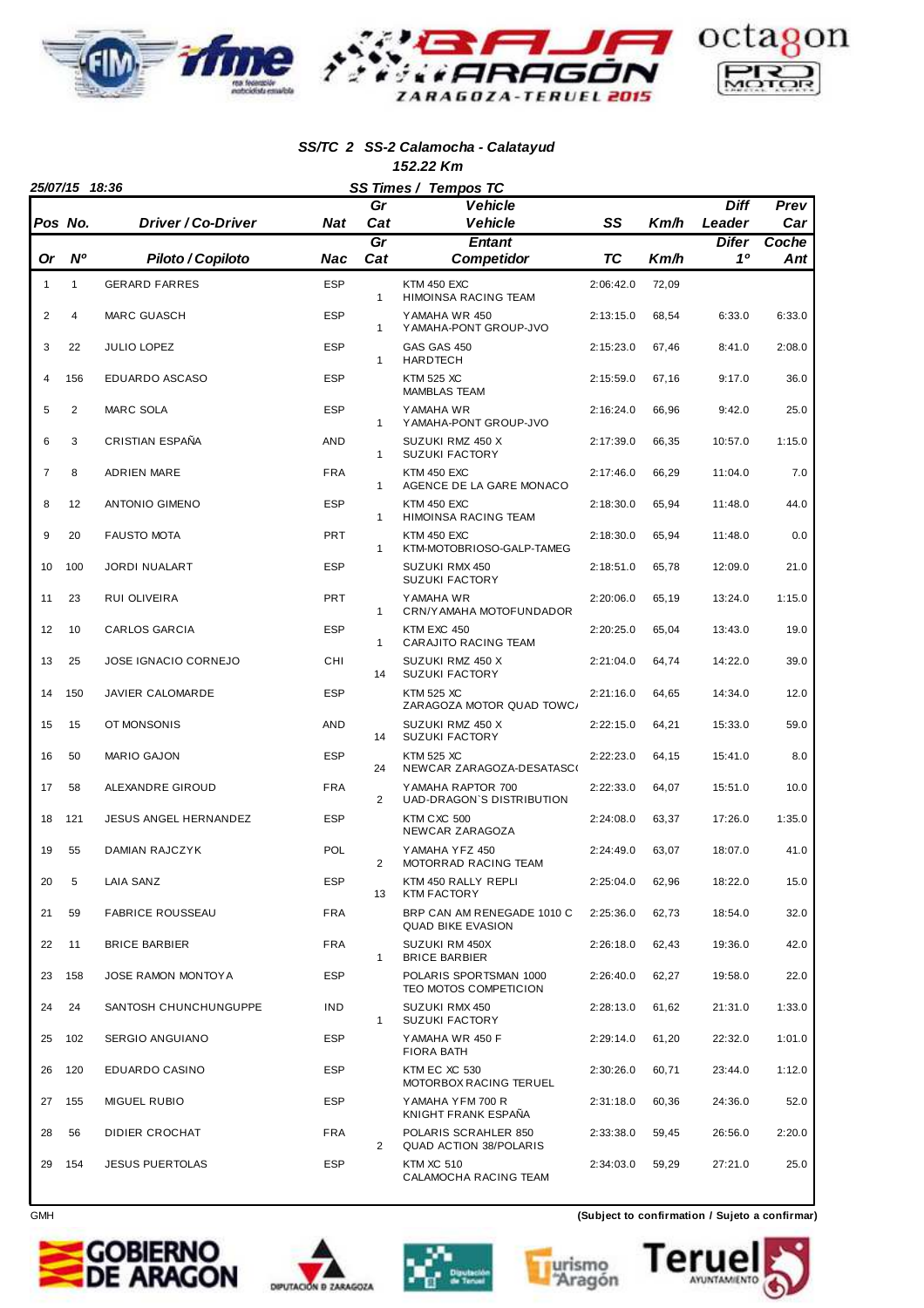

#### **SS/TC 2 SS-2 Calamocha - Calatayud 152.22 Km**

| 25/07/15 18:36<br>SS Times / Tempos TC |           |                               |            |                |                                                     |           |       |             |              |
|----------------------------------------|-----------|-------------------------------|------------|----------------|-----------------------------------------------------|-----------|-------|-------------|--------------|
|                                        |           |                               |            | Gr             | <b>Vehicle</b>                                      |           |       | <b>Diff</b> | Prev         |
|                                        | Pos No.   | Driver / Co-Driver            | <b>Nat</b> | Cat            | <b>Vehicle</b>                                      | SS        | Km/h  | Leader      | Car          |
| Or                                     | <b>N°</b> | Piloto / Copiloto             | Nac        | Gr<br>Cat      | <b>Entant</b><br><b>Competidor</b>                  | ТC        | Km/h  | Difer<br>10 | Coche<br>Ant |
| 30                                     | 60        | PATRICK SANCHEZ               | <b>FRA</b> | 2              | YAMAHA RAPTOR 700<br><b>TEAM FRAIL QUAD</b>         | 2:34:08.0 | 59,26 | 27:26.0     | 5.0          |
| 31                                     | 124       | <b>FRANCISCO RAMON FERRIZ</b> | <b>ESP</b> |                | KTM 530 EXC<br>H3 PROTOTIP                          | 2:34:23.0 | 59,16 | 27:41.0     | 15.0         |
| 32                                     | 53        | ADRIAN BERNAT                 | POL        | 2              | CAN-AM DS 450<br><b>BERNAT SPORT</b>                | 2:34:28.0 | 59,13 | 27:46.0     | 5.0          |
| 33                                     | 152       | <b>SERGIO MARCO</b>           | <b>ESP</b> |                | SUZUKI LTR 450<br>CALAMOCHA RACING TEAM             | 2:34:33.0 | 59,10 | 27:51.0     | 5.0          |
| 34                                     | 153       | ALEJANDRO GOMEZ               | <b>ESP</b> |                | <b>KTM 525XC</b><br>CALAMOCHA RACING TEAM           | 2:36:18.0 | 58,43 | 29:36.0     | 1:45.0       |
| 35                                     | 18        | MARTIN RICKARD KLYVER         | <b>SWE</b> | $\mathbf{1}$   | YAMAHA WR 450<br><b>XRAIDS TEAM</b>                 | 2:36:40.0 | 58,30 | 29:58.0     | 22.0         |
| 36                                     | 157       | MANUEL GARCIA                 | <b>ESP</b> |                | CAN-AM RENEGADE 1010 C<br>MAGOGO RALLY RAID         | 2:38:41.0 | 57,56 | 31:59.0     | 2:01.0       |
| 37                                     | 151       | JUAN MANUEL FLETA             | <b>ESP</b> |                | <b>KTM 525XC</b><br>ZARAGOZA MOTOR QUAD TOWC/       | 2:38:57.0 | 57,46 | 32:15.0     | 16.0         |
| 38                                     | 125       | DANIEL ALBERO                 | <b>ESP</b> |                | <b>KTM 530 EXC</b><br>H3 PROTOTIP                   | 2:39:09.0 | 57,39 | 32:27.0     | 12.0         |
| 39                                     | 161       | <b>MIGUEL DONADO</b>          | <b>ESP</b> |                | KAWASAKI KFX700<br>ZARAGOZA MOTOR QUAD TOWC/        | 2:44:46.0 | 55,43 | 38:04.0     | 5:37.0       |
| 40                                     | 123       | <b>OCTAVIO BERTOLIN</b>       | <b>ESP</b> |                | KTM KTM 530 EXC<br><b>DUBON RACING</b>              | 2:45:18.0 | 55,25 | 38:36.0     | 32.0         |
| 41                                     | 159       | DAVID SERRANO                 | <b>ESP</b> |                | <b>HONDA TRX 450 R</b><br>CLUB AVENTURA TOUAREG/CS/ | 2:47:33.0 | 54,51 | 40:51.0     | 2:15.0       |
| 42                                     | 103       | <b>IGNACIO CHIVITE</b>        | <b>ESP</b> |                | <b>BULTACO PURSANG</b><br>SERVIMOTO RACING          | 2:52:31.0 | 52,94 | 45:49.0     | 4:58.0       |
| 43                                     | 65        | <b>JOSE LUIS ESPINOSA</b>     | <b>ESP</b> | $\overline{2}$ | CAN-AM RENEGADE 810 CC<br>JOSE LUIS ESPINOSA        | 2:52:44.0 | 52,87 | 46:02.0     | 13.0         |
| 44                                     | 14        | JULIAN ANGEL VILLARRUBIA      | <b>ESP</b> | $\mathbf{1}$   | <b>KTM 450 ECX</b><br><b>DUBON RACING</b>           | 2:54:16.0 | 52,41 | 47:34.0     | 1:32.0       |
| 45                                     | 13        | NICOLA DUTTO                  | <b>ITA</b> | $\mathbf{1}$   | KTM EXC 450<br><b>KTM ITALY</b>                     | 2:55:15.0 | 52,12 | 48:33.0     | 59.0         |
| 46                                     | 16        | <b>CHRISTOPHER CORK</b>       | <b>GBR</b> | $\mathbf{1}$   | KTM 450 RALLY REPLI<br><b>CRISTOPHER CORK</b>       | 3:55:00.0 | 38,86 | 1:48:18.0   | 59:45.0      |
| 47                                     | 17        | MICHAEL OTT-EULBERG           | <b>ALE</b> | $\mathbf{1}$   | SPEEDBRAIN RALLY 450<br>OTT-EULBERG                 | 3:55:00.0 | 38,86 | 1:48:18.0   | 0.0          |
| 48                                     | 19        | RITA VIEIRA                   | <b>PRT</b> | 134            | <b>HONDA CRF 250R</b><br>RAPOSEIRA BUBBLES RACING   | 3:55:00.0 | 38,86 | 1:48:18.0   | 0.0          |
| 49                                     | 21        | LUCA TAVERNARI                | <b>ITA</b> | 14             | KTM 450EXC<br><b>FREERACING</b>                     | 3:55:00.0 | 38,86 | 1:48:18.0   | 0.0          |
| 50                                     | 51        | IGNACIO NICOLAS CASALE        | CHI        | $\overline{2}$ | YAMAHA YFM 700 R<br><b>XRAIDS TEAM</b>              | 3:55:00.0 | 38,86 | 1:48:18.0   | 0.0          |
| 51                                     | 54        | DANI VILA                     | <b>ESP</b> | 24             | SUZUKI LTR 450<br>VILA RACING TEAM & RDI DE         | 3:55:00.0 | 38,86 | 1:48:18.0   | 0.0          |
| 52                                     | 61        | ROBERTO BORREGO               | PRT        | $\overline{2}$ | YAMAHA YFZ R 450<br>TEAM RB149/SPEEDFREAK/AGM       | 3:55:00.0 | 38,86 | 1:48:18.0   | 0.0          |
| 53                                     | 63        | MIGUEL ANTONIO ESTEBAN        | <b>ESP</b> | 24             | YAMAHA YFZ 450<br>VIRGEN DEL ROSARIO                | 3:55:00.0 | 38,86 | 1:48:18.0   | 0.0          |
| 54                                     | 64        | NORBERT GLANDUT               | <b>FRA</b> | $\overline{2}$ | POLARIS OUTLAW 700<br>NORBERT GLANDUT               | 3:55:00.0 | 38,86 | 1:48:18.0   | 0.0          |
| 55                                     | 122       | <b>JOSEP BALAGUER</b>         | <b>ESP</b> |                | KTM 690 ENDURO<br><b>DUBON RACING</b>               | 3:55:00.0 | 38,86 | 1:48:18.0   | 0.0          |
| 56                                     | 160       | ALBERTO ARANDA                | <b>ESP</b> |                | KAWASAKI KFR 450R<br>RASSTEAM                       | 3:55:00.0 | 38,86 | 1:48:18.0   | 0.0          |
| 57                                     | 163       | JULIO POLO                    | <b>ESP</b> |                | BOMBARDIER DS50 BAJA<br>TEAM POLO ASCENSORES        | 3:55:00.0 | 38,86 | 1:48:18.0   | 0.0          |
| 58                                     | 9         | DANI OLIVERAS                 | <b>ESP</b> | 1              | <b>BETA RR 4T 430</b><br>BETA TRUEBA 2TEMPS ULLAST  | 4:22:00.0 | 34,86 | 2:15:18.0   | 27:00.0      |









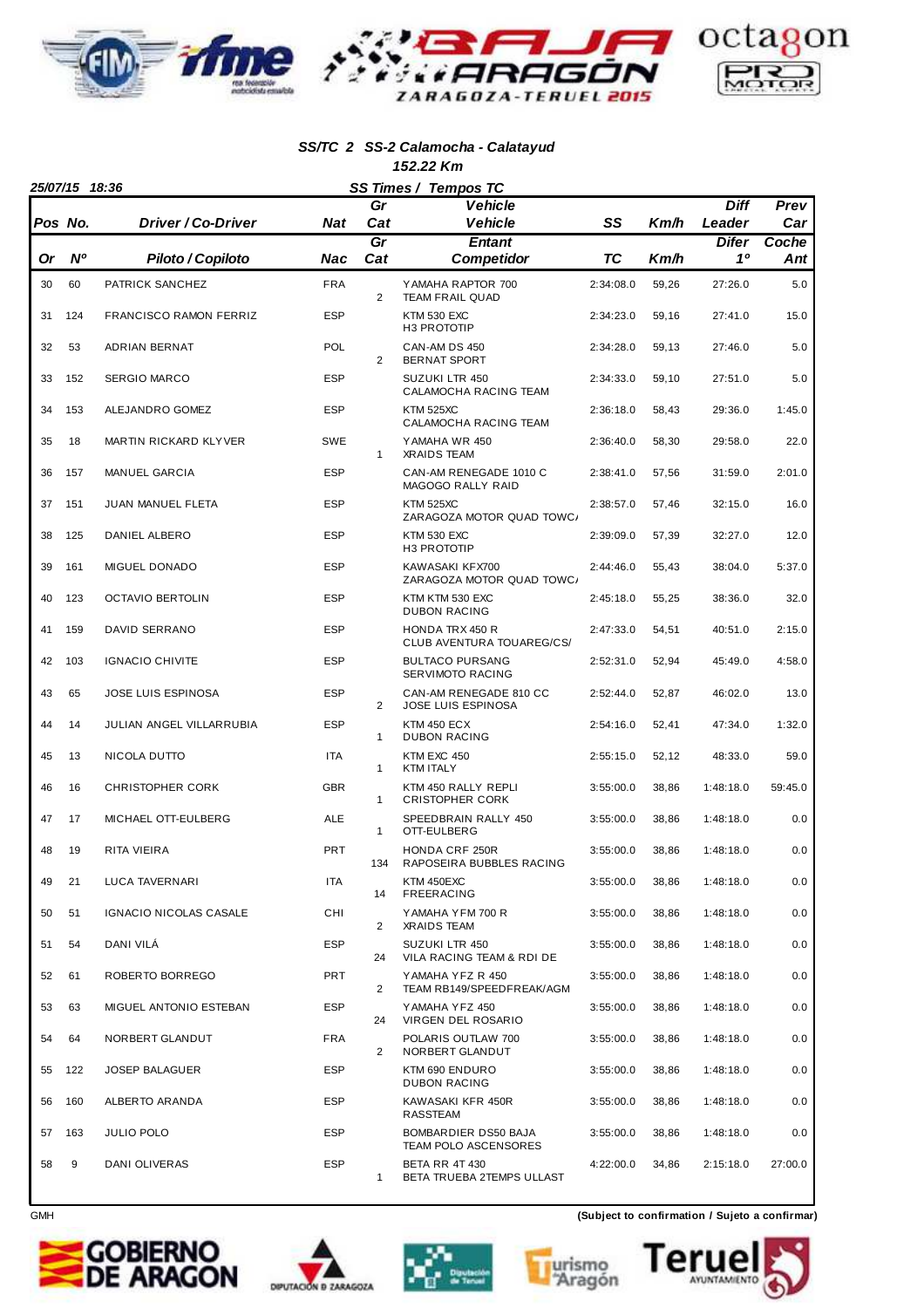

#### **SS/TC 2 SS-2 Calamocha - Calatayud 152.22 Km**

|           | 25/07/15 18:36 |                          |            |     | SS Times / Tempos TC                               |           |       |             |         |
|-----------|----------------|--------------------------|------------|-----|----------------------------------------------------|-----------|-------|-------------|---------|
|           |                |                          |            | Gr  | <b>Vehicle</b>                                     |           |       | <b>Diff</b> | Prev    |
|           | Pos No.        | Driver / Co-Driver       | <b>Nat</b> | Cat | <b>Vehicle</b>                                     | SS        | Km/h  | Leader      | Car     |
|           |                |                          |            | Gr  | <b>Entant</b>                                      |           |       | Difer       | Coche   |
| <b>Or</b> | <b>N°</b>      | Piloto / Copiloto        | Nac        | Cat | <b>Competidor</b>                                  | ТC        | Km/h  | 10          | Ant     |
| 59        | 62             | ARKADIUSZ BERNAT         | <b>POL</b> | 2   | CAN-AM DS 450<br><b>BERNAT SPORT</b>               | 4:55:00.0 | 30.96 | 2:48:18.0   | 33:00.0 |
| 60        | 101            | <b>FABRIZIO FASOLINI</b> | <b>ITA</b> |     | <b>HUSQVARNA TE449</b><br>TEAM BIANCHI PRATA-HONDA | 4:55:00.0 | 30.96 | 2:48:18.0   | 0.0     |
| 61        | 162            | <b>VICENTE CALVANO</b>   | <b>ESP</b> |     | POLARIS OUTLAW525<br>ZARAGOZA MOTOR QUAD TOWC/     | 4:55:00.0 | 30.96 | 2:48:18.0   | 0.0     |









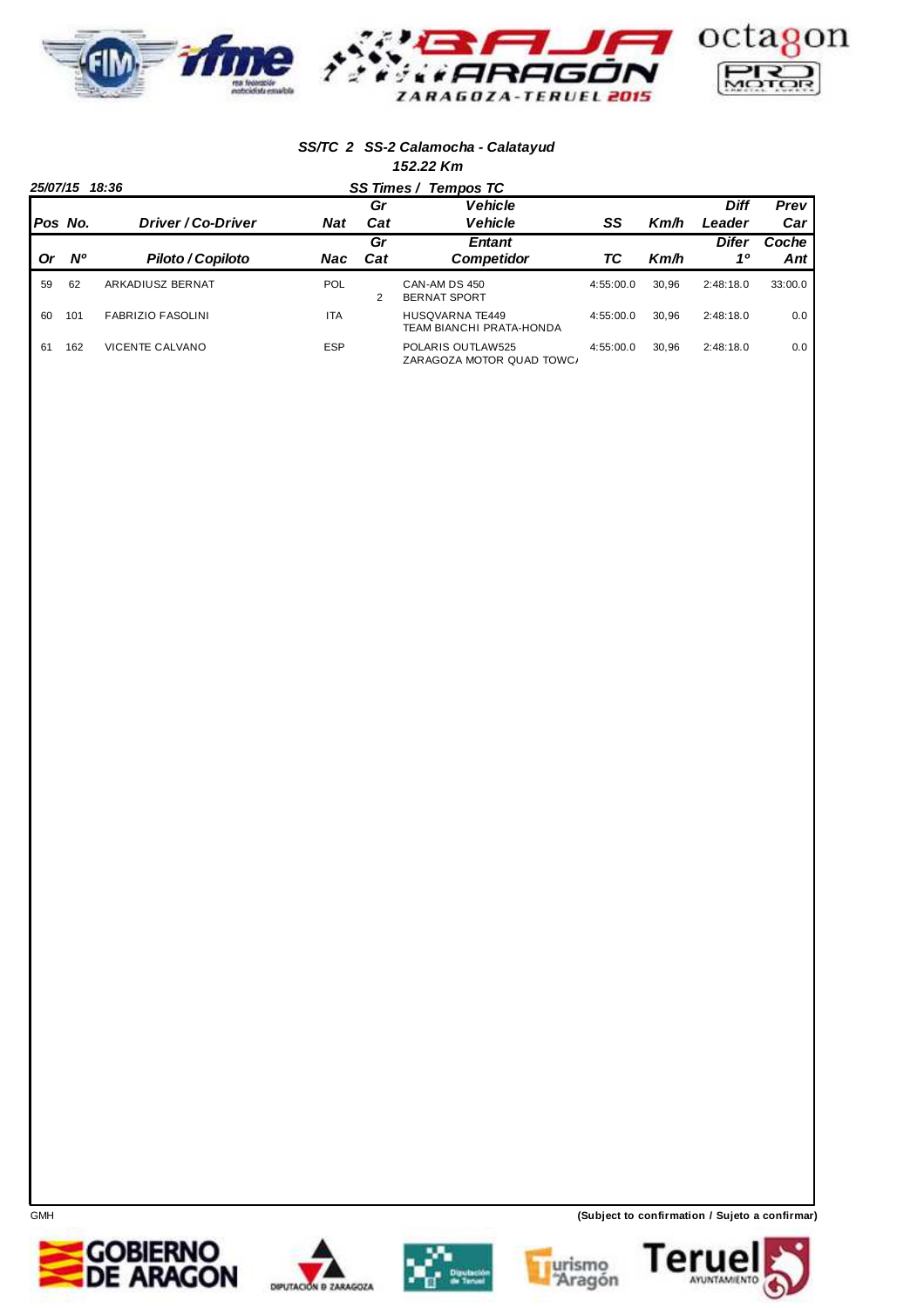

#### **SS/TC 3 SS-3 Calatayud - Calamocha 124.25 Km**

|              | 25/07/15 21:11 |                         |            |                | SS Times / Tempos TC                                   |           |       |             |              |
|--------------|----------------|-------------------------|------------|----------------|--------------------------------------------------------|-----------|-------|-------------|--------------|
|              |                |                         |            | Gr             | <b>Vehicle</b>                                         |           |       | <b>Diff</b> | Prev         |
| Pos No.      |                | Driver / Co-Driver      | Nat        | Cat            | <b>Vehicle</b>                                         | SS        | Km/h  | Leader      | Car          |
| Or           | $N^{\circ}$    | Piloto / Copiloto       | Nac        | Gr<br>Cat      | <b>Entant</b><br><b>Competidor</b>                     | ТC        | Km/h  | Difer<br>10 | Coche<br>Ant |
| $\mathbf{1}$ | $\mathbf{1}$   | <b>GERARD FARRES</b>    | <b>ESP</b> | 1              | <b>KTM 450 EXC</b><br>HIMOINSA RACING TEAM             | 1:44:50.0 | 71,11 |             |              |
| 2            | 4              | <b>MARC GUASCH</b>      | <b>ESP</b> | $\mathbf{1}$   | YAMAHA WR 450<br>Y AMAHA-PONT GROUP-JVO                | 1:46:27.0 | 70,03 | 1:37.0      | 1:37.0       |
| 3            | $\overline{2}$ | MARC SOLA               | <b>ESP</b> | $\mathbf{1}$   | Y AMAHA WR<br>YAMAHA-PONT GROUP-JVO                    | 1:46:30.0 | 70,00 | 1:40.0      | 3.0          |
| 4            | 61             | ROBERTO BORREGO         | <b>PRT</b> | $\overline{2}$ | YAMAHA YFZ R 450<br>TEAM RB149/SPEEDFREAK/AGM          | 1:47:51.0 | 69,12 | 3:01.0      | 1:21.0       |
| 5            | 50             | <b>MARIO GAJON</b>      | <b>ESP</b> | 24             | <b>KTM 525 XC</b><br>NEWCAR ZARAGOZA-DESATASCO         | 1:49:24.0 | 68,14 | 4:34.0      | 1:33.0       |
| 6            | 156            | EDUARDO ASCASO          | <b>ESP</b> |                | <b>KTM 525 XC</b><br><b>MAMBLAS TEAM</b>               | 1:50:36.0 | 67,41 | 5:46.0      | 1:12.0       |
| 7            | 20             | <b>FAUSTO MOTA</b>      | <b>PRT</b> | 1              | KTM 450 EXC<br>KTM-MOTOBRIOSO-GALP-TAMEG               | 1:52:05.0 | 66,51 | 7:15.0      | 1:29.0       |
| 8            | 150            | JAVIER CALOMARDE        | <b>ESP</b> |                | <b>KTM 525 XC</b><br>ZARAGOZA MOTOR QUAD TOWC/         | 1:53:48.0 | 65,51 | 8:58.0      | 1:43.0       |
| 9            | 22             | JULIO LOPEZ             | <b>ESP</b> | $\mathbf{1}$   | GAS GAS 450<br><b>HARDTECH</b>                         | 1:54:10.0 | 65,30 | 9:20.0      | 22.0         |
| 10           | 15             | OT MONSONIS             | <b>AND</b> | 14             | SUZUKI RMZ 450 X<br><b>SUZUKI FACTORY</b>              | 1:54:11.0 | 65,29 | 9:21.0      | 1.0          |
| 11           | 23             | <b>RUI OLIVEIRA</b>     | <b>PRT</b> | 1              | Y AMAHA WR<br>CRN/Y AMAHA MOTOFUNDADOR                 | 1:54:12.0 | 65,28 | 9:22.0      | 1.0          |
| 12           | 3              | CRISTIAN ESPAÑA         | <b>AND</b> | $\mathbf{1}$   | SUZUKI RMZ 450 X<br><b>SUZUKI FACTORY</b>              | 1:55:17.0 | 64,67 | 10:27.0     | 1:05.0       |
| 13           | 55             | DAMIAN RAJCZYK          | POL        | $\overline{2}$ | YAMAHA YFZ 450<br>MOTORRAD RACING TEAM                 | 1:55:28.0 | 64,56 | 10:38.0     | 11.0         |
| 14           | 8              | <b>ADRIEN MARE</b>      | <b>FRA</b> | $\mathbf{1}$   | KTM 450 EXC<br>AGENCE DE LA GARE MONACO                | 1:55:32.0 | 64,53 | 10:42.0     | 4.0          |
| 15           | 10             | <b>CARLOS GARCIA</b>    | <b>ESP</b> | $\mathbf{1}$   | KTM EXC 450<br>CARAJITO RACING TEAM                    | 1:55:59.0 | 64,28 | 11:09.0     | 27.0         |
| 16           | 5              | <b>LAIA SANZ</b>        | <b>ESP</b> | 13             | KTM 450 RALLY REPLI<br><b>KTM FACTORY</b>              | 1:56:34.0 | 63,95 | 11:44.0     | 35.0         |
| 17           | 25             | JOSE IGNACIO CORNEJO    | CHI        | 14             | SUZUKI RMZ 450 X<br><b>SUZUKI FACTORY</b>              | 1:57:16.0 | 63,57 | 12:26.0     | 42.0         |
| 18           | 12             | <b>ANTONIO GIMENO</b>   | <b>ESP</b> | $\mathbf{1}$   | <b>KTM 450 EXC</b><br>HIMOINSA RACING TEAM             | 1:59:02.0 | 62,63 | 14:12.0     | 1:46.0       |
| 19           | 58             | ALEXANDRE GIROUD        | <b>FRA</b> | 2              | YAMAHA RAPTOR 700<br>UAD-DRAGON'S DISTRIBUTION         | 1:59:42.0 | 62,28 | 14:52.0     | 40.0         |
| 20           | 100            | <b>JORDI NUALART</b>    | <b>ESP</b> |                | SUZUKI RMX 450<br><b>SUZUKI FACTORY</b>                | 1:59:44.0 | 62,26 | 14:54.0     | 2.0          |
| 21           | 60             | PATRICK SANCHEZ         | <b>FRA</b> | $\overline{2}$ | YAMAHA RAPTOR 700<br><b>TEAM FRAIL QUAD</b>            | 2:00:10.0 | 62,04 | 15:20.0     | 26.0         |
| 22           | 120            | EDUARDO CASINO          | <b>ESP</b> |                | KTM EC XC 530<br>MOTORBOX RACING TERUEL                | 2:00:20.0 | 61,95 | 15:30.0     | 10.0         |
| 23           | 11             | <b>BRICE BARBIER</b>    | <b>FRA</b> | $\mathbf{1}$   | SUZUKI RM 450X<br><b>BRICE BARBIER</b>                 | 2:01:16.0 | 61,48 | 16:26.0     | 56.0         |
| 24           | 158            | JOSE RAMON MONTOYA      | <b>ESP</b> |                | POLARIS SPORTSMAN 1000<br>TEO MOTOS COMPETICION        | 2:01:38.0 | 61,29 | 16:48.0     | 22.0         |
| 25           | 59             | <b>FABRICE ROUSSEAU</b> | <b>FRA</b> |                | BRP CAN AM RENEGADE 1010 C<br><b>QUAD BIKE EVASION</b> | 2:01:39.0 | 61,28 | 16:49.0     | 1.0          |
| 26           | 122            | <b>JOSEP BALAGUER</b>   | <b>ESP</b> |                | KTM 690 ENDURO<br><b>DUBON RACING</b>                  | 2:01:41.0 | 61,27 | 16:51.0     | 2.0          |
| 27           | 24             | SANTOSH CHUNCHUNGUPPE   | <b>IND</b> | $\mathbf{1}$   | SUZUKI RMX 450<br><b>SUZUKI FACTORY</b>                | 2:02:11.0 | 61,01 | 17:21.0     | 30.0         |
| 28           | 121            | JESUS ANGEL HERNANDEZ   | <b>ESP</b> |                | KTM CXC 500<br>NEWCAR ZARAGOZA                         | 2:03:19.0 | 60,45 | 18:29.0     | 1:08.0       |
| 29           | 159            | DAVID SERRANO           | <b>ESP</b> |                | <b>HONDA TRX 450 R</b><br>CLUB AVENTURA TOUAREG/CS/    | 2:04:36.0 | 59,83 | 19:46.0     | 1:17.0       |









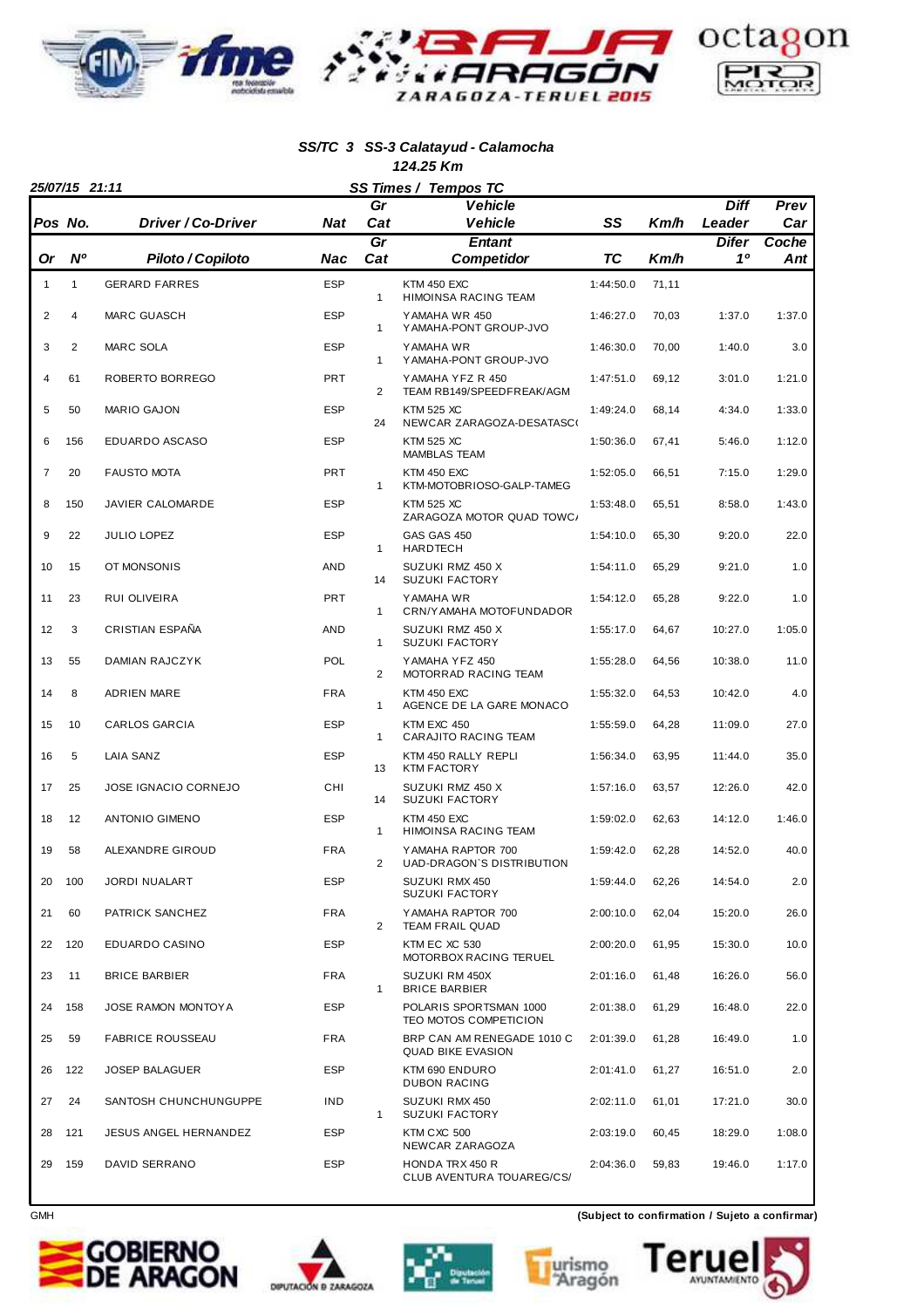

#### **SS/TC 3 SS-3 Calatayud - Calamocha 124.25 Km**

| 124.ZJ INII<br>25/07/15 21:11<br>SS Times / Tempos TC |           |                              |            |                |                                                                       |           |       |             |              |
|-------------------------------------------------------|-----------|------------------------------|------------|----------------|-----------------------------------------------------------------------|-----------|-------|-------------|--------------|
|                                                       |           |                              |            | Gr             | <b>Vehicle</b>                                                        |           |       | <b>Diff</b> | Prev         |
|                                                       | Pos No.   | Driver / Co-Driver           | <b>Nat</b> | Cat            | <b>Vehicle</b>                                                        | SS        | Km/h  | Leader      | Car          |
| Or                                                    | <b>N°</b> | Piloto / Copiloto            | Nac        | Gr<br>Cat      | <b>Entant</b><br><b>Competidor</b>                                    | <b>TC</b> | Km/h  | Difer<br>10 | Coche<br>Ant |
| 30                                                    | 154       | <b>JESUS PUERTOLAS</b>       | <b>ESP</b> |                | <b>KTM XC 510</b>                                                     | 2:04:38.0 | 59,82 | 19:48.0     | 2.0          |
| 31                                                    | 56        | DIDIER CROCHAT               | <b>FRA</b> | $\overline{2}$ | CALAMOCHA RACING TEAM<br>POLARIS SCRAHLER 850                         | 2:05:46.0 | 59,28 | 20:56.0     | 1:08.0       |
| 32                                                    | 155       | <b>MIGUEL RUBIO</b>          | <b>ESP</b> |                | <b>QUAD ACTION 38/POLARIS</b><br>YAMAHA YFM 700 R                     | 2:05:53.0 | 59,22 | 21:03.0     | 7.0          |
| 33                                                    | 53        | ADRIAN BERNAT                | POL        | $\overline{2}$ | KNIGHT FRANK ESPAÑA<br>CAN-AM DS 450                                  | 2:06:31.0 | 58,93 | 21:41.0     | 38.0         |
| 34                                                    | 152       | <b>SERGIO MARCO</b>          | <b>ESP</b> |                | <b>BERNAT SPORT</b><br><b>SUZUKI LTR 450</b><br>CALAMOCHA RACING TEAM | 2:06:54.0 | 58,75 | 22:04.0     | 23.0         |
| 35                                                    | 64        | NORBERT GLANDUT              | <b>FRA</b> | $\overline{2}$ | POLARIS OUTLAW 700<br>NORBERT GLANDUT                                 | 2:07:23.0 | 58,52 | 22:33.0     | 29.0         |
| 36                                                    | 102       | SERGIO ANGUIANO              | <b>ESP</b> |                | YAMAHA WR 450 F<br><b>FIORA BATH</b>                                  | 2:07:24.0 | 58,52 | 22:34.0     | 1.0          |
| 37                                                    | 18        | <b>MARTIN RICKARD KLYVER</b> | <b>SWE</b> | $\mathbf{1}$   | YAMAHA WR 450<br><b>XRAIDS TEAM</b>                                   | 2:09:19.0 | 57,65 | 24:29.0     | 1:55.0       |
| 38                                                    | 125       | DANIEL ALBERO                | <b>ESP</b> |                | <b>KTM 530 EXC</b><br>H3 PROTOTIP                                     | 2:11:54.0 | 56,52 | 27:04.0     | 2:35.0       |
| 39                                                    | 153       | ALEJANDRO GOMEZ              | <b>ESP</b> |                | <b>KTM 525XC</b><br>CALAMOCHA RACING TEAM                             | 2:12:37.0 | 56,21 | 27:47.0     | 43.0         |
| 40                                                    | 161       | MIGUEL DONADO                | <b>ESP</b> |                | KAWASAKI KFX700<br>ZARAGOZA MOTOR QUAD TOWC/                          | 2:17:06.0 | 54,38 | 32:16.0     | 4:29.0       |
| 41                                                    | 123       | <b>OCTAVIO BERTOLIN</b>      | <b>ESP</b> |                | KTM KTM 530 EXC<br><b>DUBON RACING</b>                                | 2:19:46.0 | 53,34 | 34:56.0     | 2:40.0       |
| 42                                                    | 14        | JULIAN ANGEL VILLARRUBIA     | <b>ESP</b> | $\mathbf{1}$   | <b>KTM 450 ECX</b><br><b>DUBON RACING</b>                             | 2:20:37.0 | 53,02 | 35:47.0     | 51.0         |
| 43                                                    | 157       | <b>MANUEL GARCIA</b>         | <b>ESP</b> |                | CAN-AM RENEGADE 1010 C<br>MAGOGO RALLY RAID                           | 2:21:12.0 | 52,80 | 36:22.0     | 35.0         |
| 44                                                    | 13        | NICOLA DUTTO                 | <b>ITA</b> | $\mathbf{1}$   | KTM EXC 450<br><b>KTM ITALY</b>                                       | 2:21:34.0 | 52,66 | 36:44.0     | 22.0         |
| 45                                                    | 65        | JOSE LUIS ESPINOSA           | <b>ESP</b> | 2              | CAN-AM RENEGADE 810 CC<br><b>JOSE LUIS ESPINOSA</b>                   | 2:23:01.0 | 52,13 | 38:11.0     | 1:27.0       |
| 46                                                    | 21        | <b>LUCA TAVERNARI</b>        | <b>ITA</b> | 14             | KTM 450EXC<br><b>FREERACING</b>                                       | 2:30:35.0 | 49,51 | 45:45.0     | 7:34.0       |
| 47                                                    | 16        | <b>CHRISTOPHER CORK</b>      | <b>GBR</b> | 1              | KTM 450 RALLY REPLI<br><b>CRISTOPHER CORK</b>                         | 3:18:00.0 | 37,65 | 1:33:10.0   | 47:25.0      |
| 48                                                    | 17        | MICHAEL OTT-EULBERG          | ALE        | 1              | SPEEDBRAIN RALLY 450<br>OTT-EULBERG                                   | 3:18:00.0 | 37,65 | 1:33:10.0   | 0.0          |
| 49                                                    | 19        | RITA VIEIRA                  | <b>PRT</b> | 134            | <b>HONDA CRF 250R</b><br>RAPOSEIRA BUBBLES RACING                     | 3:18:00.0 | 37,65 | 1:33:10.0   | 0.0          |
| 50                                                    | 63        | MIGUEL ANTONIO ESTEBAN       | <b>ESP</b> | 24             | YAMAHA YFZ 450<br>VIRGEN DEL ROSARIO                                  | 3:18:00.0 | 37,65 | 1:33:10.0   | 0.0          |
| 51                                                    | 103       | <b>IGNACIO CHIVITE</b>       | <b>ESP</b> |                | <b>BULTACO PURSANG</b><br>SERVIMOTO RACING                            | 3:18:00.0 | 37,65 | 1:33:10.0   | 0.0          |
| 52                                                    | 124       | FRANCISCO RAMON FERRIZ       | <b>ESP</b> |                | KTM 530 EXC<br>H3 PROTOTIP                                            | 3:18:00.0 | 37,65 | 1:33:10.0   | 0.0          |
| 53                                                    | 151       | JUAN MANUEL FLETA            | <b>ESP</b> |                | <b>KTM 525XC</b><br>ZARAGOZA MOTOR QUAD TOWC/                         | 3:18:00.0 | 37,65 | 1:33:10.0   | 0.0          |
| 54                                                    | 160       | ALBERTO ARANDA               | <b>ESP</b> |                | KAWASAKI KFR 450R<br>RASSTEAM                                         | 3:18:00.0 | 37,65 | 1:33:10.0   | 0.0          |
| 55                                                    | 9         | DANI OLIVERAS                | <b>ESP</b> | $\mathbf{1}$   | <b>BETA RR 4T 430</b><br>BETA TRUEBA 2TEMPS ULLAST                    | 4:18:00.0 | 28,90 | 2:33:10.0   | 1:00:00.0    |
| 56                                                    | 51        | IGNACIO NICOLAS CASALE       | CHI        | 2              | YAMAHA YFM 700 R<br><b>XRAIDS TEAM</b>                                | 4:18:00.0 | 28,90 | 2:33:10.0   | 0.0          |
| 57                                                    | 54        | DANI VILÁ                    | <b>ESP</b> | 24             | SUZUKI LTR 450<br>VILA RACING TEAM & RDI DE                           | 4:18:00.0 | 28,90 | 2:33:10.0   | 0.0          |
| 58                                                    | 62        | ARKADIUSZ BERNAT             | POL        | $\overline{2}$ | CAN-AM DS 450<br>BERNAT SPORT                                         | 4:18:00.0 | 28,90 | 2:33:10.0   | 0.0          |









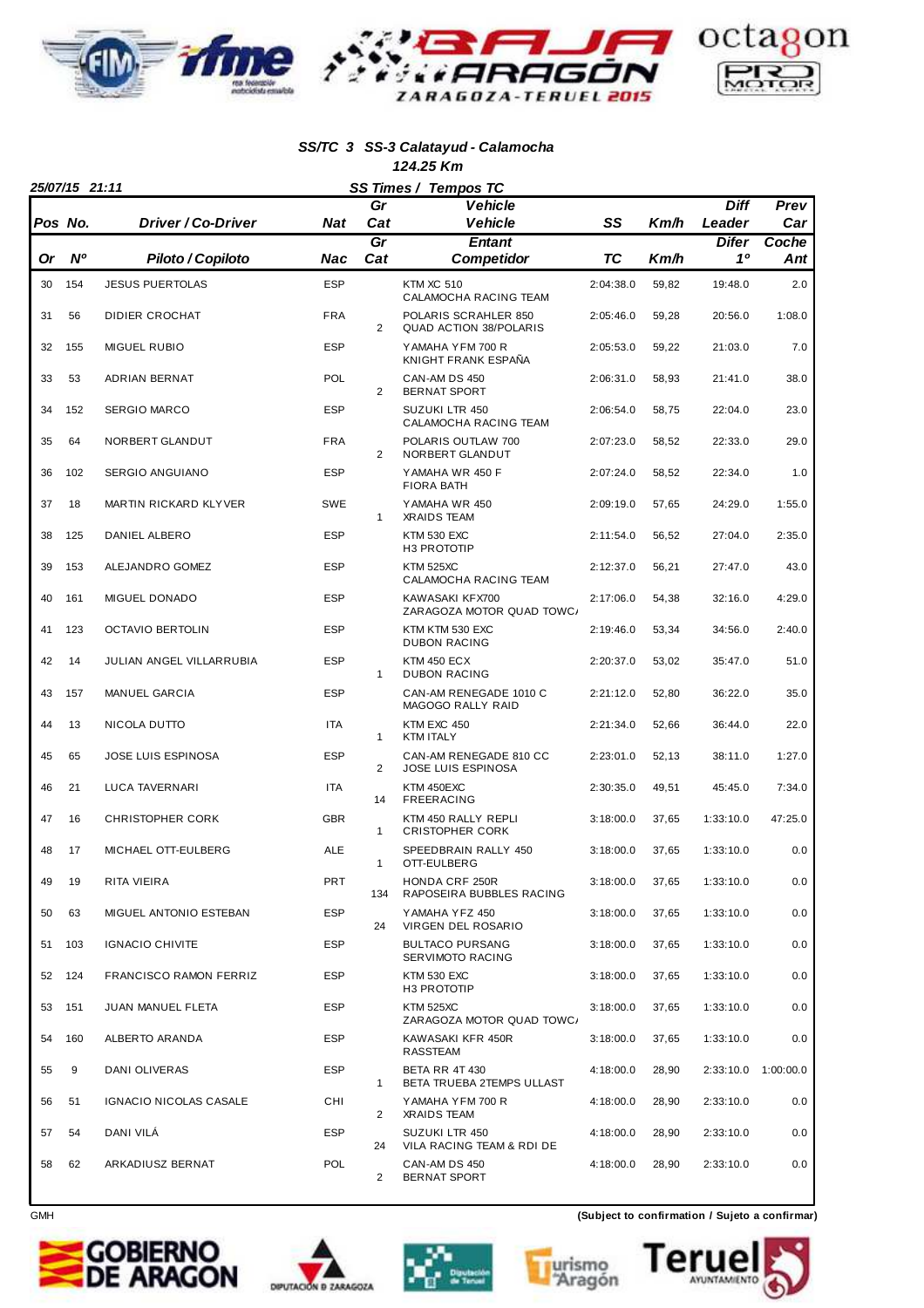

#### **SS/TC 3 SS-3 Calatayud - Calamocha 124.25 Km**

|    | 25/07/15 21:11 |                          |            | SS Times / Tempos TC |                                                    |           |       |             |       |
|----|----------------|--------------------------|------------|----------------------|----------------------------------------------------|-----------|-------|-------------|-------|
|    |                |                          |            | Gr                   | <b>Vehicle</b>                                     |           |       | <b>Diff</b> | Prev  |
|    | Pos No.        | Driver / Co-Driver       | <b>Nat</b> | Cat                  | <b>Vehicle</b>                                     | SS        | Km/h  | Leader      | Car   |
|    |                |                          |            | Gr                   | <b>Entant</b>                                      |           |       | Difer       | Coche |
| Or | <b>N°</b>      | Piloto / Copiloto        | Nac        | Cat                  | <b>Competidor</b>                                  | ТC        | Km/h  | 10          | Ant   |
| 59 | 101            | <b>FABRIZIO FASOLINI</b> | <b>ITA</b> |                      | HUSOVARNA TE449<br><b>TEAM BIANCHI PRATA-HONDA</b> | 4:18:00.0 | 28.90 | 2:33:10.0   | 0.0   |
| 60 | 162            | VICENTE CALVANO          | <b>ESP</b> |                      | POLARIS OUTLAW525<br>ZARAGOZA MOTOR QUAD TOWC/     | 4:18:00.0 | 28.90 | 2:33:10.0   | 0.0   |
| 61 | 163            | <b>JULIO POLO</b>        | <b>ESP</b> |                      | BOMBARDIER DS50 BAJA<br>TEAM POLO ASCENSORES       | 4:18:00.0 | 28.90 | 2:33:10.0   | 0.0   |









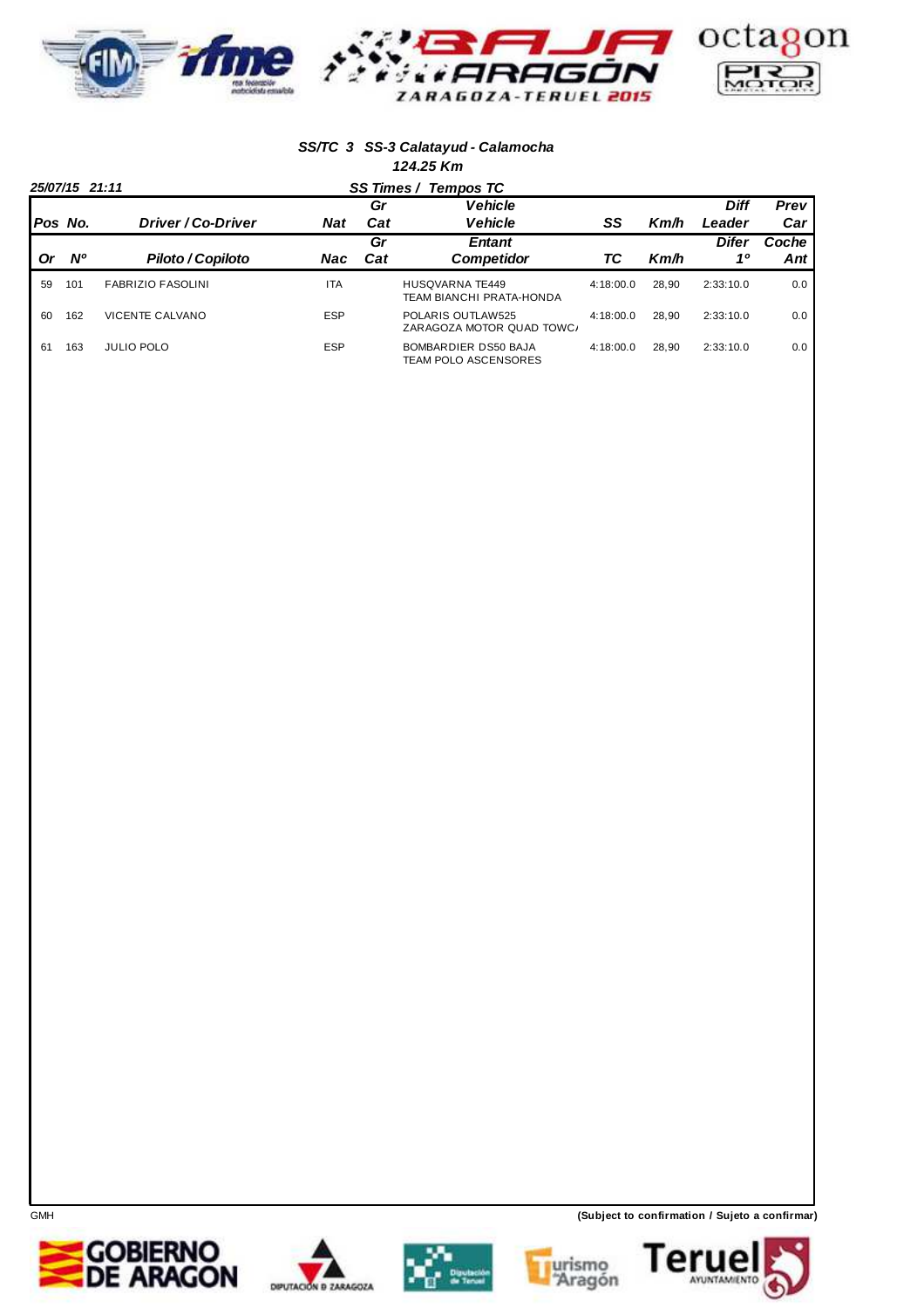

### **Partial Unofficial Classification Leg 2 Clasificación Parcial Oficiosa Etapa 2**

**Pos No. Driver Co-Driver Gr G/C Cat Nat Or Nº Piloto Copiloto Gr G/C Cat Nac Vehicle SS Pos Penal Time Diff Leader Prev Diff Car Vehículo TC Or Penal Total Difer 1º Dif Coche Ant Total Tiempo Entrant Competidor (Km/h) (Km/h)** 1 1 HIMOINSA RACING TEAM KTM 6:30:19.0 **6:30:19.0** GERARD FARRES ESP 1 1 450 EXC (71.12) 2 4 YAMAHA-PONT GROUP-JVO YAMAHA 6:38:39.0 8:20.0 **6:38:39.0** 8:20.0 MARC GUASCH ESP 1 2 WR 450 (69.63) 3 2 YAMAHA-PONT GROUP-JVO YAMAHA 6:42:13.0 11:54.0 **6:42:13.0** 3:34.0 MARC SOLA ESP 1 3 WR (69.01) 4 20 KTM-MOTOBRIOSO-GALP-TAMEG KTM 6:55:16.0 24:57.0 **6:55:16.0** 13:03.0 FAUSTO MOTA 66.84) **PRT 1 4 450 EXC** (66.84) 5 156 MAMBLAS TEAM KTM 6:59:08.0 28:49.0 **6:59:08.0** 3:52.0 EDUARDO ASCASO ESP 525 XC (66.23) 6 50 NEWCAR ZARAGOZA-DESATASCO KTM 7:02:31.0 2:00 34:12.0 **7:04:31.0** 5:23.0 MARIO GAJON ESP 24 1 7 23 CRN/YAMAHA MOTOFUNDADOR YAMAHA 7:06:51.0 36:32.0 **7:06:51.0** 2:20.0 RUI OLIVEIRA PRT 1 5 WR (65.03) 8 5 KTM FACTORY KTM 7:06:43.0 1:00 37:24.0 **7:07:43.0** 52.0 LAIA SANZ ESP 13 1 450 RALLY REPLI (64.90) 9 22 HARDTECH GAS GAS 7:09:07.0 38:48.0 **7:09:07.0** 1:24.0 JULIO LOPEZ ESP 1 6 450 (64.69) 10 8 AGENCE DE LA GARE MONACO KTM 7:09:15.0 38:56.0 **7:09:15.0** 8.0 ADRIEN MARE FRA 1 7 450 EXC (64.67) 11 58 UAD-DRAGON`S DISTRIBUTION YAMAHA 7:10:25.0 40:06.0 **7:10:25.0** 1:10.0 ALEXANDRE GIROUD 1 FRA 2 1 12 3 SUZUKI FACTORY SUZUKI 7:08:02.0 4:00 41:43.0 **7:12:02.0** 1:37.0 CRISTIAN ESPAÑA AND 1 8 RMZ 450 X (64.25) 13 100 SUZUKI FACTORY SUZUKI 7:12:44.0 1:00 43:25.0 **7:13:44.0** 1:42.0 JORDI NUALART ESP RMX 450 (64.00) 14 150 ZARAGOZA MOTOR QUAD TOWCA KTM 7:14:20.0 1:00 45:01.0 **7:15:20.0** 1:36.0 JAVIER CALOMARDE ESP 525 XC (63.76) 15 25 SUZUKI FACTORY SUZUKI 7:14:38.0 1:00 45:19.0 **7:15:38.0** 18.0 JOSE IGNACIO CORNEJO CHI 14 1 RMZ 450 X (63.72) 16 55 MOTORRAD RACING TEAM YAMAHA 7:17:24.0 47:05.0 **7:17:24.0** 1:46.0 DAMIAN RAJCZYK POL 2 2 YFZ 450 (63.46) 17 11 BRICE BARBIER SUZUKI 7:22:04.0 51:45.0 **7:22:04.0** 4:40.0 BRICE BARBIER FRA 1 9 RM 450X (62.79) 18 10 CARAJITO RACING TEAM KTM 7:23:30.0 1:00 54:11.0 **7:24:30.0** 2:26.0 CARLOS GARCIA ESP 1 19 121 NEWCAR ZARAGOZA KTM 7:30:17.0 3:00 1:02:58.0 **7:33:17.0** 8:47.0 **JESUS ANGEL HERNANDEZ** 20 24 SUZUKI FACTORY SUZUKI 7:29:37.0 4:00 1:03:18.0 **7:33:37.0** 20.0 SANTOSH CHUNCHUNGUPPE IND 1 21 120 MOTORBOX RACING TERUEL KTM 7:34:08.0 1:03:49.0 **7:34:08.0** 31.0 EDUARDO CASINO 22 59 QUAD BIKE EVASION BRP CAN AM 7:39:35.0 1:09:16.0 **7:39:35.0** 5:27.0 **FABRICE ROUSSEAU** 



**26/07/15 08:00**









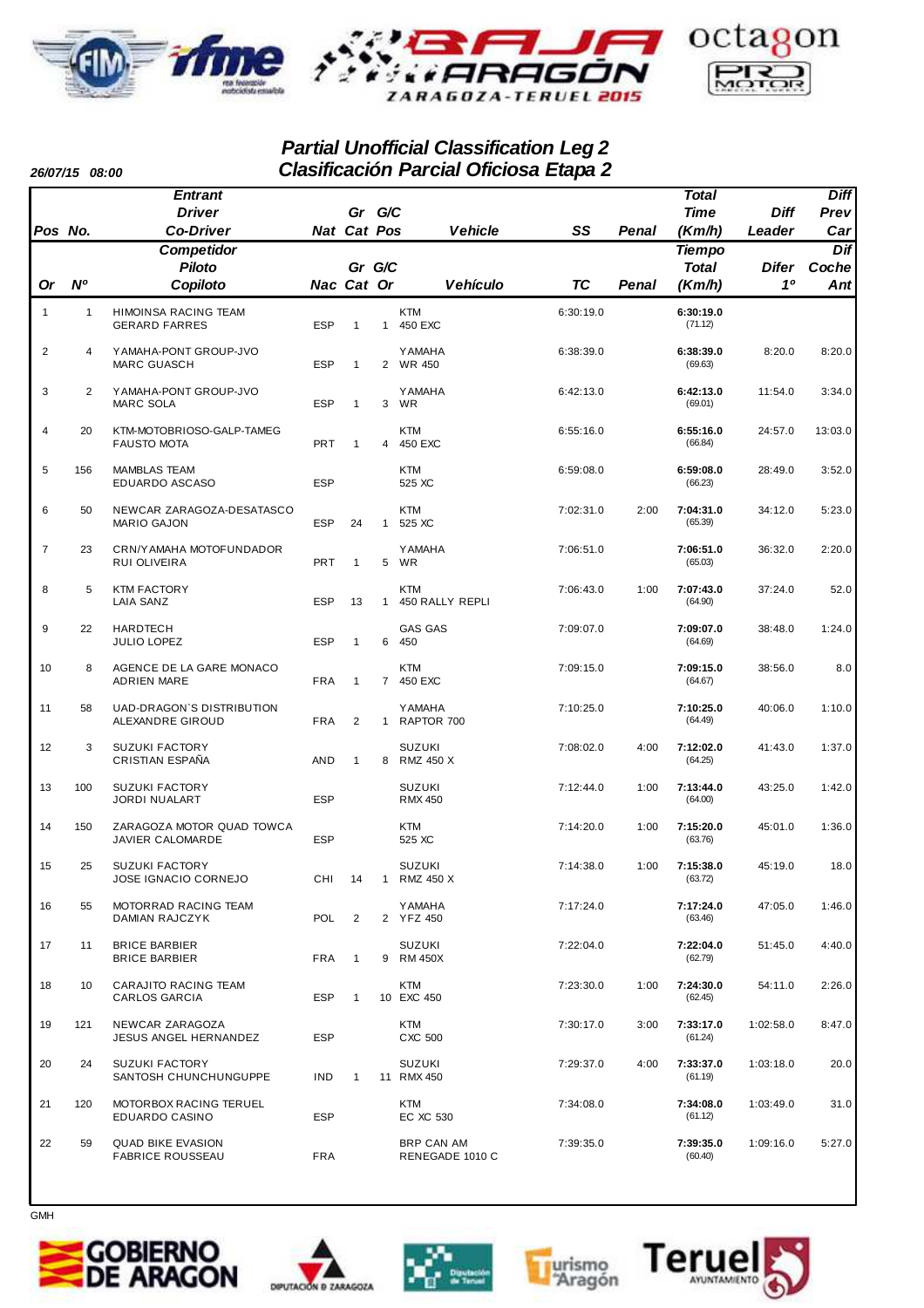

### **Partial Unofficial Classification Leg 2 Clasificación Parcial Oficiosa Etapa 2**

**Pos No. Driver Co-Driver Gr G/C Cat Nat Or Nº Piloto Copiloto Gr G/C Cat Nac Vehicle SS Pos Penal Time Diff Leader Prev Diff Car Vehículo TC Or Penal Total Difer 1º Dif Coche Ant Total Tiempo Entrant Competidor (Km/h) (Km/h)** 23 158 TEO MOTOS COMPETICION POLARIS 7:42:13.0 1:00 1:12:54.0 **7:43:13.0** 3:38.0  $J$ OSE RAMON MONTOVA ESP SPORTSMAN 1000  $(59.93)$ 24 155 KNIGHT FRANK ESPAÑA YAMAHA 7:52:14.0 1:21:55.0 **7:52:14.0** 9:01.0 MIGUEL RUBIO ESP YFM 700 R (58.78) 25 125 H3 PROTOTIP KTM 7:51:17.0 1:00 1:21:58.0 **7:52:17.0** 3.0 DANIEL ALBERO ESP 530 EXC (58.77) 26 60 TEAM FRAIL QUAD YAMAHA 7:52:54.0 1:22:35.0 **7:52:54.0** 37.0 PATRICK SANCHEZ FRA 2 3 RAPTOR 700 (58.70) 27 152 CALAMOCHA RACING TEAM SUZUKI 7:53:05.0 1:00 1:23:46.0 **7:54:05.0** 1:11.0 SERGIO MARCO 28 56 QUAD ACTION 38/POLARIS POLARIS 7:43:32.0 11:00 1:24:13.0 **7:54:32.0** 27.0 DIDIER CROCHAT FRA 2 4 29 102 FIORA BATH YAMAHA 7:59:34.0 1:29:15.0 **7:59:34.0** 5:02.0 SERGIO ANGUIANO **ESP** WR 450 F (57.88) 30 154 CALAMOCHA RACING TEAM KTM 7:46:52.0 13:00 1:29:33.0 **7:59:52.0** 18.0 JESUS PUERTOLAS 31 18 XRAIDS TEAM YAMAHA 7:54:09.0 11:00 1:34:50.0 **8:05:09.0** 5:17.0 MARTIN RICKARD KLYVER SWE 1 12 WR 450 CHARD (57.22) 32 61 TEAM RB149/SPEEDFREAK/AGM YAMAHA 8:20:34.0 1:50:15.0 **8:20:34.0** 15:25.0 ROBERTO BORREGO 6 PRT 2 5 33 123 DUBON RACING KTM 8:24:31.0 1:54:12.0 **8:24:31.0** 3:57.0 OCTAVIO BERTOLIN ESP KTM 530 EXC CONTAINS AND RESP CONTAINS AND RESP (55.02) 34 12 HIMOINSA RACING TEAM KTM 8:44:05.0 2:13:46.0 **8:44:05.0** 19:34.0 ANTONIO GIMENO ESP 1 35 15 SUZUKI FACTORY SUZUKI 8:42:50.0 4:00 2:16:31.0 **8:46:50.0** 2:45.0  $\overline{OT}$  MONSONIS  $\overline{AD}$   $\overline{14}$   $\overline{2}$   $\overline{R}$   $\overline{M}$   $\overline{45}$   $\overline{52}$   $\overline{52}$   $\overline{69}$   $\overline{52}$   $\overline{69}$ 36 122 DUBON RACING KTM 9:03:49.0 2:33:30.0 **9:03:49.0** 16:59.0 JOSEP BALAGUER ESP 690 ENDURO (51.04) 37 53 BERNAT SPORT CAN-AM 9:07:38.0 1:00 2:38:19.0 **9:08:38.0** 4:49.0 ADRIAN BERNAT POL 2 6 DS 450 (50.60) 38 124 H3 PROTOTIP KTM 9:09:30.0 1:00 2:40:11.0 **9:10:30.0** 1:52.0 FRANCISCO RAMON FERRIZ ESP 530 EXC (50.42) 39 153 CALAMOCHA RACING TEAM KTM 9:15:34.0 2:45:15.0 **9:15:34.0** 5:04.0 ALEJANDRO GOMEZ 40 159 CLUB AVENTURA TOUAREG/CS/ HONDA 9:18:45.0 5:00 2:53:26.0 **9:23:45.0** 8:11.0 DAVID SERRANO 41 157 MAGOGO RALLY RAID CAN-AM 9:26:53.0 2:56:34.0 **9:26:53.0** 3:08.0 RENEGADE 1010 C 42 103 SERVIMOTO RACING BULTACO 9:28:41.0 2:58:22.0 **9:28:41.0** 1:48.0 **IGNACIO CHIVITE** 43 161 ZARAGOZA MOTOR QUAD TOWCA KAWASAKI 9:28:53.0 8:00 3:06:34.0 **9:36:53.0** 8:12.0 MIGUEL DONADO 44 14 DUBON RACING KTM 9:43:23.0 3:13:04.0 **9:43:23.0** 6:30.0 JULIAN ANGEL VILLARRUBIA ESP 1

GMH

**26/07/15 08:00**









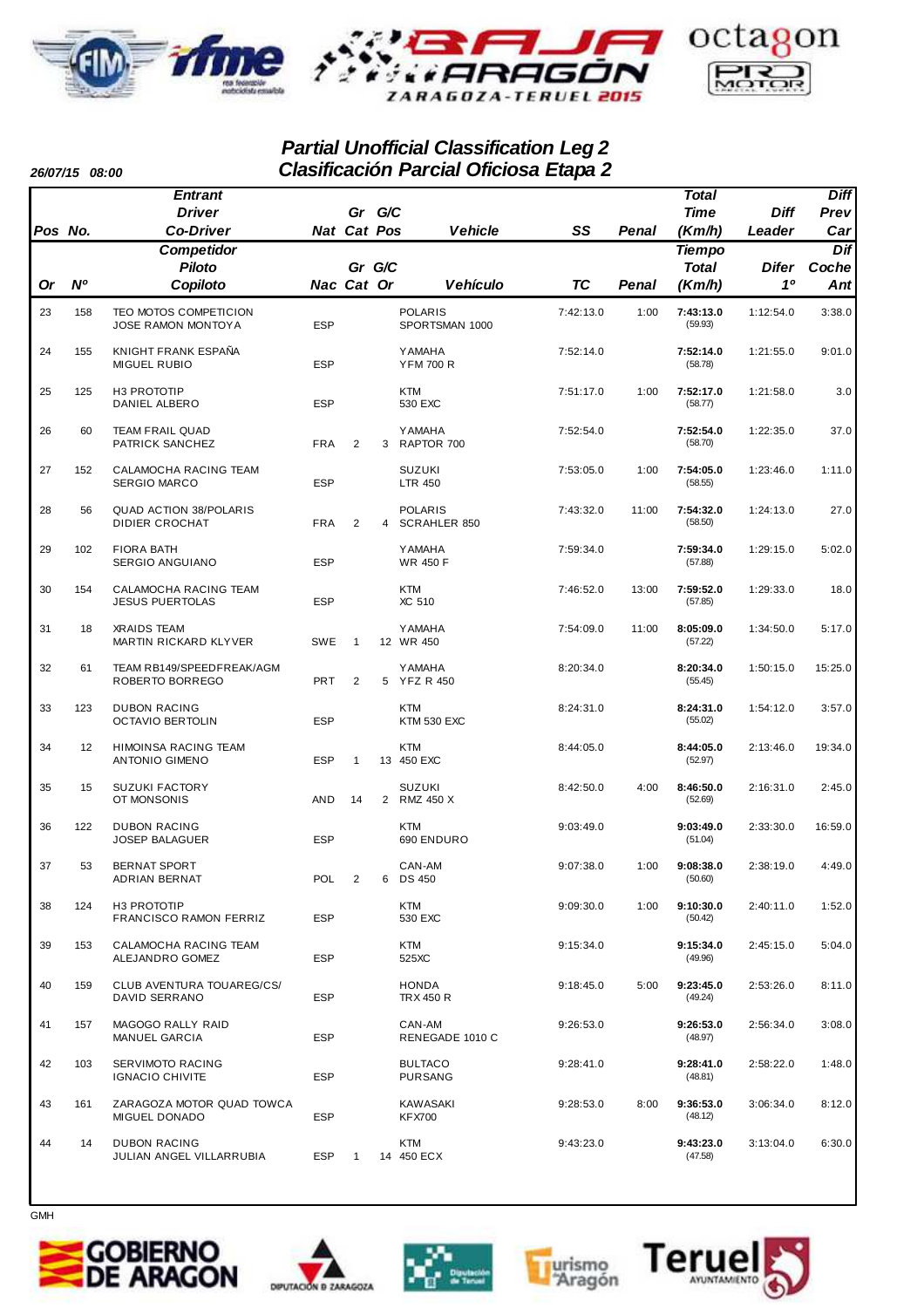

### **Partial Unofficial Classification Leg 2 Clasificación Parcial Oficiosa Etapa 2**

**Pos No. Driver Co-Driver Gr G/C Cat Nat Or Nº Piloto Copiloto Gr G/C Cat Nac Vehicle SS Pos Penal Time Diff Leader Prev Diff Car Vehículo TC Or Penal Total Difer 1º Dif Coche Ant Total Tiempo Entrant Competidor (Km/h) (Km/h)** 45 13 KTM ITALY KTM 9:44:14.0 3:13:55.0 **9:44:14.0** 51.0 NICOLA DUTTO ITA 1 15 EXC 450 CALCER 1 147.51) 46 65 JOSE LUIS ESPINOSA CAN-AM 9:43:00.0 3:00 3:15:41.0 **9:46:00.0** 1:46.0 JOSE LUIS ESPINOSA 7 ESP 2 RENEGADE 810 CC (47.37) 47 151 ZARAGOZA MOTOR QUAD TOWCA KTM 10:23:47.0 3:53:28.0 **10:23:47.0** 37:47.0 **JUAN MANUEL FLETA** 48 64 NORBERT GLANDUT POLARIS 10:30:02.0 11:00 4:10:43.0 **10:41:02.0** 17:15.0 NORBERT GLANDUT 8 FRA 2 OUTLAW 700 (43.30) 49 21 FREERACING KTM 10:52:36.0 4:22:17.0 **10:52:36.0** 11:34.0 LUCA TAVERNARI ITA 14 3 450EXC (42.54) 50 54 VILA RACING TEAM & RDI DE SUZUKI 11:05:25.0 4:35:06.0 **11:05:25.0** 12:49.0 DANI VILÁ ESP 24 2 LTR 450 (41.72) 51 51 XRAIDS TEAM YAMAHA 11:30:07.0 2:00 5:01:48.0 **11:32:07.0** 26:42.0 IGNACIO NICOLAS CASALE CHI 2 9 YFM 700 R (40.11) 52 163 TEAM POLO ASCENSORES BOMBARDIER 11:35:53.0 5:05:34.0 **11:35:53.0** 3:46.0 JULIO POLO 53 160 RASSTEAM KAWASAKI 11:39:57.0 5:09:38.0 **11:39:57.0** 4:04.0 ALBERTO ARANDA ESP KFR 450R (39.66) 54 19 RAPOSEIRA BUBBLES RACING HONDA 11:40:13.0 10:00 5:19:54.0 **11:50:13.0** 10:16.0 RITA VIEIRA PRT 134 2 CRF 250R (39.08) 55 16 CRISTOPHER CORK KTM 11:41:07.0 11:00 5:21:48.0 **11:52:07.0** 1:54.0  $1$  16  $450$  RALLY REPLI 56 63 VIRGEN DEL ROSARIO YAMAHA 11:39:30.0 14:00 5:23:11.0 **11:53:30.0** 1:23.0 MIGUEL ANTONIO ESTEBAN ESP 24 3 YFZ 450 CONTROLLED AND (38.90) 57 17 OTT-EULBERG SPEEDBRAIN 11:41:15.0 13:00 5:23:56.0 **11:54:15.0** 45.0 MICHAEL OTT-EULBERG ALE 1 17 RALLY 450 58 62 BERNAT SPORT CAN-AM 12:22:48.0 5:52:29.0 **12:22:48.0** 28:33.0 ARKADIUSZ BERNAT **10 POL 2 10 DS 450** (37.37) 59 162 ZARAGOZA MOTOR QUAD TOWCA POLARIS 12:28:21.0 5:00 6:03:02.0 **12:33:21.0** 10:33.0 VICENTE CALVANO ESP OUTLAW525 (36.85) 60 9 BETA TRUEBA 2TEMPS ULLAST BETA 13:06:15.0 6:35:56.0 **13:06:15.0** 32:54.0 DANI OLIVERAS **ESP 1 18 RR 4T 430** (35.30) 61 101 TEAM BIANCHI PRATA-HONDA HUSQVARNA 13:41:33.0 7:11:14.0 **13:41:33.0** 35:18.0 FABRIZIO FASOLINI

> A las 08:00 horas del dia 26 de Julio de 2015 El Director de Carerra / The Clerk of the Course Jordi Mas 2192











GMH

**26/07/15 08:00**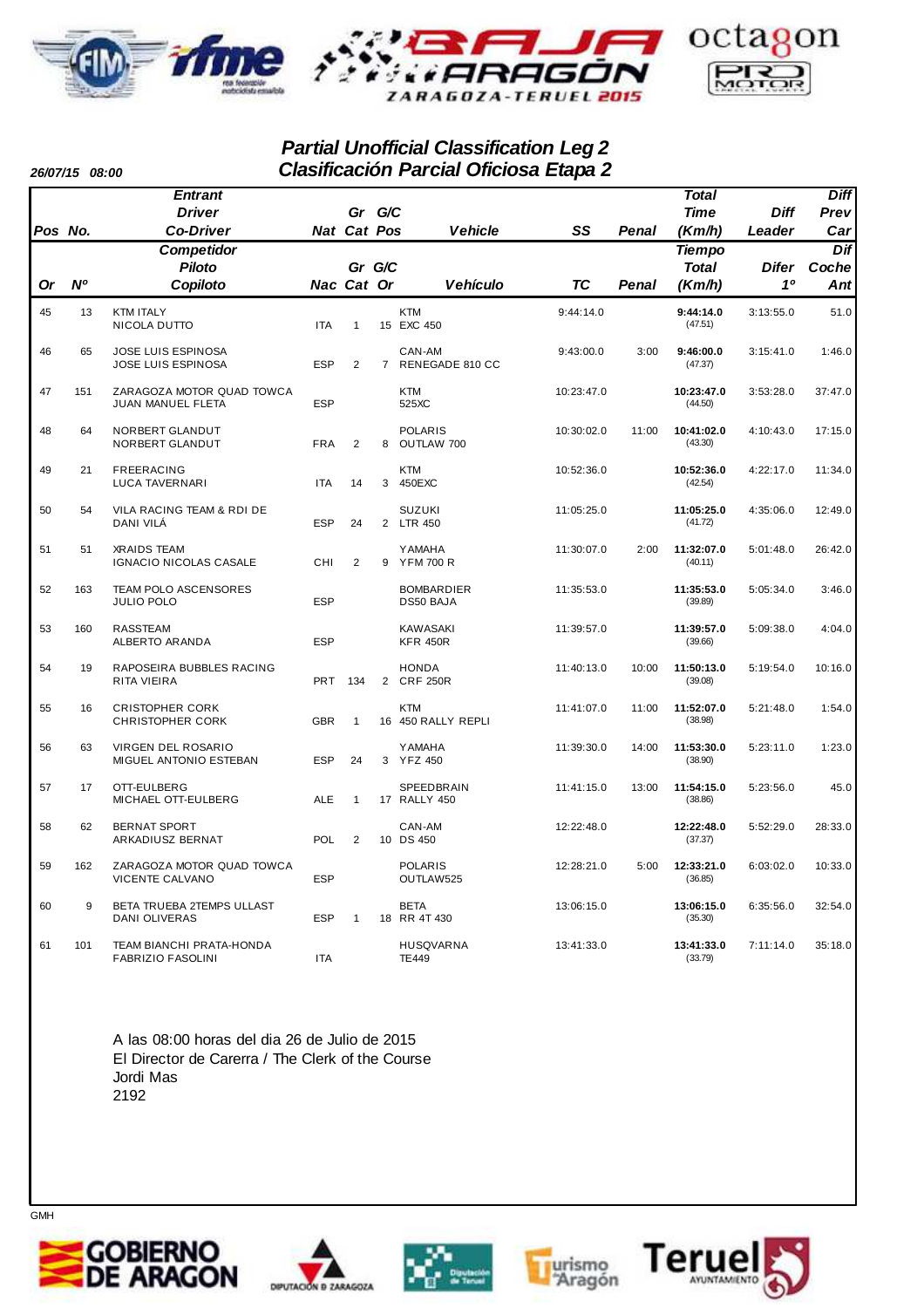



## *Orden de salida Etapa 3 Start List Leg 3*

*25/07/15 23:30*

| <b>Ord</b>     | No. | <b>Entrant</b>                | <b>Nat</b> | <b>Driver</b><br><b>Co-Driver</b> | <b>Nat</b> | <b>Vehicle</b>                     |              | <b>Gr RFEDA Start</b><br>Cat Seed | Time     |
|----------------|-----|-------------------------------|------------|-----------------------------------|------------|------------------------------------|--------------|-----------------------------------|----------|
|                |     |                               |            |                                   |            |                                    |              |                                   |          |
|                |     |                               |            | <b>Piloto</b>                     |            |                                    |              | Gr RFEDA                          |          |
| Or             | N°  | <b>Competidor</b>             | Nac        | Copiloto                          | Nac        | Vehículo                           | Cat          | <b>Prio</b>                       | Salida   |
| $\mathbf{1}$   | 1   | HIMOINSA RACING TEAM          |            | <b>GERARD FARRES</b>              | ESP KTM    | 450 EXC                            | 1            |                                   | 06:30:00 |
| 2              | 4   | YAMAHA-PONT GROUP-JVO         |            | <b>MARC GUASCH</b>                | ESP        | YAMAHA<br><b>WR 450</b>            | 1            |                                   | 06:32:00 |
| 3              | 2   | YAMAHA-PONT GROUP-JVO         |            | MARC SOLA                         |            | ESP YAMAHA<br>WR.                  | 1            |                                   | 06:34:00 |
| $\overline{4}$ | 20  | KTM-MOTOBRIOSO-GALP-TAME      |            | <b>FAUSTO MOTA</b>                | PRT KTM    | 450 EXC                            | 1            |                                   | 06:36:00 |
| 5              | 156 | <b>MAMBLAS TEAM</b>           |            | EDUARDO ASCASO                    | <b>ESP</b> | KTM<br>525 XC                      |              |                                   | 06:38:00 |
| 6              | 50  | NEWCAR ZARAGOZA-DESATA        |            | <b>MARIO GAJON</b>                | <b>ESP</b> | KTM<br>525 XC                      | 24           |                                   | 06:40:00 |
| $\overline{7}$ | 5   | <b>KTM FACTORY</b>            |            | <b>LAIA SANZ</b>                  | ESP        | KTM                                |              |                                   | 06:42:00 |
| 8              | 23  | CRN/YAMAHA MOTOFUNDAD(        |            | RUI OLIVEIRA                      |            | 450 RALLY REPLI<br>PRT YAMAHA      | 13           |                                   | 06:44:00 |
| 9              | 3   | <b>SUZUKI FACTORY</b>         |            | CRISTIAN ESPAÑA                   |            | <b>WR</b><br>AND SUZUKI            | $\mathbf{1}$ |                                   | 06:46:00 |
|                |     |                               |            |                                   |            | RMZ 450 X                          | 1            |                                   |          |
| 10             | 22  | <b>HARDTECH</b>               |            | JULIO LOPEZ                       | <b>ESP</b> | <b>GAS GAS</b><br>450              | 1            |                                   | 06:48:00 |
| 11             | 8   | AGENCE DE LA GARE MONAC       |            | <b>ADRIEN MARE</b>                | FRA KTM    | 450 EXC                            | 1            |                                   | 06:49:00 |
| 12             | 58  | UAD-DRAGON'S DISTRIBUTIO      |            | ALEXANDRE GIROUD                  |            | FRA YAMAHA<br>RAPTOR 700           | 2            |                                   | 06:50:00 |
| 13             | 100 | <b>SUZUKI FACTORY</b>         |            | <b>JORDI NUALART</b>              |            | ESP SUZUKI<br><b>RMX 450</b>       |              |                                   | 06:51:00 |
| 14             | 25  | <b>SUZUKI FACTORY</b>         |            | JOSE IGNACIO CORNEJO              | CHI        | SUZUKI<br><b>RMZ 450 X</b>         | 14           |                                   | 06:52:00 |
| 15             | 150 | ZARAGOZA MOTOR QUAD TOV       |            | JAVIER CALOMARDE                  | <b>ESP</b> | KTM<br>525 XC                      |              |                                   | 06:53:00 |
| 16             | 55  | MOTORRAD RACING TEAM          |            | DAMIAN RAJCZYK                    |            | POL YAMAHA<br><b>YFZ 450</b>       | 2            |                                   | 06:54:00 |
| 17             | 11  | <b>BRICE BARBIER</b>          |            | <b>BRICE BARBIER</b>              |            | FRA SUZUKI<br><b>RM 450X</b>       | 1            |                                   | 06:55:00 |
| 18             | 10  | CARAJITO RACING TEAM          |            | <b>CARLOS GARCIA</b>              | <b>ESP</b> | KTM<br>EXC 450                     | 1            |                                   | 06:56:00 |
| 19             | 24  | <b>SUZUKI FACTORY</b>         |            | SANTOSH CHUNCHUNGUPPE             | IND        | SUZUKI<br><b>RMX 450</b>           | 1            |                                   | 06:57:00 |
| 20             | 121 | NEWCAR ZARAGOZA               |            | JESUS ANGEL HERNANDEZ             | <b>ESP</b> | KTM<br>CXC 500                     |              |                                   | 06:58:00 |
| 21             | 120 | MOTORBOX RACING TERUEL        |            | EDUARDO CASINO                    | ESP KTM    | EC XC 530                          |              |                                   | 06:59:00 |
| 22             | 59  | <b>QUAD BIKE EVASION</b>      |            | <b>FABRICE ROUSSEAU</b>           |            | FRA BRP CAN AM<br>RENEGADE 1010 C  |              |                                   | 07:00:00 |
| 23             | 158 | TEO MOTOS COMPETICION         |            | JOSE RAMON MONTOY A               |            | ESP POLARIS<br>SPORTSMAN 1000      |              |                                   | 07:01:00 |
| 24             | 56  | <b>QUAD ACTION 38/POLARIS</b> |            | DIDIER CROCHAT                    |            | FRA POLARIS<br><b>SCRAHLER 850</b> | 2            |                                   | 07:02:00 |
| 25             | 154 | CALAMOCHA RACING TEAM         |            | <b>JESUS PUERTOLAS</b>            | ESP KTM    | XC 510                             |              |                                   | 07:03:00 |
| 26             | 125 | H <sub>3</sub> PROTOTIP       |            | DANIEL ALBERO                     | <b>ESP</b> | KTM<br>530 EXC                     |              |                                   | 07:04:00 |
| 27             | 155 | KNIGHT FRANK ESPAÑA           |            | <b>MIGUEL RUBIO</b>               |            | ESP YAMAHA<br><b>YFM 700 R</b>     |              |                                   | 07:05:00 |











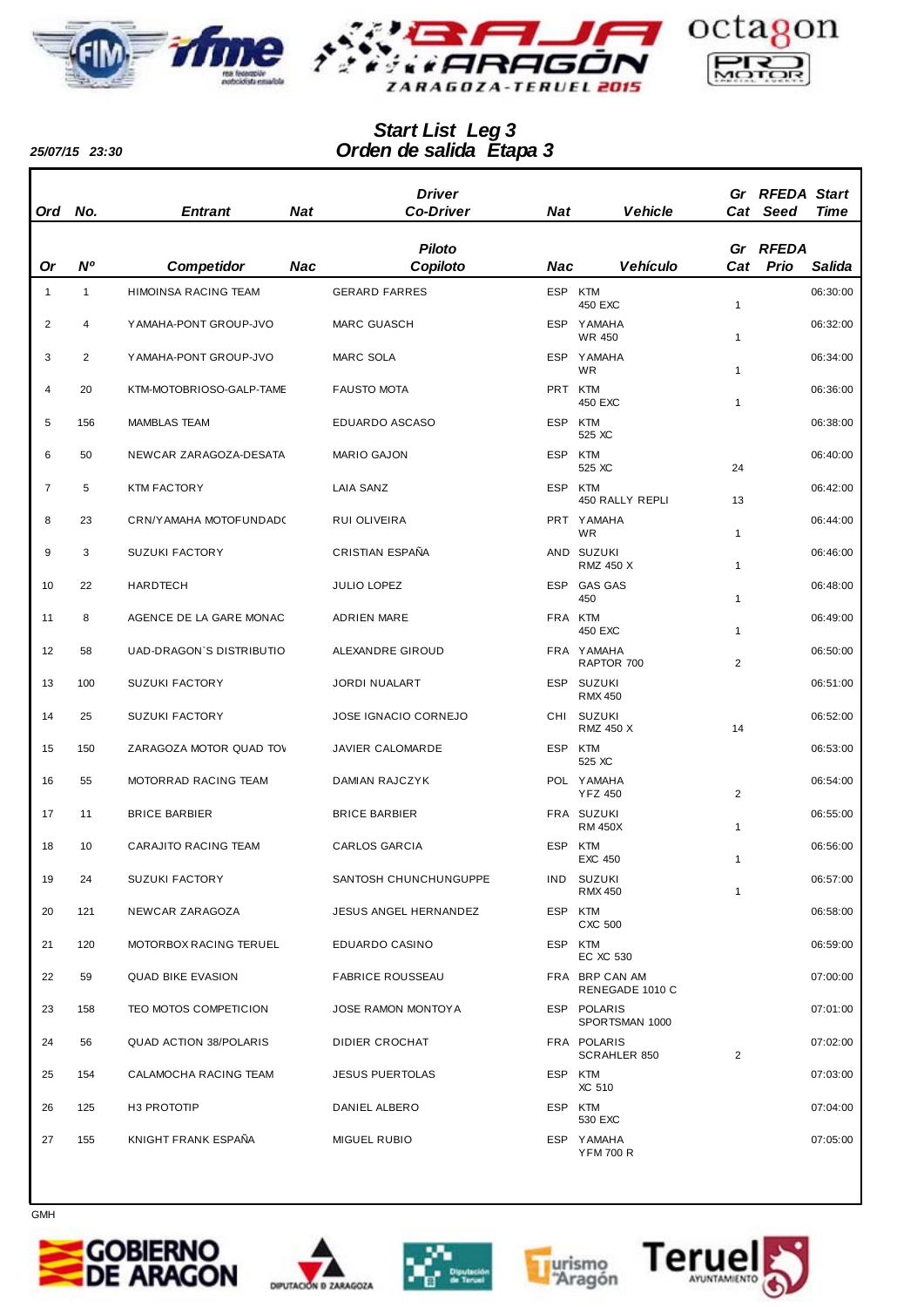



## *Orden de salida Etapa 3 Start List Leg 3*

*25/07/15 23:30*

| <b>Ord</b> | No.            | <b>Entrant</b>            | <b>Nat</b> | <b>Driver</b><br><b>Co-Driver</b> | Nat        | Vehicle                          |                | Gr RFEDA Start<br>Cat Seed | Time     |
|------------|----------------|---------------------------|------------|-----------------------------------|------------|----------------------------------|----------------|----------------------------|----------|
| Or         | N <sup>o</sup> | <b>Competidor</b>         | Nac        | <b>Piloto</b><br>Copiloto         | Nac        | <b>Vehículo</b>                  | Cat            | Gr RFEDA<br>Prio           | Salida   |
| 28         | 152            | CALAMOCHA RACING TEAM     |            | <b>SERGIO MARCO</b>               |            | ESP SUZUKI                       |                |                            | 07:06:00 |
|            |                |                           |            |                                   |            | <b>LTR 450</b>                   |                |                            |          |
| 29         | 60             | <b>TEAM FRAIL QUAD</b>    |            | PATRICK SANCHEZ                   |            | FRA YAMAHA<br>RAPTOR 700         | 2              |                            | 07:07:00 |
| 30         | 18             | <b>XRAIDS TEAM</b>        |            | MARTIN RICKARD KLYVER             |            | SWE YAMAHA<br><b>WR 450</b>      | $\mathbf{1}$   |                            | 07:08:00 |
| 31         | 102            | <b>FIORA BATH</b>         |            | SERGIO ANGUIANO                   |            | ESP YAMAHA<br><b>WR 450 F</b>    |                |                            | 07:09:00 |
| 32         | 61             | TEAM RB149/SPEEDFREAK/AG  |            | ROBERTO BORREGO                   |            | PRT YAMAHA<br><b>YFZ R 450</b>   | 2              |                            | 07:10:00 |
| 33         | 123            | <b>DUBON RACING</b>       |            | <b>OCTAVIO BERTOLIN</b>           | <b>ESP</b> | KTM<br><b>KTM 530 EXC</b>        |                |                            | 07:11:00 |
| 34         | 15             | <b>SUZUKI FACTORY</b>     |            | OT MONSONIS                       |            | AND SUZUKI<br><b>RMZ 450 X</b>   | 14             |                            | 07:12:00 |
| 35         | 12             | HIMOINSA RACING TEAM      |            | ANTONIO GIMENO                    | <b>ESP</b> | KTM<br>450 EXC                   | $\mathbf{1}$   |                            | 07:13:00 |
| 36         | 122            | <b>DUBON RACING</b>       |            | <b>JOSEP BALAGUER</b>             | <b>ESP</b> | KTM<br>690 ENDURO                |                |                            | 07:14:00 |
| 37         | 53             | <b>BERNAT SPORT</b>       |            | ADRIAN BERNAT                     |            | POL CAN-AM<br><b>DS 450</b>      | 2              |                            | 07:15:00 |
| 38         | 124            | H <sub>3</sub> PROTOTIP   |            | FRANCISCO RAMON FERRIZ            | ESP        | <b>KTM</b><br>530 EXC            |                |                            | 07:16:00 |
| 39         | 153            | CALAMOCHA RACING TEAM     |            | ALEJANDRO GOMEZ                   | <b>ESP</b> | KTM<br>525XC                     |                |                            | 07:17:00 |
| 40         | 159            | CLUB AVENTURA TOUAREG/C   |            | DAVID SERRANO                     | ESP        | HONDA<br><b>TRX 450 R</b>        |                |                            | 07:18:00 |
| 41         | 157            | MAGOGO RALLY RAID         |            | MANUEL GARCIA                     |            | ESP CAN-AM<br>RENEGADE 1010 C    |                |                            | 07:19:00 |
| 42         | 103            | SERVIMOTO RACING          |            | <b>IGNACIO CHIVITE</b>            | <b>ESP</b> | <b>BULTACO</b><br><b>PURSANG</b> |                |                            | 07:20:00 |
| 43         | 161            | ZARAGOZA MOTOR QUAD TOV   |            | MIGUEL DONADO                     | <b>ESP</b> | KAWASAKI<br><b>KFX700</b>        |                |                            | 07:21:00 |
| 44         | 65             | JOSE LUIS ESPINOSA        |            | JOSE LUIS ESPINOSA                | <b>ESP</b> | CAN-AM<br>RENEGADE 810 CC        | 2              |                            | 07:22:00 |
| 45         | 14             | <b>DUBON RACING</b>       |            | JULIAN ANGEL VILLARRUBIA          | ESP        | KTM<br>450 ECX                   | 1              |                            | 07:23:00 |
| 46         | 13             | KTM ITALY                 |            | NICOLA DUTTO                      |            | ITA KTM<br><b>EXC 450</b>        | $\mathbf{1}$   |                            | 07:24:00 |
| 47         | 151            | ZARAGOZA MOTOR QUAD TOV   |            | JUAN MANUEL FLETA                 |            | ESP KTM<br>525XC                 |                |                            | 07:25:00 |
| 48         | 64             | NORBERT GLANDUT           |            | NORBERT GLANDUT                   |            | FRA POLARIS<br>OUTLAW 700        | $\overline{2}$ |                            | 07:26:00 |
| 49         | 21             | FREERACING                |            | LUCA TAVERNARI                    |            | ITA KTM<br>450EXC                | 14             |                            | 07:27:00 |
| 50         | 54             | VILA RACING TEAM & RDI DE |            | DANI VILÁ                         |            | ESP SUZUKI<br>LTR 450            | 24             |                            | 07:28:00 |
| 51         | 51             | XRAIDS TEAM               |            | IGNACIO NICOLAS CASALE            |            | CHI YAMAHA<br><b>YFM 700 R</b>   | $\overline{2}$ |                            | 07:29:00 |
| 52         | 163            | TEAM POLO ASCENSORES      |            | JULIO POLO                        |            | ESP BOMBARDIER<br>DS50 BAJA      |                |                            | 07:30:00 |
| 53         | 63             | VIRGEN DEL ROSARIO        |            | MIGUEL ANTONIO ESTEBAN            |            | ESP YAMAHA<br><b>YFZ 450</b>     | 24             |                            | 07:31:00 |
| 54         | 16             | <b>CRISTOPHER CORK</b>    |            | <b>CHRISTOPHER CORK</b>           |            | GBR KTM<br>450 RALLY REPLI       | $\mathbf{1}$   |                            | 07:32:00 |











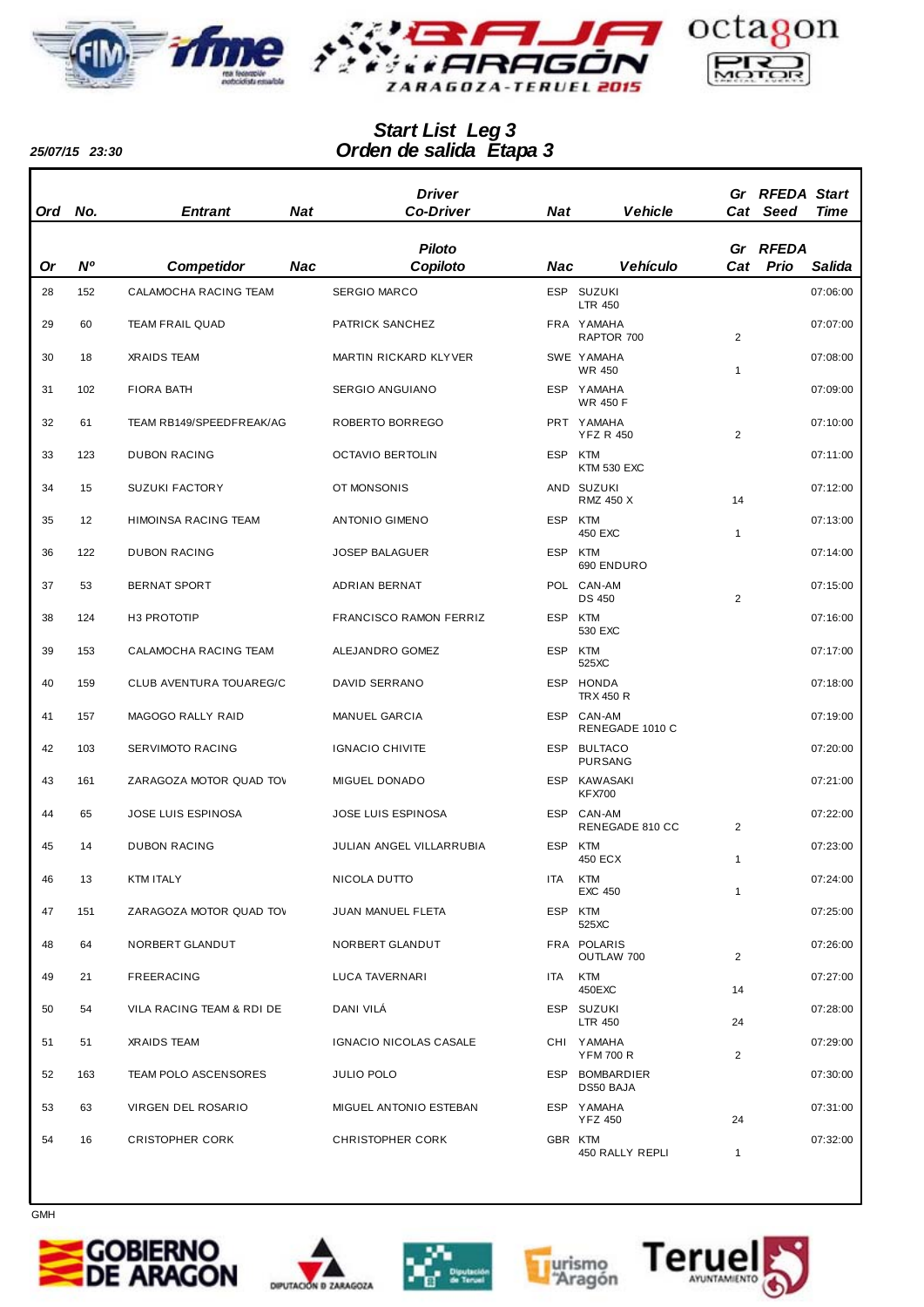



## *Orden de salida Etapa 3 Start List Leg 3*

*25/07/15 23:30*

| <b>Ord</b> | No.         | <b>Entrant</b>            | Nat | <b>Driver</b><br><b>Co-Driver</b> | <b>Nat</b> | <b>Vehicle</b>                     | Cat       | Gr RFEDA Start<br>Seed | Time     |
|------------|-------------|---------------------------|-----|-----------------------------------|------------|------------------------------------|-----------|------------------------|----------|
| <b>Or</b>  | $N^{\circ}$ | <b>Competidor</b>         | Nac | <b>Piloto</b><br>Copiloto         | Nac        | <b>Vehículo</b>                    | Gr<br>Cat | RFEDA<br>Prio          | Salida   |
| 55         | 19          | RAPOSEIRA BUBBLES RACINO  |     | <b>RITA VIEIRA</b>                | <b>PRT</b> | <b>HONDA</b><br><b>CRF 250R</b>    | 134       |                        | 07:33:00 |
| 56         | 160         | <b>RASSTEAM</b>           |     | <b>ALBERTO ARANDA</b>             | <b>ESP</b> | <b>KAWASAKI</b><br><b>KFR 450R</b> |           |                        | 07:34:00 |
| 57         | 17          | OTT-EULBERG               |     | MICHAEL OTT-EULBERG               | ALE        | SPEEDBRAIN<br>RALLY 450            |           |                        | 07:35:00 |
| 58         | 62          | <b>BERNAT SPORT</b>       |     | ARKADIUSZ BERNAT                  | <b>POL</b> | CAN-AM<br><b>DS 450</b>            | 2         |                        | 07:36:00 |
| 59         | 162         | ZARAGOZA MOTOR QUAD TOV   |     | <b>VICENTE CALVANO</b>            | <b>ESP</b> | <b>POLARIS</b><br>OUTLAW525        |           |                        | 07:37:00 |
| 60         | 101         | TEAM BIANCHI PRATA-HONDA  |     | <b>FABRIZIO FASOLINI</b>          | <b>ITA</b> | <b>HUSQVARNA</b><br><b>TE449</b>   |           |                        | 07:38:00 |
| 61         | 9           | BETA TRUEBA 2TEMPS ULLAST |     | <b>DANI OLIVERAS</b>              | <b>ESP</b> | <b>BETA</b><br>RR 4T 430           |           |                        | 07:39:00 |

A las 23:30 horas del dia 25 de Julio de 2015 El Director de Carrera / The Clerk of the Course Jordi Mas 2192









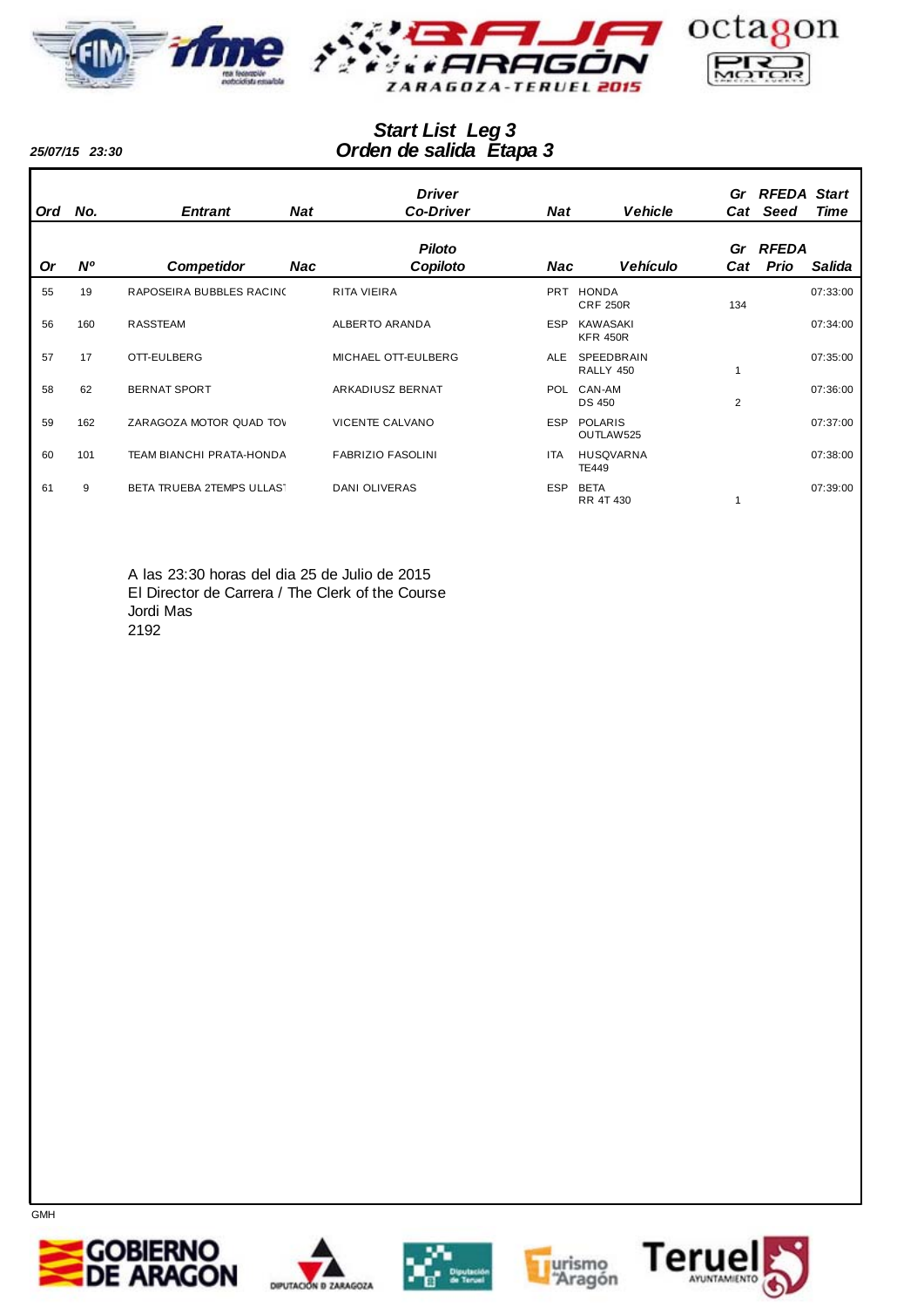

#### *SS/TC 4 SS-4 Calamocha - Teruel 181.11 Km*

|                | 26/07/15 12:56 |                       |            |                 | SS Times / Tempos TC                            |           |       |                       |             |
|----------------|----------------|-----------------------|------------|-----------------|-------------------------------------------------|-----------|-------|-----------------------|-------------|
|                | Pos No.        | Driver / Co-Driver    | <b>Nat</b> | Gr<br>Cat       | <b>Vehicle</b><br><b>Vehicle</b>                | SS        | Km/h  | <b>Diff</b><br>Leader | Prev<br>Car |
|                |                |                       |            | $\overline{Gr}$ | <b>Entant</b>                                   |           |       | <b>Difer</b>          | Coche       |
| Or             | $N^{\circ}$    | Piloto / Copiloto     | Nac        | Cat             | Competidor                                      | TC        | Km/h  | 10                    | Ant         |
| $\mathbf{1}$   | $\mathbf{1}$   | <b>GERARD FARRES</b>  | <b>ESP</b> | $\mathbf{1}$    | KTM 450 EXC<br><b>HIMOINSA RACING TEAM</b>      | 2:26:15.0 | 74,30 |                       |             |
| 2              | $\overline{4}$ | <b>MARC GUASCH</b>    | <b>ESP</b> | $\mathbf{1}$    | YAMAHA WR 450<br>YAMAHA-PONT GROUP-JVO          | 2:28:38.0 | 73,11 | 2:23.0                | 2:23.0      |
| 3              | 2              | <b>MARC SOLA</b>      | <b>ESP</b> | $\mathbf{1}$    | YAMAHA WR<br>YAMAHA-PONT GROUP-JVO              | 2:30:50.0 | 72,04 | 4:35.0                | 2:12.0      |
| $\overline{4}$ | 3              | CRISTIAN ESPAÑA       | <b>AND</b> | $\mathbf{1}$    | SUZUKI RMZ 450 X<br><b>SUZUKI FACTORY</b>       | 2:32:54.0 | 71,07 | 6:39.0                | 2:04.0      |
| 5              | 20             | <b>FAUSTO MOTA</b>    | <b>PRT</b> | $\mathbf{1}$    | <b>KTM 450 EXC</b><br>KTM-MOTOBRIOSO-GALP-TAMEG | 2:34:08.0 | 70,50 | 7:53.0                | 1:14.0      |
| 6              | 50             | <b>MARIO GAJON</b>    | <b>ESP</b> | 24              | <b>KTM 525 XC</b><br>NEWCAR ZARAGOZA-DESATASCO  | 2:36:08.0 | 69,60 | 9:53.0                | 2:00.0      |
| $\overline{7}$ | 5              | <b>LAIA SANZ</b>      | <b>ESP</b> | 13              | KTM 450 RALLY REPLI<br><b>KTM FACTORY</b>       | 2:36:20.0 | 69,51 | 10:05.0               | 12.0        |
| 8              | 61             | ROBERTO BORREGO       | PRT        | 2               | YAMAHA YFZ R 450<br>TEAM RB149/SPEEDFREAK/AGM   | 2:36:20.0 | 69,51 | 10:05.0               | 0.0         |
| 9              | 12             | <b>ANTONIO GIMENO</b> | <b>ESP</b> | $\mathbf{1}$    | KTM 450 EXC<br>HIMOINSA RACING TEAM             | 2:36:53.0 | 69,27 | 10:38.0               | 33.0        |
| 10             | 156            | EDUARDO ASCASO        | <b>ESP</b> |                 | <b>KTM 525 XC</b><br><b>MAMBLAS TEAM</b>        | 2:37:27.0 | 69,02 | 11:12.0               | 34.0        |
| 11             | 23             | RUI OLIVEIRA          | PRT        | 1               | YAMAHA WR<br>CRN/YAMAHA MOTOFUNDADOR            | 2:38:33.0 | 68,54 | 12:18.0               | 1:06.0      |
| 12             | 100            | <b>JORDI NUALART</b>  | <b>ESP</b> |                 | SUZUKI RMX 450<br><b>SUZUKI FACTORY</b>         | 2:38:44.0 | 68,46 | 12:29.0               | 11.0        |
| 13             | 15             | OT MONSONIS           | <b>AND</b> | 14              | SUZUKI RMZ 450 X<br><b>SUZUKI FACTORY</b>       | 2:39:02.0 | 68,33 | 12:47.0               | 18.0        |
| 14             | 25             | JOSE IGNACIO CORNEJO  | CHI        | 14              | SUZUKI RMZ 450 X<br><b>SUZUKI FACTORY</b>       | 2:40:21.0 | 67,77 | 14:06.0               | 1:19.0      |
| 15             | 10             | CARLOS GARCIA         | <b>ESP</b> | $\mathbf{1}$    | KTM EXC 450<br>CARAJITO RACING TEAM             | 2:42:24.0 | 66,91 | 16:09.0               | 2:03.0      |
| 16             | 11             | <b>BRICE BARBIER</b>  | <b>FRA</b> | $\mathbf{1}$    | SUZUKI RM 450X<br><b>BRICE BARBIER</b>          | 2:42:30.0 | 66,87 | 16:15.0               | 6.0         |
| 17             | 8              | ADRIEN MARE           | <b>FRA</b> | $\mathbf{1}$    | <b>KTM 450 EXC</b><br>AGENCE DE LA GARE MONACO  | 2:42:47.0 | 66,75 | 16:32.0               | 17.0        |
| 18             | 55             | DAMIAN RAJCZYK        | <b>POL</b> | 2               | YAMAHA YFZ 450<br>MOTORRAD RACING TEAM          | 2:42:48.0 | 66,75 | 16:33.0               | 1.0         |
| 19             | 24             | SANTOSH CHUNCHUNGUPPE | <b>IND</b> | $\mathbf{1}$    | SUZUKI RMX 450<br><b>SUZUKI FACTORY</b>         | 2:45:25.0 | 65,69 | 19:10.0               | 2:37.0      |
| 20             | 58             | ALEXANDRE GIROUD      | FRA        | $\overline{2}$  | YAMAHA RAPTOR 700<br>UAD-DRAGON'S DISTRIBUTION  | 2:46:21.0 | 65,32 | 20:06.0               | 56.0        |
| 21             | 120            | EDUARDO CASINO        | <b>ESP</b> |                 | KTM EC XC 530<br>MOTORBOX RACING TERUEL         | 2:46:51.0 | 65,13 | 20:36.0               | 30.0        |
| 22             | 121            | JESUS ANGEL HERNANDEZ | ESP        |                 | KTM CXC 500<br>NEWCAR ZARAGOZA                  | 2:46:56.0 | 65,10 | 20:41.0               | 5.0         |
| 23             | 150            | JAVIER CALOMARDE      | <b>ESP</b> |                 | <b>KTM 525 XC</b><br>ZARAGOZA MOTOR QUAD TOWC/  | 2:47:12.0 | 64,99 | 20:57.0               | 16.0        |
| 24             | 158            | JOSE RAMON MONTOYA    | ESP        |                 | POLARIS SPORTSMAN 1000<br>TEO MOTOS COMPETICION | 2:51:54.0 | 63,21 | 25:39.0               | 4:42.0      |
| 25             | 122            | <b>JOSEP BALAGUER</b> | <b>ESP</b> |                 | KTM 690 ENDURO<br><b>DUBON RACING</b>           | 2:53:07.0 | 62,77 | 26:52.0               | 1:13.0      |
| 26             | 155            | MIGUEL RUBIO          | <b>ESP</b> |                 | YAMAHA YFM 700 R<br>KNIGHT FRANK ESPAÑA         | 2:54:13.0 | 62,37 | 27:58.0               | 1:06.0      |
| 27             | 153            | ALEJANDRO GOMEZ       | <b>ESP</b> |                 | <b>KTM 525XC</b><br>CALAMOCHA RACING TEAM       | 2:55:06.0 | 62,06 | 28:51.0               | 53.0        |
| 28             | 157            | MANUEL GARCIA         | <b>ESP</b> |                 | CAN-AM RENEGADE 1010 C<br>MAGOGO RALLY RAID     | 2:55:42.0 | 61,85 | 29:27.0               | 36.0        |
| 29             | 60             | PATRICK SANCHEZ       | <b>FRA</b> | $\overline{2}$  | YAMAHA RAPTOR 700<br><b>TEAM FRAIL QUAD</b>     | 2:55:50.0 | 61,80 | 29:35.0               | 8.0         |









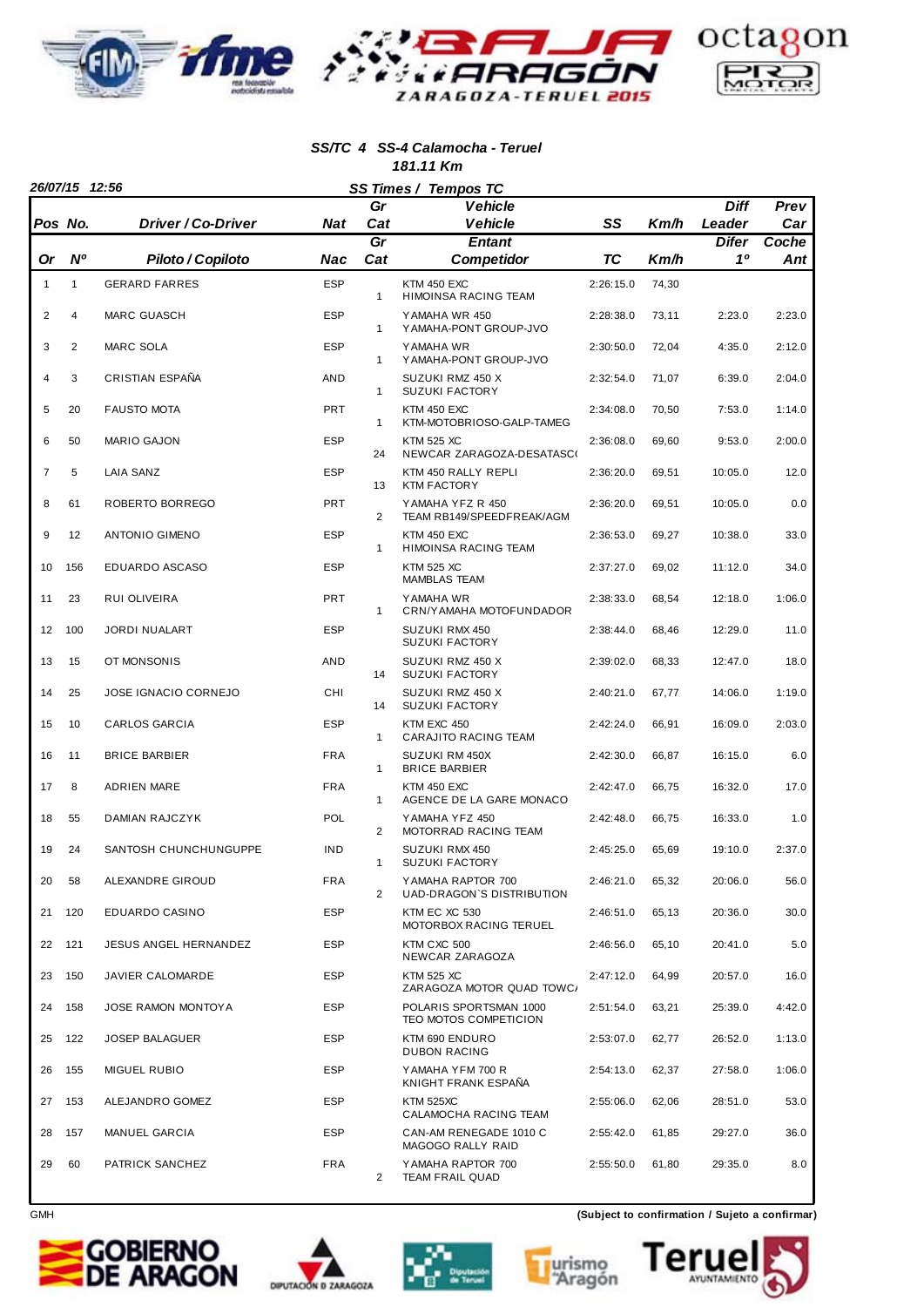

#### *SS/TC 4 SS-4 Calamocha - Teruel 181.11 Km*

|    | 26/07/15 12:56 |                               |            |                        | SS Times / Tempos TC                                   |           |       |             |              |
|----|----------------|-------------------------------|------------|------------------------|--------------------------------------------------------|-----------|-------|-------------|--------------|
|    |                |                               |            | Gr                     | <b>Vehicle</b>                                         |           |       | <b>Diff</b> | Prev         |
|    | Pos No.        | Driver / Co-Driver            | Nat        | Cat                    | <b>Vehicle</b>                                         | SS        | Km/h  | Leader      | Car          |
| Or | <b>N°</b>      | Piloto / Copiloto             | Nac        | $\overline{Gr}$<br>Cat | <b>Entant</b><br><b>Competidor</b>                     | ТC        | Km/h  | Difer<br>10 | Coche<br>Ant |
| 30 | 152            | <b>SERGIO MARCO</b>           | <b>ESP</b> |                        | SUZUKI LTR 450                                         | 2:58:30.0 | 60,88 | 32:15.0     | 2:40.0       |
|    |                |                               |            |                        | CALAMOCHA RACING TEAM                                  |           |       |             |              |
| 31 | 22             | <b>JULIO LOPEZ</b>            | <b>ESP</b> | $\mathbf{1}$           | GAS GAS 450<br><b>HARDTECH</b>                         | 2:58:31.0 | 60,87 | 32:16.0     | 1.0          |
| 32 | 56             | DIDIER CROCHAT                | <b>FRA</b> | $\overline{2}$         | POLARIS SCRAHLER 850<br><b>QUAD ACTION 38/POLARIS</b>  | 2:59:10.0 | 60,65 | 32:55.0     | 39.0         |
| 33 | 154            | <b>JESUS PUERTOLAS</b>        | <b>ESP</b> |                        | <b>KTM XC 510</b><br>CALAMOCHA RACING TEAM             | 3:00:46.0 | 60,11 | 34:31.0     | 1:36.0       |
| 34 | 125            | DANIEL ALBERO                 | <b>ESP</b> |                        | <b>KTM 530 EXC</b><br>H3 PROTOTIP                      | 3:02:18.0 | 59,61 | 36:03.0     | 1:32.0       |
| 35 | 53             | ADRIAN BERNAT                 | POL        | $\overline{2}$         | CAN-AM DS 450<br><b>BERNAT SPORT</b>                   | 3:03:16.0 | 59,29 | 37:01.0     | 58.0         |
| 36 | 159            | DAVID SERRANO                 | <b>ESP</b> |                        | <b>HONDA TRX 450 R</b><br>CLUB AVENTURA TOUAREG/CS/    | 3:05:15.0 | 58,66 | 39:00.0     | 1:59.0       |
| 37 | 102            | <b>SERGIO ANGUIANO</b>        | <b>ESP</b> |                        | YAMAHA WR 450 F<br><b>FIORA BATH</b>                   | 3:06:24.0 | 58,30 | 40:09.0     | 1:09.0       |
| 38 | 21             | LUCA TAVERNARI                | <b>ITA</b> | 14                     | KTM 450EXC<br><b>FREERACING</b>                        | 3:08:39.0 | 57,60 | 42:24.0     | 2:15.0       |
| 39 | 13             | NICOLA DUTTO                  | <b>ITA</b> | $\mathbf{1}$           | KTM EXC 450<br><b>KTM ITALY</b>                        | 3:13:42.0 | 56,10 | 47:27.0     | 5:03.0       |
| 40 | 123            | <b>OCTAVIO BERTOLIN</b>       | <b>ESP</b> |                        | KTM KTM 530 EXC<br><b>DUBON RACING</b>                 | 3:14:29.0 | 55,87 | 48:14.0     | 47.0         |
| 41 | 14             | JULIAN ANGEL VILLARRUBIA      | <b>ESP</b> | $\mathbf{1}$           | <b>KTM 450 ECX</b><br><b>DUBON RACING</b>              | 3:14:42.0 | 55,81 | 48:27.0     | 13.0         |
| 42 | 18             | MARTIN RICKARD KLYVER         | <b>SWE</b> | $\mathbf{1}$           | YAMAHA WR 450<br><b>XRAIDS TEAM</b>                    | 3:16:01.0 | 55,44 | 49:46.0     | 1:19.0       |
| 43 | 64             | NORBERT GLANDUT               | <b>FRA</b> | 2                      | POLARIS OUTLAW 700<br>NORBERT GLANDUT                  | 3:24:33.0 | 53,12 | 58:18.0     | 8:32.0       |
| 44 | 19             | RITA VIEIRA                   | <b>PRT</b> | 134                    | <b>HONDA CRF 250R</b><br>RAPOSEIRA BUBBLES RACING      | 3:25:49.0 | 52,80 | 59:34.0     | 1:16.0       |
| 45 | 65             | JOSE LUIS ESPINOSA            | <b>ESP</b> | $\overline{2}$         | CAN-AM RENEGADE 810 CC<br><b>JOSE LUIS ESPINOSA</b>    | 3:27:30.0 | 52,37 | 1:01:15.0   | 1:41.0       |
| 46 | 59             | <b>FABRICE ROUSSEAU</b>       | <b>FRA</b> |                        | BRP CAN AM RENEGADE 1010 C<br><b>QUAD BIKE EVASION</b> | 3:32:02.0 | 51,25 | 1:05:47.0   | 4:32.0       |
| 47 | 17             | MICHAEL OTT-EULBERG           | <b>ALE</b> | $\mathbf{1}$           | SPEEDBRAIN RALLY 450<br>OTT-EULBERG                    | 3:32:38.0 | 51,10 | 1:06:23.0   | 36.0         |
| 48 | 16             | <b>CHRISTOPHER CORK</b>       | <b>GBR</b> | 1                      | KTM 450 RALLY REPLI<br><b>CRISTOPHER CORK</b>          | 3:38:16.0 | 49,79 | 1:12:01.0   | 5:38.0       |
|    |                | <b>RETIREMENTS/RETIRADOS</b>  |            |                        |                                                        |           |       |             |              |
|    | 9              | DANI OLIVERAS                 | <b>ESP</b> | $\mathbf{1}$           | <b>BETA RR 4T 430</b><br>BETA TRUEBA 2TEMPS ULLAST     | ABANDONO  |       |             |              |
|    | 51             | IGNACIO NICOLAS CASALE        | CHI        | 2                      | YAMAHA YFM 700 R<br><b>XRAIDS TEAM</b>                 | ABANDONO  |       |             |              |
|    | 54             | DANI VILA                     | <b>ESP</b> | 24                     | SUZUKI LTR 450<br>VILA RACING TEAM & RDI DE            | ABANDONO  |       |             |              |
|    | 62             | ARKADIUSZ BERNAT              | POL        | 2                      | CAN-AM DS 450<br><b>BERNAT SPORT</b>                   | ABANDONO  |       |             |              |
|    | 63             | MIGUEL ANTONIO ESTEBAN        | <b>ESP</b> | 24                     | YAMAHA YFZ 450<br>VIRGEN DEL ROSARIO                   | ABANDONO  |       |             |              |
|    | 101            | <b>FABRIZIO FASOLINI</b>      | ITA        |                        | HUSQVARNA TE449<br>TEAM BIANCHI PRATA-HONDA            | ABANDONO  |       |             |              |
|    | 103            | <b>IGNACIO CHIVITE</b>        | ESP        |                        | <b>BULTACO PURSANG</b><br>SERVIMOTO RACING             | ABANDONO  |       |             |              |
|    | 124            | <b>FRANCISCO RAMON FERRIZ</b> | <b>ESP</b> |                        | <b>KTM 530 EXC</b><br>H <sub>3</sub> PROTOTIP          | ABANDONO  |       |             |              |
|    | 151            | JUAN MANUEL FLETA             | ESP        |                        | <b>KTM 525XC</b><br>ZARAGOZA MOTOR QUAD TOWC/          | ABANDONO  |       |             |              |



 $\overline{\phantom{a}}$ 









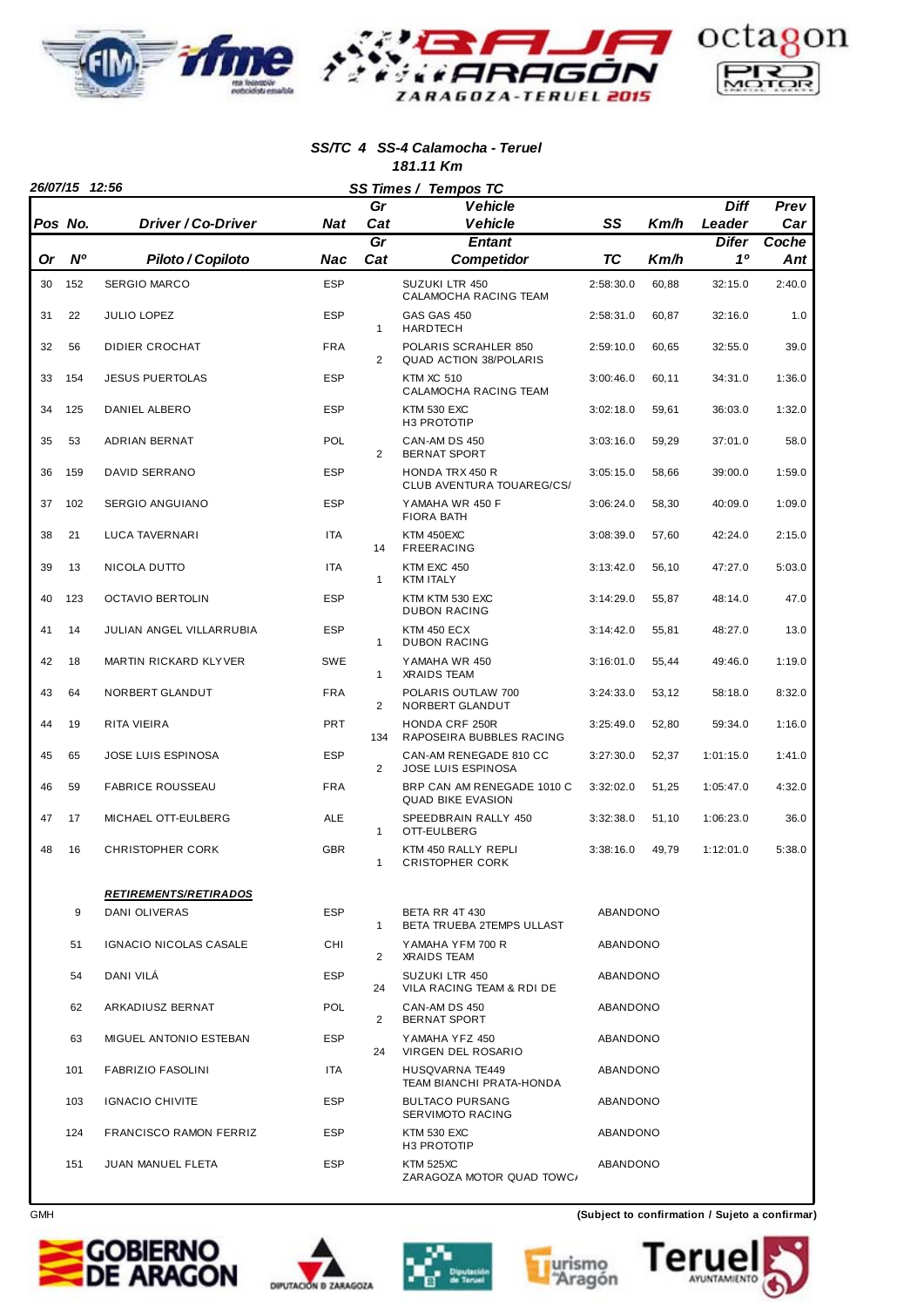

#### *SS/TC 4 SS-4 Calamocha - Teruel 181.11 Km*

|         | 26/07/15 12:56 |                        |            |     | SS Times / Tempos TC                                |          |      |              |       |
|---------|----------------|------------------------|------------|-----|-----------------------------------------------------|----------|------|--------------|-------|
|         |                |                        |            | Gr  | <b>Vehicle</b>                                      |          |      | <b>Diff</b>  | Prev  |
| Pos No. |                | Driver / Co-Driver     | <b>Nat</b> | Cat | <b>Vehicle</b>                                      | SS       | Km/h | Leader       | Car   |
|         |                |                        |            | Gr  | <b>Entant</b>                                       |          |      | <b>Difer</b> | Coche |
| 0r      | <b>N°</b>      | Piloto / Copiloto      | Nac        | Cat | <b>Competidor</b>                                   | ТC       | Km/h | 10           | Ant   |
|         | 160            | ALBERTO ARANDA         | <b>ESP</b> |     | KAWASAKI KFR 450R<br><b>RASSTEAM</b>                | ABANDONO |      |              |       |
|         | 161            | MIGUEL DONADO          | <b>ESP</b> |     | KAWASAKI KFX700<br>ZARAGOZA MOTOR QUAD TOWC/        | ABANDONO |      |              |       |
|         | 162            | <b>VICENTE CALVANO</b> | <b>ESP</b> |     | POLARIS OUTLAW525<br>ZARAGOZA MOTOR QUAD TOWC/      | ABANDONO |      |              |       |
|         | 163            | <b>JULIO POLO</b>      | <b>ESP</b> |     | BOMBARDIER DS50 BAJA<br><b>TEAM POLO ASCENSORES</b> | ABANDONO |      |              |       |









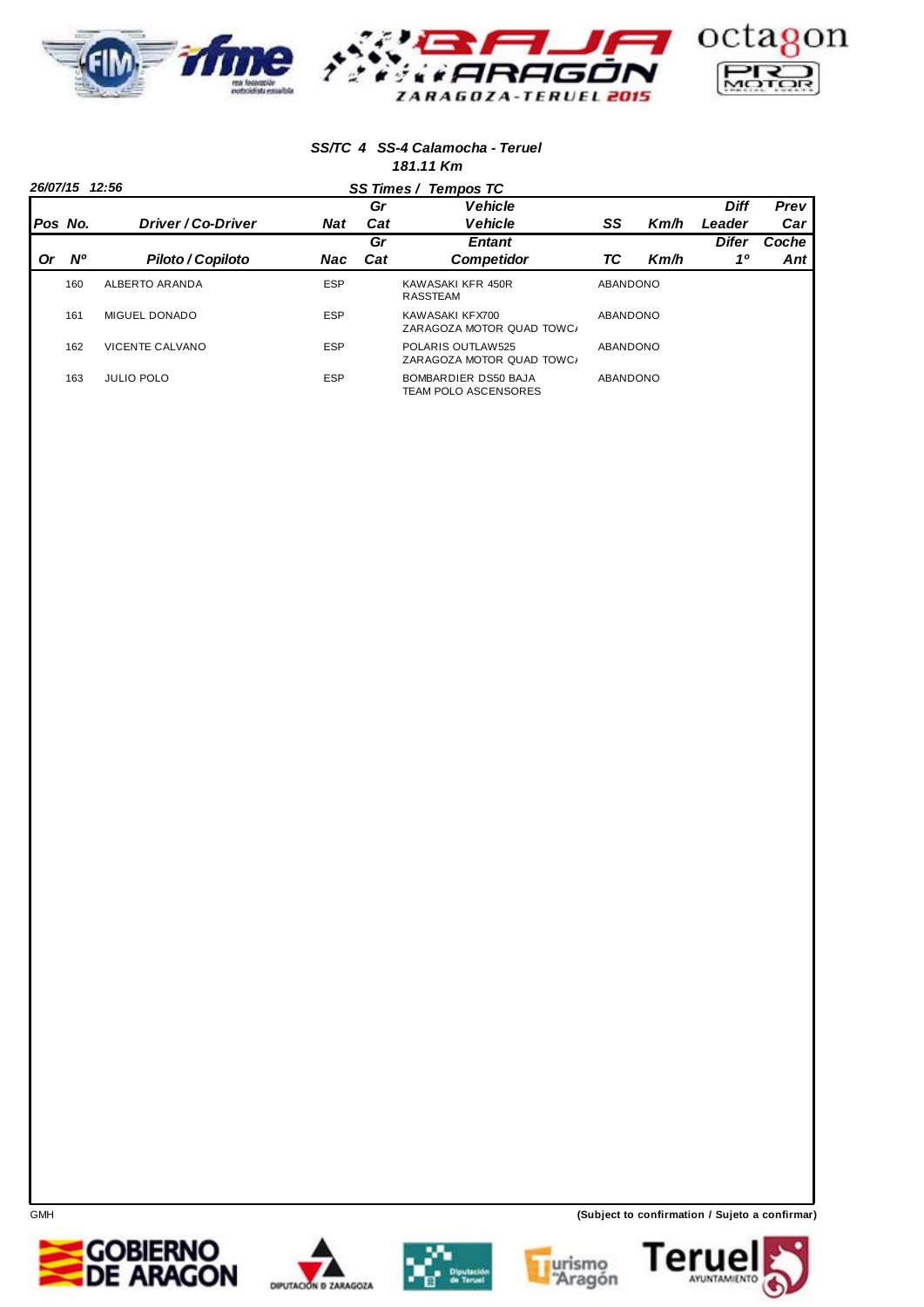



### *Provisional Final Classification Clasificación Final Provisional*

*26/07/15 13:30*

|                | 20/U7/15 1 <i>3:3</i> U |                                                 |             |                |                | Clashicación i mai Frovisiónal  |            |              |                       |             |             |
|----------------|-------------------------|-------------------------------------------------|-------------|----------------|----------------|---------------------------------|------------|--------------|-----------------------|-------------|-------------|
|                |                         | <b>Entrant</b>                                  |             |                |                |                                 |            |              | <b>Total</b>          |             | <b>Diff</b> |
|                |                         | <b>Driver</b>                                   |             | Gr G/C         |                |                                 |            |              | <b>Time</b>           | <b>Diff</b> | Prev        |
| Pos No.        |                         | <b>Co-Driver</b>                                | Nat Cat Pos |                |                | <b>Vehicle</b>                  | SS         | <b>Penal</b> | (Km/h)                | Leader      | Car         |
|                |                         | <b>Competidor</b>                               |             |                |                |                                 |            |              | <b>Tiempo</b>         |             | Dif         |
|                |                         | Piloto                                          |             | Gr G/C         |                |                                 |            |              | <b>Total</b>          | Difer       | Coche       |
| Or             | N <sup>o</sup>          | Copiloto                                        | Nac Cat Or  |                |                | <b>Vehículo</b>                 | <b>TC</b>  | <b>Penal</b> | (Km/h)                | 10          | Ant         |
| 1              | $\mathbf{1}$            | HIMOINSA RACING TEAM<br><b>GERARD FARRES</b>    | <b>ESP</b>  | $\mathbf{1}$   |                | <b>KTM</b><br>1 450 EXC         | 8:56:34.0  |              | 8:56:34.0<br>(71.99)  |             |             |
| 2              | 4                       | YAMAHA-PONT GROUP-JVO<br><b>MARC GUASCH</b>     | <b>ESP</b>  | $\mathbf{1}$   | 2              | <b>Y AMAHA</b><br>WR 450        | 9:07:17.0  |              | 9:07:17.0<br>(70.58)  | 10:43.0     | 10:43.0     |
| 3              | 2                       | YAMAHA-PONT GROUP-JVO<br>MARC SOLA              | <b>ESP</b>  | $\mathbf{1}$   | 3              | <b>Y AMAHA</b><br>WR            | 9:13:03.0  |              | 9:13:03.0<br>(69.84)  | 16:29.0     | 5:46.0      |
| 4              | 20                      | KTM-MOTOBRIOSO-GALP-TAMEG<br><b>FAUSTO MOTA</b> | <b>PRT</b>  | $\mathbf{1}$   | $\overline{4}$ | <b>KTM</b><br>450 EXC           | 9:29:24.0  |              | 9:29:24.0<br>(67.83)  | 32:50.0     | 16:21.0     |
| 5              | 156                     | <b>MAMBLAS TEAM</b><br>EDUARDO ASCASO           | <b>ESP</b>  |                |                | <b>KTM</b><br>525 XC            | 9:36:35.0  |              | 9:36:35.0<br>(66.99)  | 40:01.0     | 7:11.0      |
| 6              | 50                      | NEWCAR ZARAGOZA-DESATASCO<br><b>MARIO GAJON</b> | <b>ESP</b>  | 24             | $\mathbf{1}$   | <b>KTM</b><br>525 XC            | 9:38:39.0  | 2:00         | 9:40:39.0<br>(66.52)  | 44:05.0     | 4:04.0      |
| $\overline{7}$ | 5                       | <b>KTM FACTORY</b><br><b>LAIA SANZ</b>          | <b>ESP</b>  | 13             | $\mathbf{1}$   | <b>KTM</b><br>450 RALLY REPLI   | 9:43:03.0  | 1:00         | 9:44:03.0<br>(66.13)  | 47:29.0     | 3:24.0      |
| 8              | 3                       | <b>SUZUKI FACTORY</b><br>CRISTIAN ESPAÑA        | AND         | $\mathbf{1}$   | 5              | <b>SUZUKI</b><br>RMZ 450 X      | 9:40:56.0  | 4:00         | 9:44:56.0<br>(66.03)  | 48:22.0     | 53.0        |
| 9              | 23                      | CRN/YAMAHA MOTOFUNDADOR<br>RUI OLIVEIRA         | <b>PRT</b>  | $\mathbf{1}$   | 6              | <b>Y AMAHA</b><br>WR            | 9:45:24.0  |              | 9:45:24.0<br>(65.98)  | 48:50.0     | 28.0        |
| 10             | 100                     | <b>SUZUKI FACTORY</b><br><b>JORDI NUALART</b>   | <b>ESP</b>  |                |                | <b>SUZUKI</b><br><b>RMX 450</b> | 9:51:28.0  | 1:00         | 9:52:28.0<br>(65.19)  | 55:54.0     | 7:04.0      |
| 11             | 8                       | AGENCE DE LA GARE MONACO<br><b>ADRIEN MARE</b>  | <b>FRA</b>  | $\overline{1}$ |                | <b>KTM</b><br>7 450 EXC         | 9:52:02.0  | 1:00         | 9:53:02.0<br>(65.13)  | 56:28.0     | 34.0        |
| 12             | 25                      | <b>SUZUKI FACTORY</b><br>JOSE IGNACIO CORNEJO   | CHI         | 14             |                | <b>SUZUKI</b><br>1 RMZ 450 X    | 9:54:59.0  | 1:00         | 9:55:59.0<br>(64.81)  | 59:25.0     | 2:57.0      |
| 13             | 58                      | UAD-DRAGON'S DISTRIBUTION<br>ALEXANDRE GIROUD   | <b>FRA</b>  | 2              | 1              | <b>Y AMAHA</b><br>RAPTOR 700    | 9:56:46.0  |              | 9:56:46.0<br>(64.72)  | 1:00:12.0   | 47.0        |
| 14             | 55                      | MOTORRAD RACING TEAM<br><b>DAMIAN RAJCZYK</b>   | POL         | $\overline{2}$ |                | YAMAHA<br>2 YFZ 450             | 10:00:12.0 |              | 10:00:12.0<br>(64.35) | 1:03:38.0   | 3:26.0      |
| 15             | 150                     | ZARAGOZA MOTOR QUAD TOWCA<br>JAVIER CALOMARDE   | ESP         |                |                | <b>KTM</b><br>525 XC            | 10:01:32.0 | 1:00         | 10:02:32.0<br>(64.10) | 1:05:58.0   | 2:20.0      |
| 16             | 11                      | <b>BRICE BARBIER</b><br><b>BRICE BARBIER</b>    | <b>FRA</b>  | $\overline{1}$ | 8              | <b>SUZUKI</b><br><b>RM 450X</b> | 10:04:34.0 |              | 10:04:34.0<br>(63.89) | 1:08:00.0   | 2:02.0      |
| 17             | 10                      | CARAJITO RACING TEAM<br><b>CARLOS GARCIA</b>    | <b>ESP</b>  | $\mathbf{1}$   |                | <b>KTM</b><br>9 EXC 450         | 10:05:54.0 | 1:00         | 10:06:54.0<br>(63.64) | 1:10:20.0   | 2:20.0      |
| 18             | 22                      | <b>HARDTECH</b><br>JULIO LOPEZ                  | <b>ESP</b>  | $\overline{1}$ |                | <b>GAS GAS</b><br>10 450        | 10:07:38.0 |              | 10:07:38.0<br>(63.57) | 1:11:04.0   | 44.0        |
| 19             | 121                     | NEWCAR ZARAGOZA<br><b>JESUS ANGEL HERNANDEZ</b> | <b>ESP</b>  |                |                | <b>KTM</b><br>CXC 500           | 10:17:13.0 | 3:00         | 10:20:13.0<br>(62.28) | 1:23:39.0   | 12:35.0     |
| 20             | 120                     | MOTORBOX RACING TERUEL<br>EDUARDO CASINO        | <b>ESP</b>  |                |                | KTM<br>EC XC 530                | 10:20:59.0 |              | 10:20:59.0<br>(62.20) | 1:24:25.0   | 46.0        |











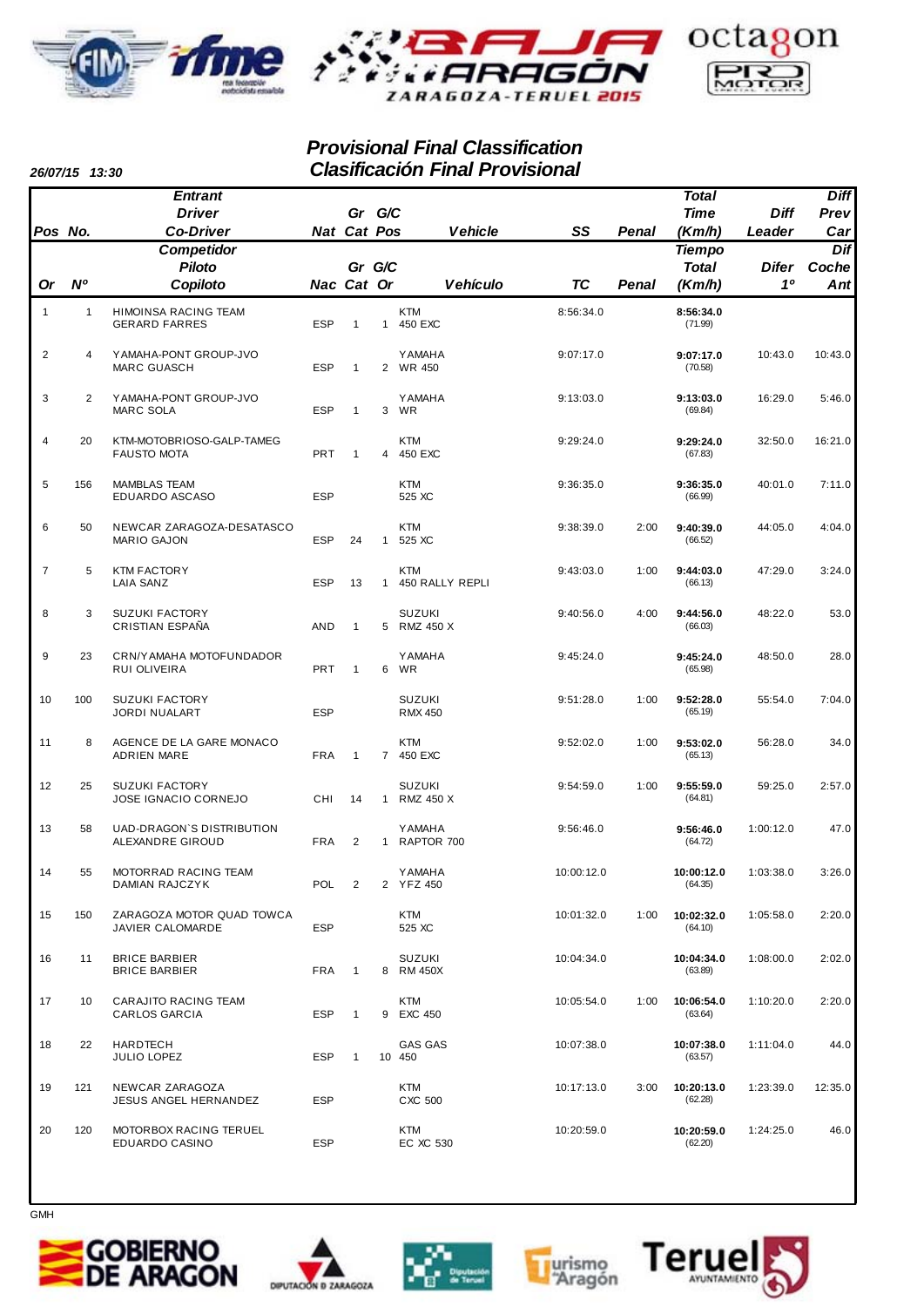



## *Provisional Final Classification Clasificación Final Provisional*

*26/07/15 13:30*

|         | טט.טו טוועש    |                                                        |            |                |   |                                       |            |              |                       |                    |             |
|---------|----------------|--------------------------------------------------------|------------|----------------|---|---------------------------------------|------------|--------------|-----------------------|--------------------|-------------|
|         |                | <b>Entrant</b>                                         |            |                |   |                                       |            |              | Total                 |                    | <b>Diff</b> |
|         |                | <b>Driver</b>                                          |            | Gr G/C         |   |                                       |            |              | <b>Time</b>           | <b>Diff</b>        | Prev        |
| Pos No. |                | <b>Co-Driver</b>                                       |            | Nat Cat Pos    |   | <b>Vehicle</b>                        | SS         | <b>Penal</b> | (Km/h)                | Leader             | Car         |
|         |                | <b>Competidor</b>                                      |            |                |   |                                       |            |              | <b>Tiempo</b>         |                    | Dif         |
|         | N <sup>o</sup> | <b>Piloto</b>                                          |            | Gr G/C         |   |                                       | <b>TC</b>  |              | <b>Total</b>          | <b>Difer</b><br>10 | Coche       |
| Or      |                | Copiloto                                               | Nac Cat Or |                |   | <b>Vehículo</b>                       |            | Penal        | (Km/h)                |                    | Ant         |
| 21      | 24             | <b>SUZUKI FACTORY</b><br>SANTOSH CHUNCHUNGUPPE         | <b>IND</b> | $\mathbf{1}$   |   | <b>SUZUKI</b><br>11 RMX 450           | 10:15:02.0 | 17:00        | 10:32:02.0<br>(61.11) | 1:35:28.0          | 11:03.0     |
| 22      | 158            | TEO MOTOS COMPETICION<br><b>JOSE RAMON MONTOYA</b>     | <b>ESP</b> |                |   | <b>POLARIS</b><br>SPORTSMAN 1000      | 10:34:07.0 | 11:00        | 10:45:07.0<br>(59.87) | 1:48:33.0          | 13:05.0     |
| 23      | 155            | KNIGHT FRANK ESPAÑA<br><b>MIGUEL RUBIO</b>             | <b>ESP</b> |                |   | <b>YAMAHA</b><br><b>YFM 700 R</b>     | 10:46:27.0 |              | 10:46:27.0<br>(59.75) | 1:49:53.0          | 1:20.0      |
| 24      | 60             | <b>TEAM FRAIL QUAD</b><br>PATRICK SANCHEZ              | <b>FRA</b> | $\overline{2}$ | 3 | <b>YAMAHA</b><br>RAPTOR 700           | 10:48:44.0 |              | 10:48:44.0<br>(59.54) | 1:52:10.0          | 2:17.0      |
| 25      | 152            | CALAMOCHA RACING TEAM<br><b>SERGIO MARCO</b>           | <b>ESP</b> |                |   | <b>SUZUKI</b><br><b>LTR 450</b>       | 10:51:35.0 | 1:00         | 10:52:35.0<br>(59.19) | 1:56:01.0          | 3:51.0      |
| 26      | 56             | <b>QUAD ACTION 38/POLARIS</b><br><b>DIDIER CROCHAT</b> | <b>FRA</b> | $\overline{2}$ | 4 | <b>POLARIS</b><br><b>SCRAHLER 850</b> | 10:42:42.0 | 11:00        | 10:53:42.0<br>(59.09) | 1:57:08.0          | 1:07.0      |
| 27      | 125            | H3 PROTOTIP<br>DANIEL ALBERO                           | <b>ESP</b> |                |   | <b>KTM</b><br>530 EXC                 | 10:53:35.0 | 1:00         | 10:54:35.0<br>(59.01) | 1:58:01.0          | 53.0        |
| 28      | 61             | TEAM RB149/SPEEDFREAK/AGM<br>ROBERTO BORREGO           | <b>PRT</b> | $\overline{2}$ |   | <b>YAMAHA</b><br>5 YFZ R 450          | 10:56:54.0 |              | 10:56:54.0<br>(58.80) | 2:00:20.0          | 2:19.0      |
| 29      | 154            | CALAMOCHA RACING TEAM<br><b>JESUS PUERTOLAS</b>        | <b>ESP</b> |                |   | <b>KTM</b><br>XC 510                  | 10:47:38.0 | 13:00        | 11:00:38.0<br>(58.47) | 2:04:04.0          | 3:44.0      |
| 30      | 102            | <b>FIORA BATH</b><br>SERGIO ANGUIANO                   | <b>ESP</b> |                |   | <b>YAMAHA</b><br><b>WR 450 F</b>      | 11:05:58.0 |              | 11:05:58.0<br>(58.00) | 2:09:24.0          | 5:20.0      |
| 31      | 59             | <b>QUAD BIKE EVASION</b><br><b>FABRICE ROUSSEAU</b>    | <b>FRA</b> |                |   | <b>BRP CAN AM</b><br>RENEGADE 1010 C  | 11:11:37.0 |              | 11:11:37.0<br>(57.51) | 2:15:03.0          | 5:39.0      |
| 32      | 12             | HIMOINSA RACING TEAM<br><b>ANTONIO GIMENO</b>          | <b>ESP</b> | $\overline{1}$ |   | <b>KTM</b><br>12 450 EXC              | 11:20:58.0 |              | 11:20:58.0<br>(56.72) | 2:24:24.0          | 9:21.0      |
| 33      | 18             | <b>XRAIDS TEAM</b><br>MARTIN RICKARD KLYVER            | <b>SWE</b> | $\mathbf{1}$   |   | <b>YAMAHA</b><br>13 WR 450            | 11:10:10.0 | 11:00        | 11:21:10.0<br>(56.70) | 2:24:36.0          | 12.0        |
| 34      | 15             | SUZUKI FACTORY<br>OT MONSONIS                          | AND        | 14             |   | <b>SUZUKI</b><br>2 RMZ 450 X          | 11:21:52.0 | 4:00         | 11:25:52.0<br>(56.32) | 2:29:18.0          | 4:42.0      |
| 35      | 123            | <b>DUBON RACING</b><br><b>OCTAVIO BERTOLIN</b>         | <b>ESP</b> |                |   | <b>KTM</b><br><b>KTM 530 EXC</b>      | 11:39:00.0 |              | 11:39:00.0<br>(55.26) | 2:42:26.0          | 13:08.0     |
| 36      | 122            | <b>DUBON RACING</b><br><b>JOSEP BALAGUER</b>           | <b>ESP</b> |                |   | <b>KTM</b><br>690 ENDURO              | 11:56:56.0 | 13:00        | 12:09:56.0<br>(52.92) | 3:13:22.0          | 30:56.0     |
| 37      | 153            | CALAMOCHA RACING TEAM<br>ALEJANDRO GOMEZ               | <b>ESP</b> |                |   | KTM<br>525XC                          | 12:10:40.0 |              | 12:10:40.0<br>(52.86) | 3:14:06.0          | 44.0        |
| 38      | 53             | BERNAT SPORT<br>ADRIAN BERNAT                          | <b>POL</b> | $\overline{2}$ | 6 | CAN-AM<br><b>DS 450</b>               | 12:10:54.0 | 1:00         | 12:11:54.0<br>(52.77) | 3:15:20.0          | 1:14.0      |
| 39      | 157            | MAGOGO RALLY RAID<br>MANUEL GARCIA                     | <b>ESP</b> |                |   | CAN-AM<br>RENEGADE 1010 C             | 12:22:35.0 | 1:00         | 12:23:35.0<br>(51.94) | 3:27:01.0          | 11:41.0     |
| 40      | 159            | CLUB AVENTURA TOUAREG/CS/<br>DAVID SERRANO             | <b>ESP</b> |                |   | HONDA<br><b>TRX 450 R</b>             | 12:24:00.0 | 8:00         | 12:32:00.0<br>(51.36) | 3:35:26.0          | 8:25.0      |